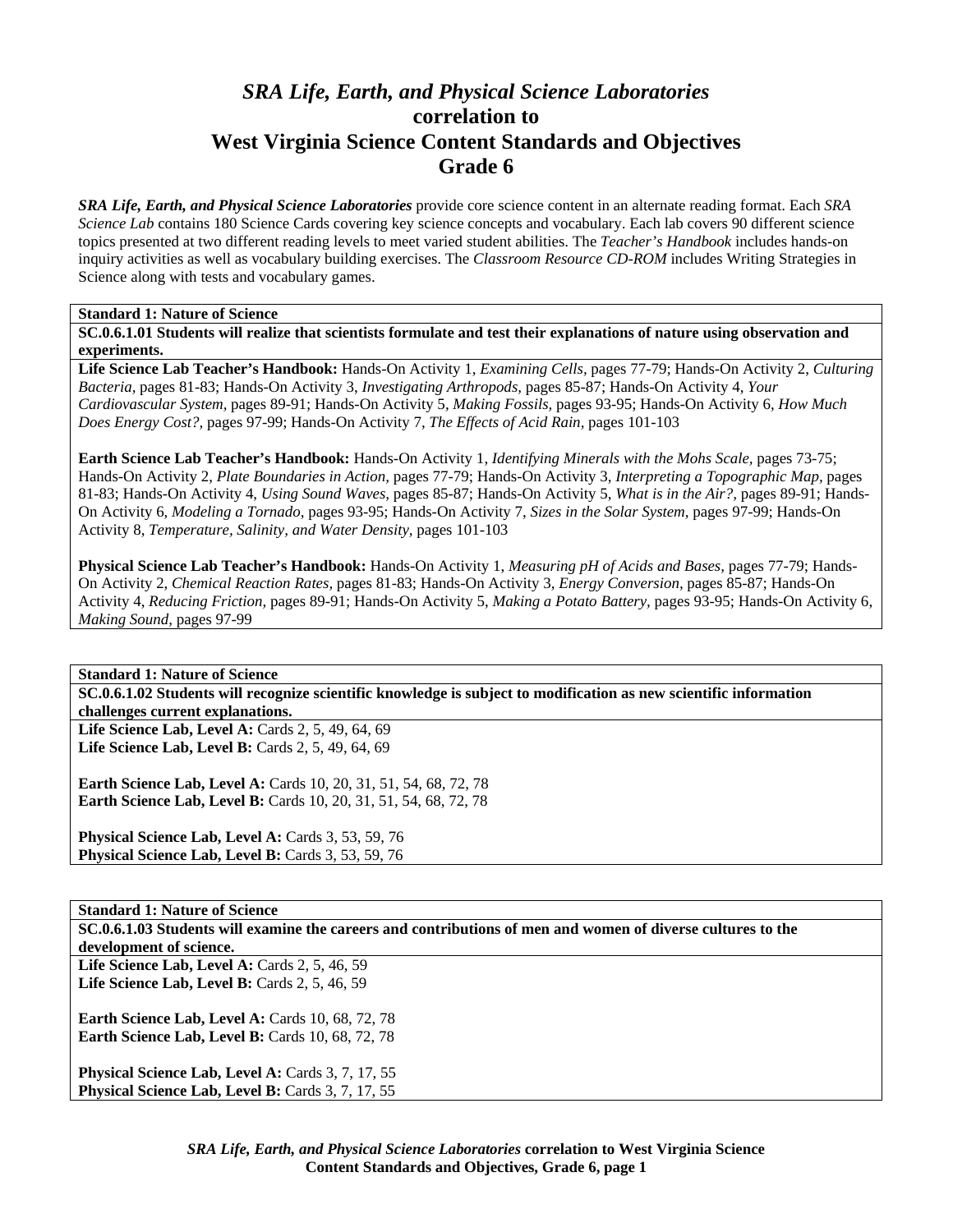**SC.0.6.1.04 Students will articulate the historical significance of scientific discoveries.** 

Life Science Lab, Level A: Cards 5, 49, 59, 64, 69, 83 **Life Science Lab, Level B:** Cards 5, 49, 59, 64, 69, 83

**Earth Science Lab, Level A: Cards 16, 20, 31, 70, 72, 79, 80, 81, 88 Earth Science Lab, Level B:** Cards 16, 20, 31, 70, 72, 79, 80, 81, 88

**Physical Science Lab, Level A:** Cards 33, 34, 35, 76, 81, 82, 90 **Physical Science Lab, Level B:** Cards 33, 34, 35, 76, 81, 82, 90

**Standard 1: Nature of Science** 

**SC.0.6.1.05 Students will cooperate and collaborate to ask questions, design and conduct investigations to find answers and solve problems.** 

**Life Science Lab Teacher's Handbook:** Hands-On Activity 1, *Examining Cells,* pages 77-79; Hands-On Activity 2, *Culturing Bacteria,* pages 81-83; Hands-On Activity 3, *Investigating Arthropods,* pages 85-87; Hands-On Activity 4, *Your Cardiovascular System,* pages 89-91; Hands-On Activity 5, *Making Fossils,* pages 93-95; Hands-On Activity 6, *How Much Does Energy Cost?,* pages 97-99; Hands-On Activity 7, *The Effects of Acid Rain,* pages 101-103

**Earth Science Lab Teacher's Handbook:** Hands-On Activity 1, *Identifying Minerals with the Mohs Scale,* pages 73-75; Hands-On Activity 2, *Plate Boundaries in Action,* pages 77-79; Hands-On Activity 3, *Interpreting a Topographic Map,* pages 81-83; Hands-On Activity 4, *Using Sound Waves,* pages 85-87; Hands-On Activity 5, *What is in the Air?,* pages 89-91; Hands-On Activity 6, *Modeling a Tornado,* pages 93-95; Hands-On Activity 7, *Sizes in the Solar System,* pages 97-99; Hands-On Activity 8, *Temperature, Salinity, and Water Density,* pages 101-103

**Physical Science Lab Teacher's Handbook:** Hands-On Activity 1, *Measuring pH of Acids and Bases,* pages 77-79; Hands-On Activity 2, *Chemical Reaction Rates,* pages 81-83; Hands-On Activity 3, *Energy Conversion,* pages 85-87; Hands-On Activity 4, *Reducing Friction,* pages 89-91; Hands-On Activity 5, *Making a Potato Battery,* pages 93-95; Hands-On Activity 6, *Making Sound,* pages 97-99

**Classroom Resource CD-ROM:** Writing Strategy 8, 15

## **Standard 1: Nature of Science**

**SC.0.6.1.06 Students will formulate conclusions through close observations, logical reasoning, objectivity, perseverance and integrity in data collection.** 

**Life Science Lab Teacher's Handbook:** Hands-On Activity 1, *Examining Cells,* pages 77-79; Hands-On Activity 2, *Culturing Bacteria,* pages 81-83; Hands-On Activity 3, *Investigating Arthropods,* pages 85-87; Hands-On Activity 4, *Your Cardiovascular System,* pages 89-91; Hands-On Activity 5, *Making Fossils,* pages 93-95; Hands-On Activity 6, *How Much Does Energy Cost?,* pages 97-99; Hands-On Activity 7, *The Effects of Acid Rain,* pages 101-103

**Earth Science Lab Teacher's Handbook:** Hands-On Activity 1, *Identifying Minerals with the Mohs Scale,* pages 73-75; Hands-On Activity 2, *Plate Boundaries in Action,* pages 77-79; Hands-On Activity 3, *Interpreting a Topographic Map,* pages 81-83; Hands-On Activity 4, *Using Sound Waves,* pages 85-87; Hands-On Activity 5, *What is in the Air?,* pages 89-91; Hands-On Activity 6, *Modeling a Tornado,* pages 93-95; Hands-On Activity 7, *Sizes in the Solar System,* pages 97-99; Hands-On Activity 8, *Temperature, Salinity, and Water Density,* pages 101-103

**Physical Science Lab Teacher's Handbook:** Hands-On Activity 1, *Measuring pH of Acids and Bases,* pages 77-79; Hands-On Activity 2, *Chemical Reaction Rates,* pages 81-83; Hands-On Activity 3, *Energy Conversion,* pages 85-87; Hands-On Activity 4, *Reducing Friction,* pages 89-91; Hands-On Activity 5, *Making a Potato Battery,* pages 93-95; Hands-On Activity 6, *Making Sound,* pages 97-99

**Classroom Resource CD-ROM:** Writing Strategy 17, 18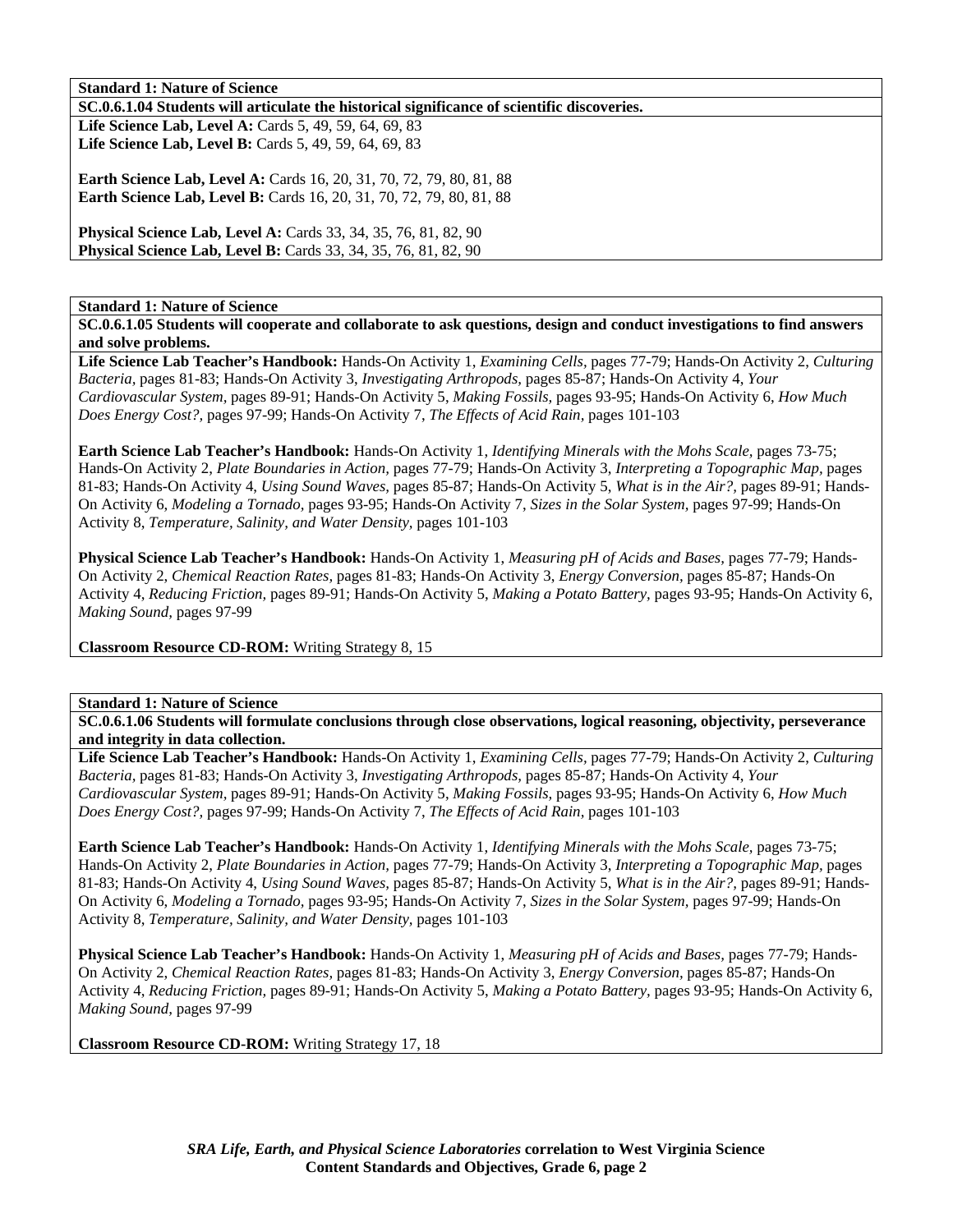**SC.0.6.1.07 Students will apply skepticism, careful methods, logical reasoning and creativity in investigating the observable universe.** 

**Life Science Lab Teacher's Handbook:** Hands-On Activity 1, *Examining Cells,* pages 77-79; Hands-On Activity 2, *Culturing Bacteria,* pages 81-83; Hands-On Activity 3, *Investigating Arthropods,* pages 85-87; Hands-On Activity 4, *Your Cardiovascular System,* pages 89-91; Hands-On Activity 5, *Making Fossils,* pages 93-95; Hands-On Activity 6, *How Much Does Energy Cost?,* pages 97-99; Hands-On Activity 7, *The Effects of Acid Rain,* pages 101-103

**Earth Science Lab Teacher's Handbook:** Hands-On Activity 1, *Identifying Minerals with the Mohs Scale,* pages 73-75; Hands-On Activity 2, *Plate Boundaries in Action,* pages 77-79; Hands-On Activity 3, *Interpreting a Topographic Map,* pages 81-83; Hands-On Activity 4, *Using Sound Waves,* pages 85-87; Hands-On Activity 5, *What is in the Air?,* pages 89-91; Hands-On Activity 6, *Modeling a Tornado,* pages 93-95; Hands-On Activity 7, *Sizes in the Solar System,* pages 97-99; Hands-On Activity 8, *Temperature, Salinity, and Water Density,* pages 101-103

**Physical Science Lab Teacher's Handbook:** Hands-On Activity 1, *Measuring pH of Acids and Bases,* pages 77-79; Hands-On Activity 2, *Chemical Reaction Rates,* pages 81-83; Hands-On Activity 3, *Energy Conversion,* pages 85-87; Hands-On Activity 4, *Reducing Friction,* pages 89-91; Hands-On Activity 5, *Making a Potato Battery,* pages 93-95; Hands-On Activity 6, *Making Sound,* pages 97-99

#### **Standard 1: Nature of Science**

**SC.0.6.1.08 Students will use a variety of technologies and scientific instruments to conduct explorations, investigations, and experiments of the natural world.** 

**Life Science Lab Teacher's Handbook:** Hands-On Activity 1, *Examining Cells,* pages 77-79; Hands-On Activity 2, *Culturing Bacteria,* pages 81-83; Hands-On Activity 3, *Investigating Arthropods,* pages 85-87; Hands-On Activity 4, *Your Cardiovascular System,* pages 89-91; Hands-On Activity 5, *Making Fossils,* pages 93-95; Hands-On Activity 6, *How Much Does Energy Cost?,* pages 97-99; Hands-On Activity 7, *The Effects of Acid Rain,* pages 101-103

**Earth Science Lab Teacher's Handbook:** Hands-On Activity 1, *Identifying Minerals with the Mohs Scale,* pages 73-75; Hands-On Activity 2, *Plate Boundaries in Action,* pages 77-79; Hands-On Activity 3, *Interpreting a Topographic Map,* pages 81-83; Hands-On Activity 4, *Using Sound Waves,* pages 85-87; Hands-On Activity 5, *What is in the Air?,* pages 89-91; Hands-On Activity 6, *Modeling a Tornado,* pages 93-95; Hands-On Activity 7, *Sizes in the Solar System,* pages 97-99; Hands-On Activity 8, *Temperature, Salinity, and Water Density,* pages 101-103

**Physical Science Lab Teacher's Handbook:** Hands-On Activity 1, *Measuring pH of Acids and Bases,* pages 77-79; Hands-On Activity 2, *Chemical Reaction Rates,* pages 81-83; Hands-On Activity 3, *Energy Conversion,* pages 85-87; Hands-On Activity 4, *Reducing Friction,* pages 89-91; Hands-On Activity 5, *Making a Potato Battery,* pages 93-95; Hands-On Activity 6, *Making Sound,* pages 97-99

#### **Standard 1: Nature of Science**

**SC.0.6.1.09 Students will demonstrate safe techniques for handling, manipulating and caring for science materials, equipment, natural specimens and living organisms.** 

**Life Science Lab Teacher's Handbook:** Hands-On Activity 1, *Examining Cells,* pages 77-79; Hands-On Activity 2, *Culturing Bacteria,* pages 81-83; Hands-On Activity 3, *Investigating Arthropods,* pages 85-87; Hands-On Activity 4, *Your Cardiovascular System,* pages 89-91; Hands-On Activity 5, *Making Fossils,* pages 93-95; Hands-On Activity 6, *How Much Does Energy Cost?,* pages 97-99; Hands-On Activity 7, *The Effects of Acid Rain,* pages 101-103

**Earth Science Lab Teacher's Handbook:** Hands-On Activity 1, *Identifying Minerals with the Mohs Scale,* pages 73-75; Hands-On Activity 2, *Plate Boundaries in Action,* pages 77-79; Hands-On Activity 3, *Interpreting a Topographic Map,* pages 81-83; Hands-On Activity 4, *Using Sound Waves,* pages 85-87; Hands-On Activity 5, *What is in the Air?,* pages 89-91; Hands-On Activity 6, *Modeling a Tornado,* pages 93-95; Hands-On Activity 7, *Sizes in the Solar System,* pages 97-99; Hands-On Activity 8, *Temperature, Salinity, and Water Density,* pages 101-103

**Physical Science Lab Teacher's Handbook:** Hands-On Activity 1, *Measuring pH of Acids and Bases,* pages 77-79; Hands-On Activity 2, *Chemical Reaction Rates,* pages 81-83; Hands-On Activity 3, *Energy Conversion,* pages 85-87; Hands-On Activity 4, *Reducing Friction,* pages 89-91; Hands-On Activity 5, *Making a Potato Battery,* pages 93-95; Hands-On Activity 6, *Making Sound,* pages 97-99

> *SRA Life, Earth, and Physical Science Laboratories* **correlation to West Virginia Science Content Standards and Objectives, Grade 6, page 3**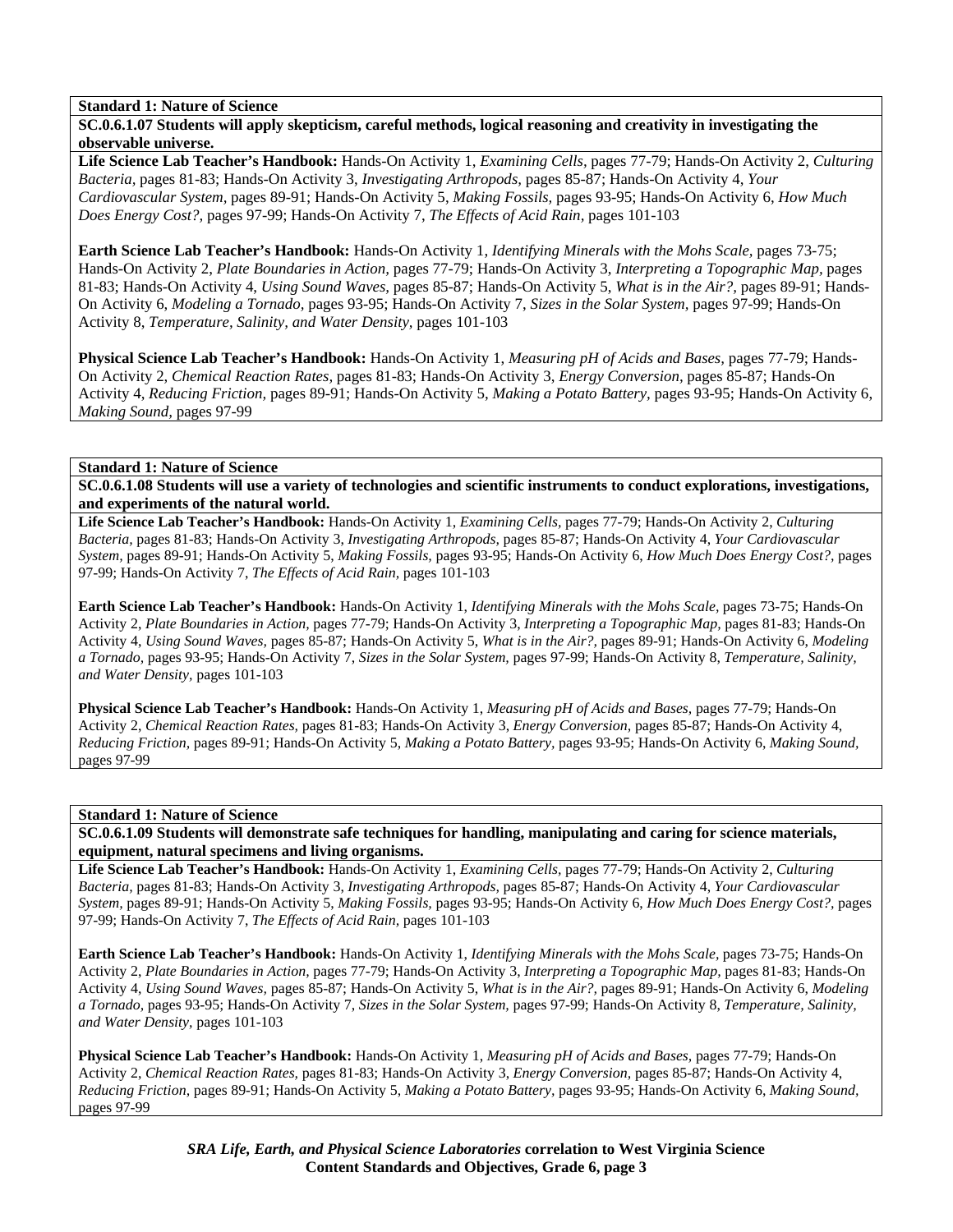**SC.0.6.1.10 Students will utilize experimentation to demonstrate scientific processes and thinking skills (e.g., formulating questions, predicting, forming hypotheses, quantifying, identifying dependent and independent variables). Life Science Lab Teacher's Handbook:** Hands-On Activity 1, *Examining Cells,* pages 77-79; Hands-On Activity 2, *Culturing Bacteria,* pages 81-83; Hands-On Activity 3, *Investigating Arthropods,* pages 85-87; Hands-On Activity 4, *Your Cardiovascular System,* pages 89-91; Hands-On Activity 5, *Making Fossils,* pages 93-95; Hands-On Activity 6, *How Much Does Energy Cost?,* pages 97-99; Hands-On Activity 7, *The Effects of Acid Rain,* pages 101-103

**Earth Science Lab Teacher's Handbook:** Hands-On Activity 1, *Identifying Minerals with the Mohs Scale,* pages 73-75; Hands-On Activity 2, *Plate Boundaries in Action,* pages 77-79; Hands-On Activity 3, *Interpreting a Topographic Map,* pages 81-83; Hands-On Activity 4, *Using Sound Waves,* pages 85-87; Hands-On Activity 5, *What is in the Air?,* pages 89-91; Hands-On Activity 6, *Modeling a Tornado,* pages 93-95; Hands-On Activity 7, *Sizes in the Solar System,* pages 97-99; Hands-On Activity 8, *Temperature, Salinity, and Water Density,* pages 101-103

**Physical Science Lab Teacher's Handbook:** Hands-On Activity 1, *Measuring pH of Acids and Bases,* pages 77-79; Hands-On Activity 2, *Chemical Reaction Rates,* pages 81-83; Hands-On Activity 3, *Energy Conversion,* pages 85-87; Hands-On Activity 4, *Reducing Friction,* pages 89-91; Hands-On Activity 5, *Making a Potato Battery,* pages 93-95; Hands-On Activity 6, *Making Sound,* pages 97-99

**Classroom Resource CD-ROM:** Writing Strategy 1-30

**Standard 1: Nature of Science** 

**SC.0.6.1.11 Students will construct and use charts, graphs, and tables to organize, display, interpret, analyze and explain data.** 

**Life Science Lab Teacher's Handbook:** Hands-On Activity 2, *Culturing Bacteria,* pages 81-83; Hands-On Activity 3, *Investigating Arthropods,* pages 85-87; Hands-On Activity 4, *Your Cardiovascular System,* pages 89-91; Hands-On Activity 6, *How Much Does Energy Cost?,* pages 97-99; Hands-On Activity 7, *The Effects of Acid Rain,* pages 101-103

**Earth Science Lab Teacher's Handbook:** Hands-On Activity 1, *Identifying Minerals with the Mohs Scale,* pages 73-75; Hands-On Activity 3, *Interpreting a Topographic Map,* pages 81-83; Hands-On Activity 5, *What is in the Air?,* pages 89-91; Hands-On Activity 7, *Sizes in the Solar System,* pages 97-99; Hands-On Activity 8, *Temperature, Salinity, and Water Density,* pages 101-103

**Physical Science Lab Teacher's Handbook:** Hands-On Activity 1, *Measuring pH of Acids and Bases,* pages 77-79; Hands-On Activity 2, *Chemical Reaction Rates,* pages 81-83; Hands-On Activity 3, *Energy Conversion,* pages 85-87; Hands-On Activity 4, *Reducing Friction,* pages 89-91; Hands-On Activity 6, *Making Sound,* pages 97-99

**Classroom Resource CD-ROM:** Writing Strategy 16, 21, 22, 24, 26, 27, 29

## **Standard 1: Nature of Science**

**SC.0.6.1.12 Students will use inferential reasoning to make logical conclusions from collected data.** 

**Life Science Lab Teacher's Handbook:** Hands-On Activity 1, *Examining Cells,* pages 77-79; Hands-On Activity 2, *Culturing Bacteria,* pages 81-83; Hands-On Activity 3, *Investigating Arthropods,* pages 85-87; Hands-On Activity 4, *Your Cardiovascular System,* pages 89-91; Hands-On Activity 5, *Making Fossils,* pages 93-95; Hands-On Activity 6, *How Much Does Energy Cost?,* pages 97-99; Hands-On Activity 7, *The Effects of Acid Rain,* pages 101-103

**Earth Science Lab Teacher's Handbook:** Hands-On Activity 1, *Identifying Minerals with the Mohs Scale,* pages 73-75; Hands-On Activity 2, *Plate Boundaries in Action,* pages 77-79; Hands-On Activity 3, *Interpreting a Topographic Map,* pages 81-83; Hands-On Activity 4, *Using Sound Waves,* pages 85-87; Hands-On Activity 5, *What is in the Air?,* pages 89-91; Hands-On Activity 6, *Modeling a Tornado,* pages 93-95; Hands-On Activity 7, *Sizes in the Solar System,* pages 97-99; Hands-On Activity 8, *Temperature, Salinity, and Water Density,* pages 101-103

**Physical Science Lab Teacher's Handbook:** Hands-On Activity 1, *Measuring pH of Acids and Bases,* pages 77-79; Hands-On Activity 2, *Chemical Reaction Rates,* pages 81-83; Hands-On Activity 3, *Energy Conversion,* pages 85-87; Hands-On Activity 4, *Reducing Friction,* pages 89-91; Hands-On Activity 5, *Making a Potato Battery,* pages 93-95; Hands-On Activity 6, *Making Sound,* pages 97-99

> *SRA Life, Earth, and Physical Science Laboratories* **correlation to West Virginia Science Content Standards and Objectives, Grade 6, page 4**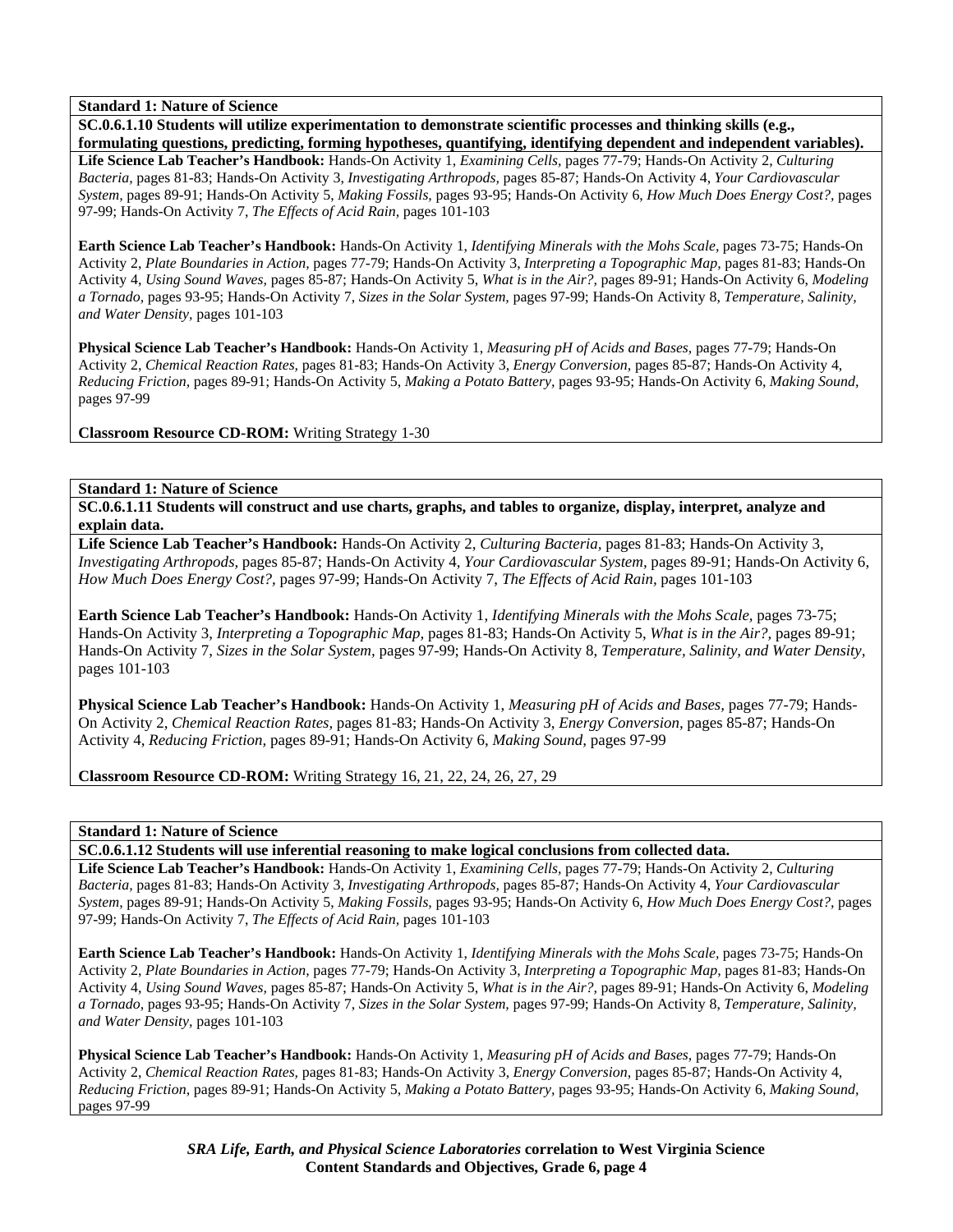**SC.O.6.2.01 Students will demonstrate the interrelationships among physics, chemistry, biology, earth and environmental science, and astronomy.** 

Life Science Lab, Level A: Cards 1, 2, 3, 4, 5, 6, 7, 8, 9, 10, 11, 12, 13, 14, 15, 16, 17, 18, 19, 20, 21, 22, 23, 24, 25, 26, 27, 28, 29, 30, 31, 32, 33, 34, 35, 36, 37, 38, 39, 40, 41, 42, 43, 44, 45, 46, 47, 48, 49, 50, 52, 52, 53, 54, 55, 56, 57, 58, 59, 60, 61, 62, 63, 64, 65, 66, 67, 68, 69, 70, 71, 72, 73, 74, 75, 76, 77, 78, 79, 80, 81, 82, 83, 84, 85, 86, 87, 88, 89, 90 Life Science Lab, Level B: Cards 1, 2, 3, 4, 5, 6, 7, 8, 9, 10, 11, 12, 13, 14, 15, 16, 17, 18, 19, 20, 21, 22, 23, 24, 25, 26, 27, 28, 29, 30, 31, 32, 33, 34, 35, 36, 37, 38, 39, 40, 41, 42, 43, 44, 45, 46, 47, 48, 49, 50, 52, 52, 53, 54, 55, 56, 57, 58, 59, 60, 61, 62, 63, 64, 65, 66, 67, 68, 69, 70, 71, 72, 73, 74, 75, 76, 77, 78, 79, 80, 81, 82, 83, 84, 85, 86, 87, 88, 89, 90 **Life Science Lab Teacher's Handbook:** Hands-On Activity 1, *Examining Cells,* pages 77-79; Hands-On Activity 2, *Culturing Bacteria,* pages 81-83; Hands-On Activity 3, *Investigating Arthropods,* pages 85-87; Hands-On Activity 4, *Your Cardiovascular System,* pages 89-91; Hands-On Activity 5, *Making Fossils,* pages 93-95; Hands-On Activity 6, *How Much Does Energy Cost?,* pages 97-99; Hands-On Activity 7, *The Effects of Acid Rain,* pages 101-103

**Earth Science Lab, Level A:** Cards 1, 2, 3, 4, 5, 6, 7, 8, 9, 10, 11, 12, 13, 14, 15, 16, 17, 18, 19, 20, 21, 22, 23, 24, 25, 26, 27, 28, 29, 30, 31, 32, 33, 34, 35, 36, 37, 38, 39, 40, 41, 42, 43, 44, 45, 46, 47, 48, 49, 50, 52, 52, 53, 54, 55, 56, 57, 58, 59, 60, 61, 62, 63, 64, 65, 66, 67, 68, 69, 70, 71, 72, 73, 74, 75, 76, 77, 78, 79, 80, 81, 82, 83, 84, 85, 86, 87, 88, 89, 90 **Earth Science Lab, Level B:** Cards 1, 2, 3, 4, 5, 6, 7, 8, 9, 10, 11, 12, 13, 14, 15, 16, 17, 18, 19, 20, 21, 22, 23, 24, 25, 26, 27, 28, 29, 30, 31, 32, 33, 34, 35, 36, 37, 38, 39, 40, 41, 42, 43, 44, 45, 46, 47, 48, 49, 50, 52, 52, 53, 54, 55, 56, 57, 58, 59, 60, 61, 62, 63, 64, 65, 66, 67, 68, 69, 70, 71, 72, 73, 74, 75, 76, 77, 78, 79, 80, 81, 82, 83, 84, 85, 86, 87, 88, 89, 90 **Earth Science Lab Teacher's Handbook:** Hands-On Activity 1, *Identifying Minerals with the Mohs Scale,* pages 73-75; Hands-On Activity 2, *Plate Boundaries in Action,* pages 77-79; Hands-On Activity 3, *Interpreting a Topographic Map,* pages 81-83; Hands-On Activity 4, *Using Sound Waves,* pages 85-87; Hands-On Activity 5, *What is in the Air?,* pages 89-91; Hands-On Activity 6, *Modeling a Tornado,* pages 93-95; Hands-On Activity 7, *Sizes in the Solar System,* pages 97-99; Hands-On Activity 8, *Temperature, Salinity, and Water Density,* pages 101-103

**Physical Science Lab, Level A:** Cards 1, 2, 3, 4, 5, 6, 7, 8, 9, 10, 11, 12, 13, 14, 15, 16, 17, 18, 19, 20, 21, 22, 23, 24, 25, 26, 27, 28, 29, 30, 31, 32, 33, 34, 35, 36, 37, 38, 39, 40, 41, 42, 43, 44, 45, 46, 47, 48, 49, 50, 52, 52, 53, 54, 55, 56, 57, 58, 59, 60, 61, 62, 63, 64, 65, 66, 67, 68, 69, 70, 71, 72, 73, 74, 75, 76, 77, 78, 79, 80, 81, 82, 83, 84, 85, 86, 87, 88, 89, 90 **Physical Science Lab, Level B:** Cards 1, 2, 3, 4, 5, 6, 7, 8, 9, 10, 11, 12, 13, 14, 15, 16, 17, 18, 19, 20, 21, 22, 23, 24, 25, 26, 27, 28, 29, 30, 31, 32, 33, 34, 35, 36, 37, 38, 39, 40, 41, 42, 43, 44, 45, 46, 47, 48, 49, 50, 52, 52, 53, 54, 55, 56, 57, 58, 59, 60, 61, 62, 63, 64, 65, 66, 67, 68, 69, 70, 71, 72, 73, 74, 75, 76, 77, 78, 79, 80, 81, 82, 83, 84, 85, 86, 87, 88, 89, 90 **Physical Science Lab Teacher's Handbook:** Hands-On Activity 1, *Measuring pH of Acids and Bases,* pages 77-79; Hands-On Activity 2, *Chemical Reaction Rates,* pages 81-83; Hands-On Activity 3, *Energy Conversion,* pages 85-87; Hands-On Activity 4, *Reducing Friction,* pages 89-91; Hands-On Activity 5, *Making a Potato Battery,* pages 93-95; Hands-On Activity 6, *Making Sound,* pages 97-99

**Classroom Resource CD-ROM:** Writing Strategy

**Standard 2: Content of Science** 

**SC.O.6.2.02 Students will use pictures to show cyclical processes in nature (e.g., nitrogen cycle, carbon cycle, or water cycle).** 

**Life Science Lab, Level A: Cards 42, 76, 78, 79** Life Science Lab, Level B: Cards 42, 76, 78, 79

**Earth Science Lab, Level A: Cards 9, 47, 62, 64, 65, 66 Earth Science Lab, Level B:** Cards 9, 47, 62, 64, 65, 66

**Standard 2: Content of Science** 

**SC.O.6.2.03 Students will classify living organisms according to their structure and functions.** 

Life Science Lab, Level A: Cards 2, 3, 11, 12, 13, 14, 15, 16, 17, 18, 19, 20, 21, 22, 25, 27, 28, 29, 30, 31, 32, 33, 34, 35, 36, 37, 38, 39, 40

Life Science Lab, Level B: Cards 2, 3, 11, 12, 13, 14, 15, 16, 17, 18, 19, 20, 21, 22, 25, 27, 28, 29, 30, 31, 32, 33, 34, 35, 36, 37, 38, 39, 40

**Life Science Lab Teacher's Handbook:** Hands-On Activity 2, *Culturing Bacteria,* pages 81-83; Hands-On Activity 3, *Investigating Arthropods,* pages 85-87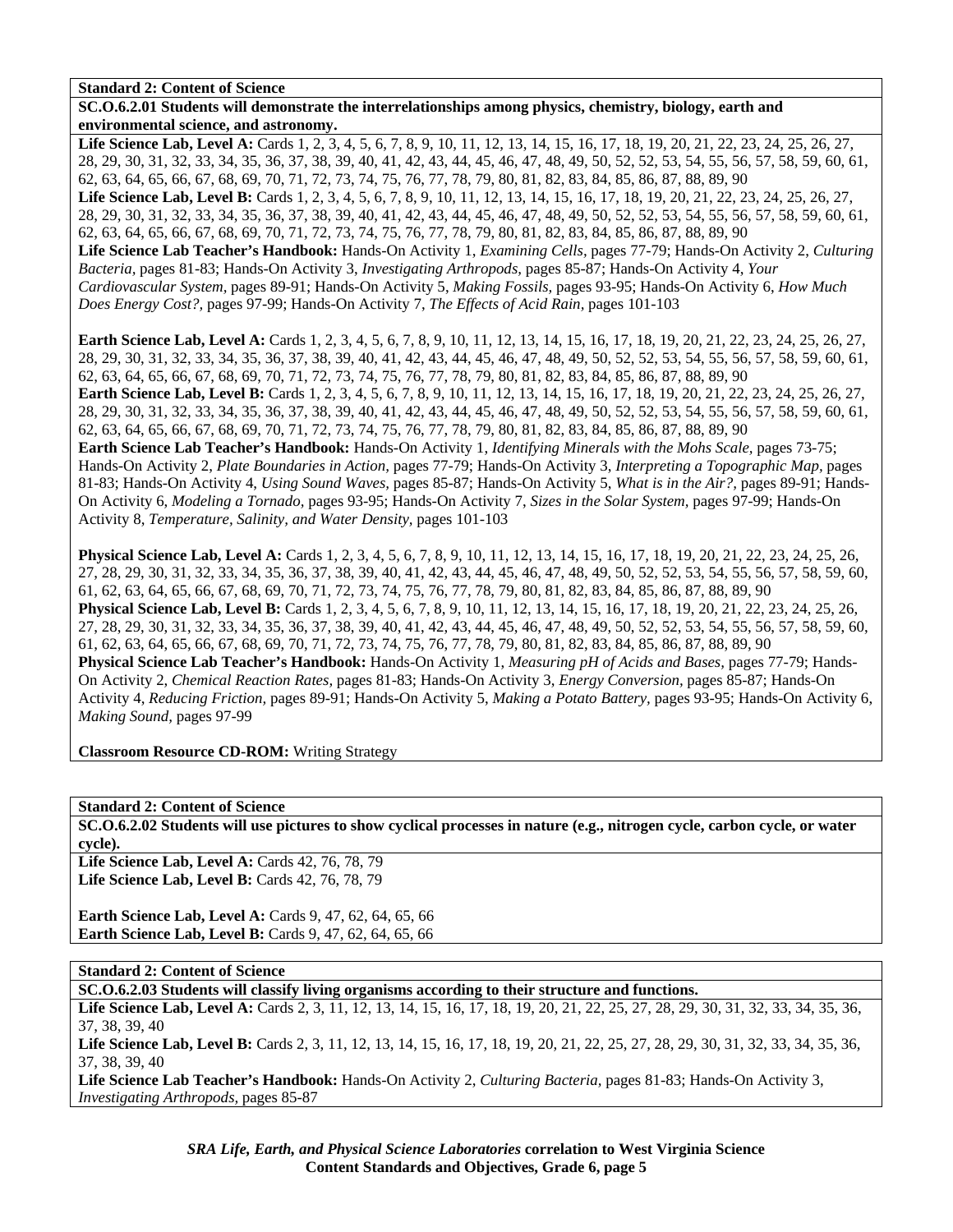**SC.O.6.2.04 Students will compare the similarities of internal features or organisms, which can be used to infer relatedness.** 

Life Science Lab, Level A: Cards 2, 3, 11, 12, 13, 14, 15, 16, 17, 18, 19, 20, 21, 22, 25, 27, 28, 29, 30, 31, 32, 33, 34, 35, 36, 37, 38, 39, 40

Life Science Lab, Level B: Cards 2, 3, 11, 12, 13, 14, 15, 16, 17, 18, 19, 20, 21, 22, 25, 27, 28, 29, 30, 31, 32, 33, 34, 35, 36, 37, 38, 39, 40

**Life Science Lab Teacher's Handbook:** Hands-On Activity 2, *Culturing Bacteria,* pages 81-83; Hands-On Activity 3, *Investigating Arthropods,* pages 85-87

**Standard 2: Content of Science SC.O.6.2.05 Students will examine how abiotic and biotic factors affect the interdependence among organisms. Life Science Lab, Level A:** Cards 13, 16, 17, 70, 71, 72, 73, 74, 75, 76, 77 Life Science Lab, Level B: Cards 13, 16, 17, 70, 71, 72, 73, 74, 75, 76, 77

**Standard 2: Content of Science** 

**SC.O.6.2.06 Students will construct models of plant and animal cells and compare the basic parts (e.g., cytoplasm, cell wall, cell membrane, nucleus, or chloroplasts).** 

**Life Science Lab, Level A: Cards 6, 7, 8, 9, 10** 

**Life Science Lab, Level B:** Cards 6, 7, 8, 9, 10

**Life Science Lab Teacher's Handbook:** Hands-On Activity 1, *Examining Cells,* pages 77-79

**Standard 2: Content of Science SC.O.6.2.07 Students will compare growth cycles in different plants (e.g., mosses, ferns, perennials, biennials, woody plants, or herbaceous plants).**  Life Science Lab, Level A: Cards 18, 19, 20, 21, 22 Life Science Lab, Level B: Cards 18, 19, 20, 21, 22

**Standard 2: Content of Science SC.O.6.2.08 Students will predict changes in populations of organisms due to limiting environmental factors (e.g., food supply, predators, disease, or habitat). Life Science Lab, Level A:** Cards 71, 72, 73, 75, 76, 77 **Life Science Lab, Level B:** Cards 71, 72, 73, 75, 76, 77

**Standard 2: Content of Science SC.O.6.2.09 Students will analyze the ecological consequences of human interactions with the environment (e.g., renewable and non-renewable resources). Life Science Lab, Level A:** Cards 84, 85, 86, 87, 88, 89, 90 **Life Science Lab, Level B:** Cards 84, 85, 86, 87, 88, 89, 90 **Life Science Lab Teacher's Handbook:** Hands-On Activity 7, *The Effects of Acid Rain,* pages 101-103 **Earth Science Lab, Level A:** Cards 35, 37, 42, 59, 60, 61, 85, 86 **Earth Science Lab, Level B:** Cards 35, 37, 42, 59, 60, 61, 85, 86 **Earth Science Lab Teacher's Handbook:** Hands-On Activity 5, *What is in the Air?,* pages 89-91 **Physical Science Lab, Level A:** Cards 38, 46, 47, 48, 49

**Physical Science Lab, Level B:** Cards 38, 46, 47, 48, 49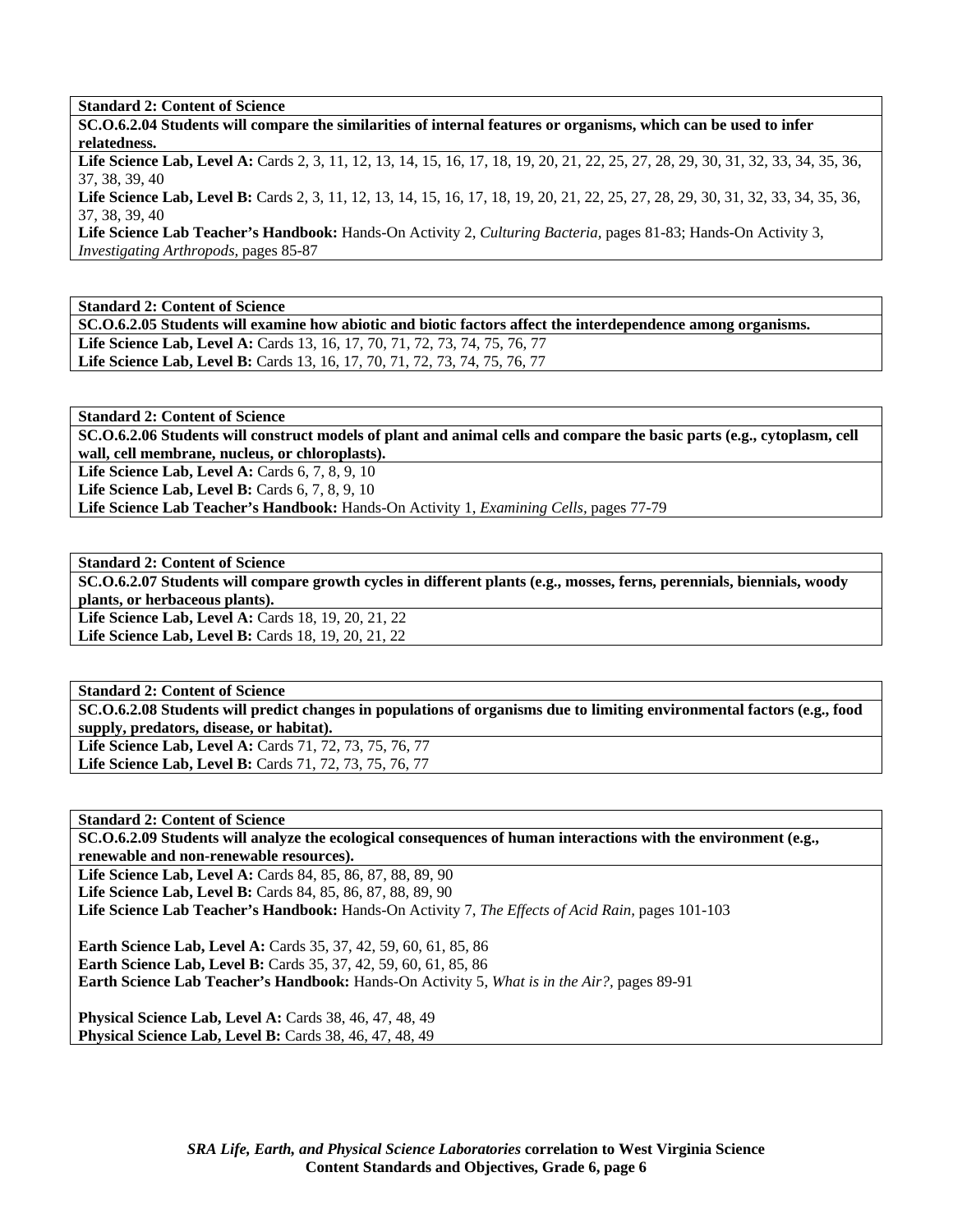**SC.O.6.2.10 Students will classify and investigate properties and processes (changes) as either physical or chemical. Physical Science Lab, Level A: Cards 6, 7, 8, 9, 27, 28, 29, 30 Physical Science Lab, Level B:** Cards 6, 7, 8, 9, 27, 28, 29, 30 **Physical Science Lab Teacher's Handbook:** Hands-On Activity 2, *Chemical Reaction Rates,* pages 81-83

**Standard 2: Content of Science SC.O.6.2.11 Students will investigate the formation and separation of simple mixtures of matter concluding that matter is composed of tiny particles and that the particles are the same for the same type of matter.**  Physical Science Lab, Level A: Cards 12, 13 Physical Science Lab, Level B: Cards 12, 13

**Standard 2: Content of Science SC.O.6.2.12 Students will use indicators to classify substances as acidic, basic, or neutral.**  Physical Science Lab, Level A: Cards 14, 15, 16 Physical Science Lab, Level B: Cards 14, 15, 16 **Physical Science Lab Teacher's Handbook:** Hands-On Activity 1, *Measuring pH of Acids and Bases,* pages 77-79

**Standard 2: Content of Science SC.O.6.2.13 Students will, using the periodic table, identify the symbols of elements as solids, liquids, and gases; metals or nonmetals. Physical Science Lab, Level A: Cards 17, 18, 19, 20, 21 Physical Science Lab, Level B:** Cards 17, 18, 19, 20, 21

**Standard 2: Content of Science SC.O.6.2.14 Students will describe the composition and properties of matter (e.g., particles, malleability, melting point, density, inertia, or specific heat). Physical Science Lab, Level A: Cards 1, 2, 5, 6, 7, 42 Physical Science Lab, Level B:** Cards 1, 2, 5, 6, 7, 42

**Standard 2: Content of Science SC.O.6.2.15 Students will investigate the properties of the electromagnetic spectrum (e.g., wavelengths, frequencies, visible light); relate wavelengths and/or frequencies to position on the electromagnetic spectrum (e.g., colors, x-ray). Physical Science Lab, Level A: Cards 82, 83, 84, 85, 87 Physical Science Lab, Level B: Cards 82, 83, 84, 85, 87** 

**Standard 2: Content of Science SC.O.6.2.16 Students will recognize that an object's color is based upon the absorption and reflection of light waves. Physical Science Lab, Level A: Card 85 Physical Science Lab, Level B: Card 85** 

**Standard 2: Content of Science SC.O.6.2.17 Students will describe light and sound in terms of longitudinal or transverse waves. Physical Science Lab, Level A:** Cards 77, 78, 79, 80, 82, 83 **Physical Science Lab, Level B:** Cards 77, 78, 79, 80, 82, 83 **Physical Science Lab Teacher's Handbook:** Hands-On Activity 6, *Making Sound,* pages 97-99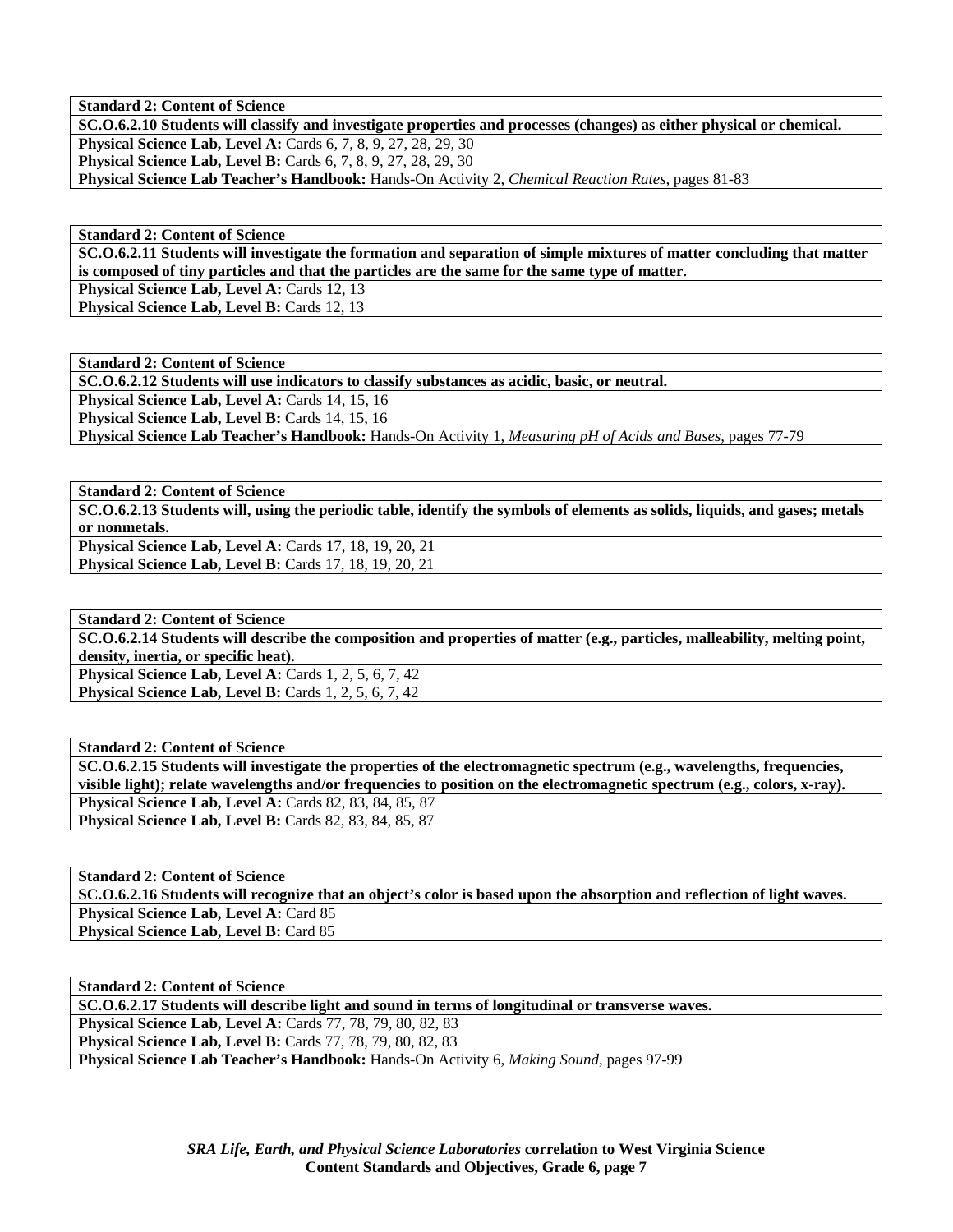**SC.O.6.2.18 Students will describe the flow of heat between objects (e.g., hot air rises, or absorption and release of heat by metals).** 

Earth Science Lab, Level A: Cards 38, 41, 87 Earth Science Lab, Level B: Cards 38, 41, 87

**Physical Science Lab, Level A: Cards 42, 43, 44, 46 Physical Science Lab, Level B:** Cards 42, 43, 44, 46

**Standard 2: Content of Science SC.O.6.2.19 Students will diagram simple parallel and series circuits (e.g., bulbs, battery, wires, or switch). Physical Science Lab, Level A: Cards 68, 69, 70, 71, 72 Physical Science Lab, Level B: Cards 68, 69, 70, 71, 72 Physical Science Lab Teacher's Handbook:** Hands-On Activity 5, *Making a Potato Battery,* pages 93-95

**Standard 2: Content of Science SC.O.6.2.20 Students will correlate the relationship of mass to gravitational force (e.g., the larger the mass the larger** 

**the gravitational force; or the closer the objects the stronger the force).** 

Physical Science Lab, Level A: Cards 57, 59 **Physical Science Lab, Level B: Cards 57, 59** 

**Standard 2: Content of Science** 

**SC.O.6.2.21 Students will examine simple machines and the forces involved.** 

**Physical Science Lab, Level A: Cards 63, 64** Physical Science Lab, Level B: Cards 63, 64

**Standard 2: Content of Science SC.O.6.2.22 Students will apply the effects of balanced and unbalanced forces on motion of objects. Physical Science Lab, Level A:** Cards 54, 55, 56, 57, 58, 59 **Physical Science Lab, Level B:** Cards 54, 55, 56, 57, 58, 59

**Physical Science Lab Teacher's Handbook:** Hands-On Activity 4, *Reducing Friction,* pages 89-91

**Standard 2: Content of Science SC.O.6.2.23 Students will explain motion in terms of frames of references and analyze graphs depicting motion and predicted future motion. Physical Science Lab, Level A: Cards 50, 51, 52, 53 Physical Science Lab, Level B: Cards 50, 51, 52, 53** 

## **Standard 2: Content of Science**

**SC.O.6.2.24 Students will monitor major atmospheric events using a variety of resources including technology. Earth Science Lab, Level A:** Cards 36, 37, 38, 39, 40, 41, 42, 43, 44, 45, 46, 47, 48, 49, 50, 51, 52, 53, 54, 55, 56, 57, 58, 59, 60, 61

**Earth Science Lab, Level B:** Cards 36, 37, 38, 39, 40, 41, 42, 43, 44, 45, 46, 47, 48, 49, 50, 51, 52, 53, 54, 55, 56, 57, 58, 59, 60, 61

**Earth Science Lab Teacher's Handbook:** Hands-On Activity 5, *What is in the Air?,* pages 89-91; Hands-On Activity 6, *Modeling a Tornado,* pages 93-95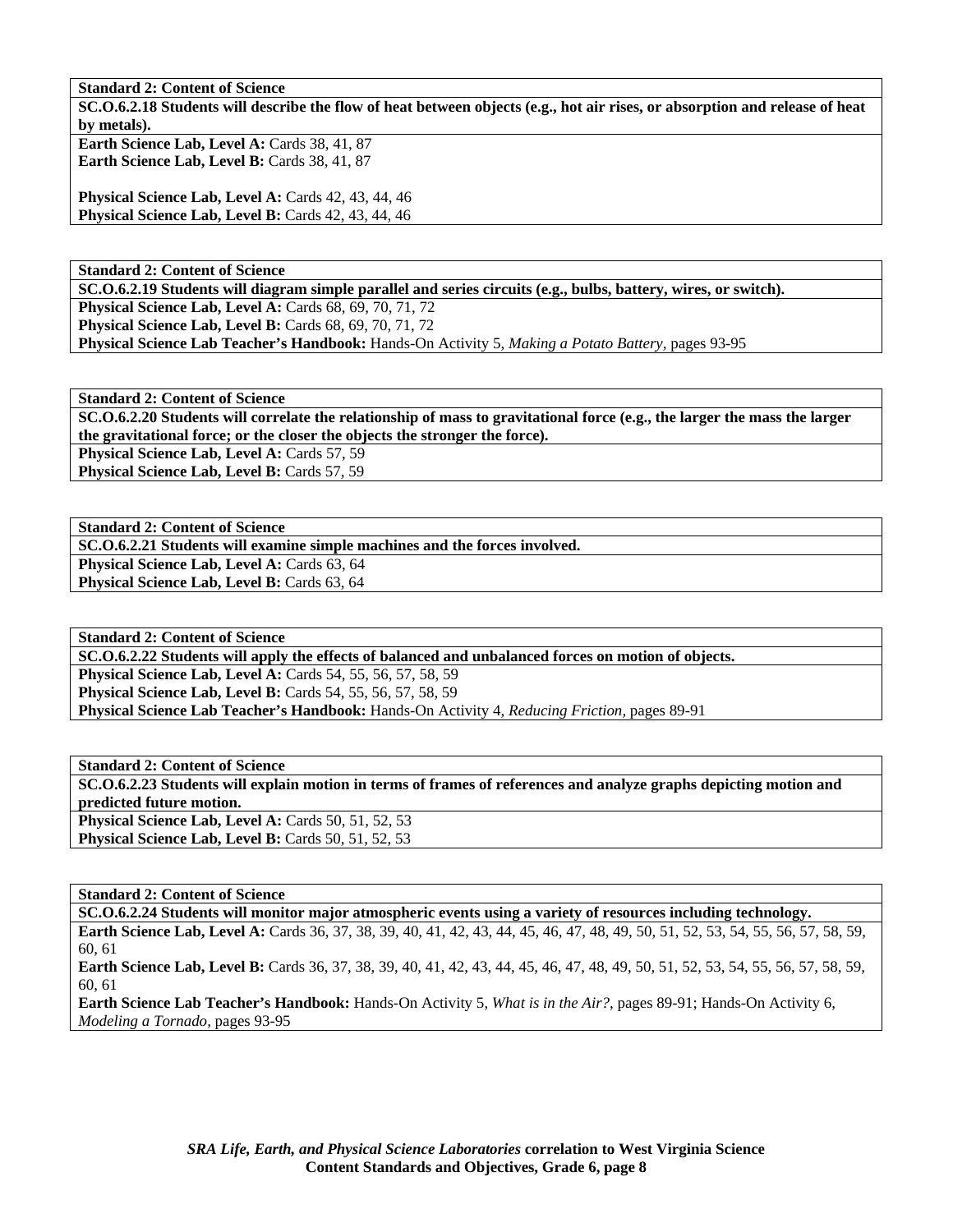**SC.O.6.2.25 Students will compare and contrast continental drift hypothesis to the plate tectonic theory. Earth Science Lab, Level A: Cards 2, 10, 11, 12, 13, 14, 15, 16, 17 Earth Science Lab, Level B:** Cards 2, 10, 11, 12, 13, 14, 15, 16, 17 **Earth Science Lab Teacher's Handbook:** Hands-On Activity 2, *Plate Boundaries in Action,* pages 77-79

**Standard 2: Content of Science SC.O.6.2.26 Students will associate plant and animal life forms with specific geologic time periods.**  Life Science Lab, Level A: Card 67 Life Science Lab, Level B: Card 67

Earth Science Lab, Level A: Cards 32, 33, 34 Earth Science Lab, Level B: Cards 32, 33, 34

**Standard 2: Content of Science SC.O.6.2.27 Students will recognize the phases of the moon. Earth Science Lab, Level A:** Card 64 **Earth Science Lab, Level B:** Card 64

**Standard 2: Content of Science SC.O.6.2.28 Students will investigate models of earth-moon-sun relationships (e.g., gravity, time, or tides). Earth Science Lab, Level A:** Cards 55, 62, 63, 64, 65, 66 **Earth Science Lab, Level B:** Cards 55, 62, 63, 64, 65, 66

**Standard 2: Content of Science SC.O.6.2.29 Students will compare the earth's tilt and revolution to the seasonal changes. Earth Science Lab, Level A: Cards 55, 62 Earth Science Lab, Level B: Cards 55, 62**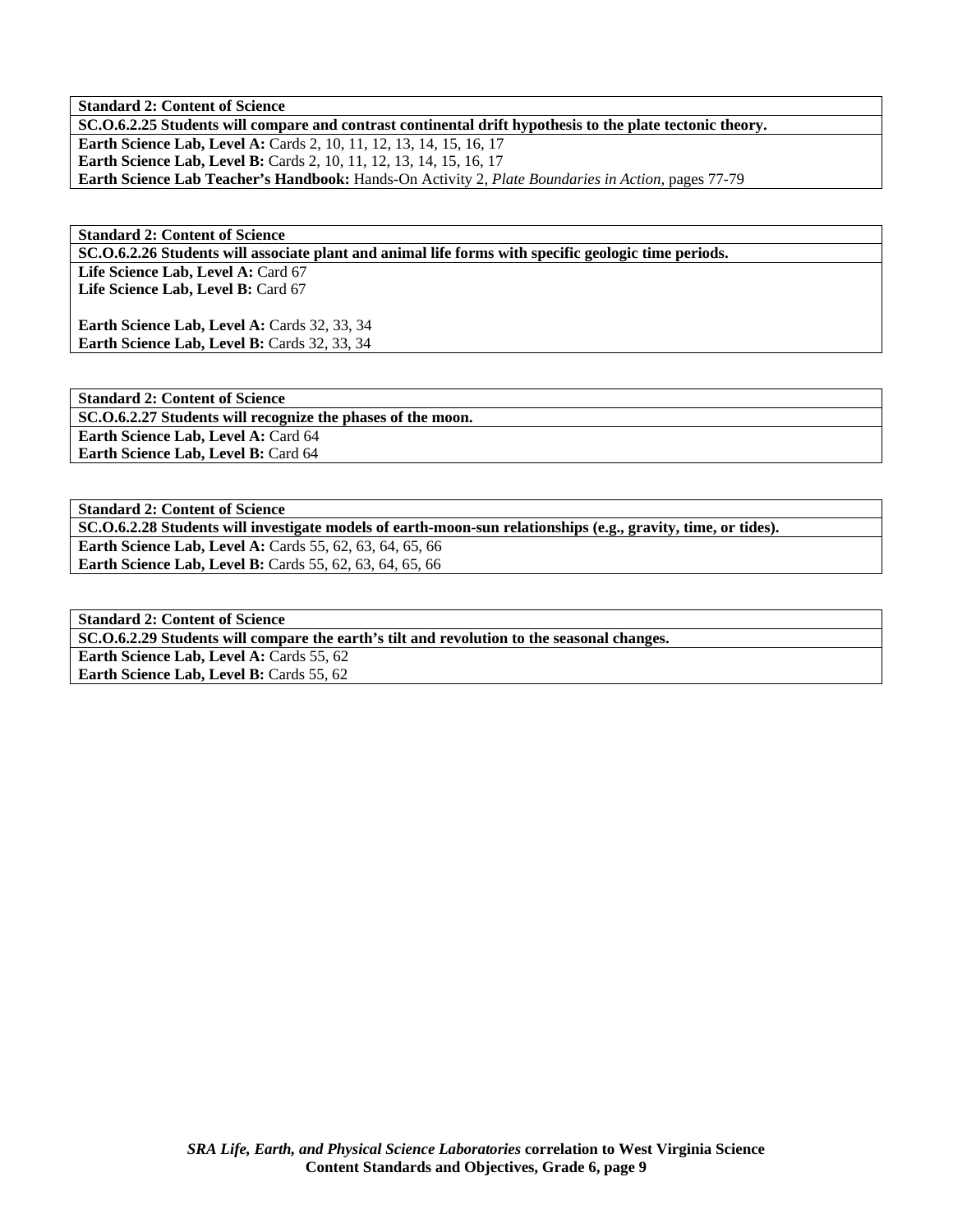**Standard 3: Application of Science** 

**SC.O.6.3.01 Students will explore the relationship between the parts of a system to the whole system.**  Life Science Lab, Level A: Cards 1, 2, 3, 4, 6, 7, 8, 9, 10, 11, 12, 13, 14, 15, 16, 17, 18, 19, 20, 21, 22, 23, 24, 25, 27, 28, 29, 30, 31, 32, 33, 34, 35, 36, 37, 38, 39, 40, 41, 42, 43, 44, 45, 46, 47, 48, 49, 50, 51, 52, 53, 54, 55, 56, 57, 58, 60, 61, 62, 63, 64, 65, 66, 67, 68, 69, 70, 71, 72, 73, 74, 75, 76, 77, 78, 79, 80, 81, 82, 83, 84, 85, 86, 87, 88, 89, 90

Life Science Lab, Level B: Cards 1, 2, 3, 4, 6, 7, 8, 9, 10, 11, 12, 13, 14, 15, 16, 17, 18, 19, 20, 21, 22, 23, 24, 25, 27, 28, 29, 30, 31, 32, 33, 34, 35, 36, 37, 38, 39, 40, 41, 42, 43, 44, 45, 46, 47, 48, 49, 50, 51, 52, 53, 54, 55, 56, 57, 58, 60, 61, 62, 63, 64, 65, 66, 67, 68, 69, 70, 71, 72, 73, 74, 75, 76, 77, 78, 79, 80, 81, 82, 83, 84, 85, 86, 87, 88, 89, 90

**Life Science Lab Teacher's Handbook:** Hands-On Activity 1, *Examining Cells,* pages 77-79; Hands-On Activity 4, *Your Cardiovascular System,* pages 89-91; Hands-On Activity 6, *How Much Does Energy Cost?,* pages 97-99; Hands-On Activity 7, *The Effects of Acid Rain,* pages 101-103

**Earth Science Lab, Level A:** Cards 1, 2, 3, 4, 5, 6, 7, 8, 9, 10, 11, 12, 13, 14, 15, 16, 17, 21, 22, 23, 24, 25, 26, 27, 28, 29, 30, 31, 33, 34, 35, 36, 37, 38, 39, 40, 41, 42, 43, 44, 45, 46, 47, 48, 49, 50, 51, 52, 53, 54, 55, 56, 57, 58, 59, 60, 61, 62, 63, 64, 65, 66, 67, 68, 69, 70, 71, 72, 73, 75, 76, 77, 78, 79, 80, 81, 82, 83, 84, 85, 86, 87, 88, 89, 90

**Earth Science Lab, Level B:** Cards 1, 2, 3, 4, 5, 6, 7, 8, 9, 10, 11, 12, 13, 14, 15, 16, 17, 21, 22, 23, 24, 25, 26, 27, 28, 29, 30, 31, 33, 34, 35, 36, 37, 38, 39, 40, 41, 42, 43, 44, 45, 46, 47, 48, 49, 50, 51, 52, 53, 54, 55, 56, 57, 58, 59, 60, 61, 62, 63, 64, 65, 66, 67, 68, 69, 70, 71, 72, 73, 75, 76, 77, 78, 79, 80, 81, 82, 83, 84, 85, 86, 87, 88, 89, 90

**Earth Science Lab Teacher's Handbook:** Hands-On Activity 1, *Identifying Minerals with the Mohs Scale,* pages 73-75; Hands-On Activity 2, *Plate Boundaries in Action,* pages 77-79; Hands-On Activity 4, *Using Sound Waves,* pages 85-87; Hands-On Activity 6, *Modeling a Tornado,* pages 93-95; Hands-On Activity 8, *Temperature, Salinity, and Water Density,* pages 101-103

**Physical Science Lab, Level A:** Cards 1, 2, 3, 4, 5, 6, 7, 8, 9, 10, 11, 12, 13, 14, 15, 16, 18, 19, 20, 21, 22, 23, 24, 25, 26, 27, 28, 29, 30, 31, 32, 33, 34, 36, 37, 38, 39, 40, 41, 42, 43, 44, 45, 46, 47, 48, 49, 50, 51, 52, 53, 54, 55, 56, 57, 58, 59, 60, 61, 62, 63, 64, 65, 66, 67, 68, 69, 70, 71, 72, 73, 74, 75, 76, 77, 78, 79, 80, 81, 82, 83, 84, 85, 86, 87, 88, 89, 90 **Physical Science Lab, Level B:** Cards 1, 2, 3, 4, 5, 6, 7, 8, 9, 10, 11, 12, 13, 14, 15, 16, 18, 19, 20, 21, 22, 23, 24, 25, 26, 27, 28, 29, 30, 31, 32, 33, 34, 36, 37, 38, 39, 40, 41, 42, 43, 44, 45, 46, 47, 48, 49, 50, 51, 52, 53, 54, 55, 56, 57, 58, 59, 60, 61, 62, 63, 64, 65, 66, 67, 68, 69, 70, 71, 72, 73, 74, 75, 76, 77, 78, 79, 80, 81, 82, 83, 84, 85, 86, 87, 88, 89, 90 **Physical Science Lab Teacher's Handbook:** Hands-On Activity 1, *Measuring pH of Acids and Bases,* pages 77-79; Hands-On Activity 2, *Chemical Reaction Rates,* pages 81-83; Hands-On Activity 3, *Energy Conversion,* pages 85-87; Hands-On Activity 4, *Reducing Friction,* pages 89-91; Hands-On Activity 5, *Making a Potato Battery,* pages 93-95; Hands-On Activity 6, *Making Sound,* pages 97-99

**Standard 3: Application of Science** 

**SC.O.6.3.02 Students will construct a variety of useful models of an object, event, or process.** 

**Life Science Lab Teacher's Handbook:** Hands-On Activity 4, *Your Cardiovascular System,* pages 89-91; Hands-On Activity 5, *Making Fossils,* pages 93-95; Hands-On Activity 6, *How Much Does Energy Cost?,* pages 97-99

**Earth Science Lab Teacher's Handbook:** Hands-On Activity 2, *Plate Boundaries in Action,* pages 77-79; Hands-On Activity 6, *Modeling a Tornado,* pages 93-95; Hands-On Activity 7, *Sizes in the Solar System,* pages 97-99

**Physical Science Lab Teacher's Handbook:** Hands-On Activity 1, *Measuring pH of Acids and Bases,* pages 77-79; Hands-On Activity 2, *Chemical Reaction Rates,* pages 81-83; Hands-On Activity 3, *Energy Conversion,* pages 85-87; Hands-On Activity 4, *Reducing Friction,* pages 89-91; Hands-On Activity 6, *Making Sound,* pages 97-99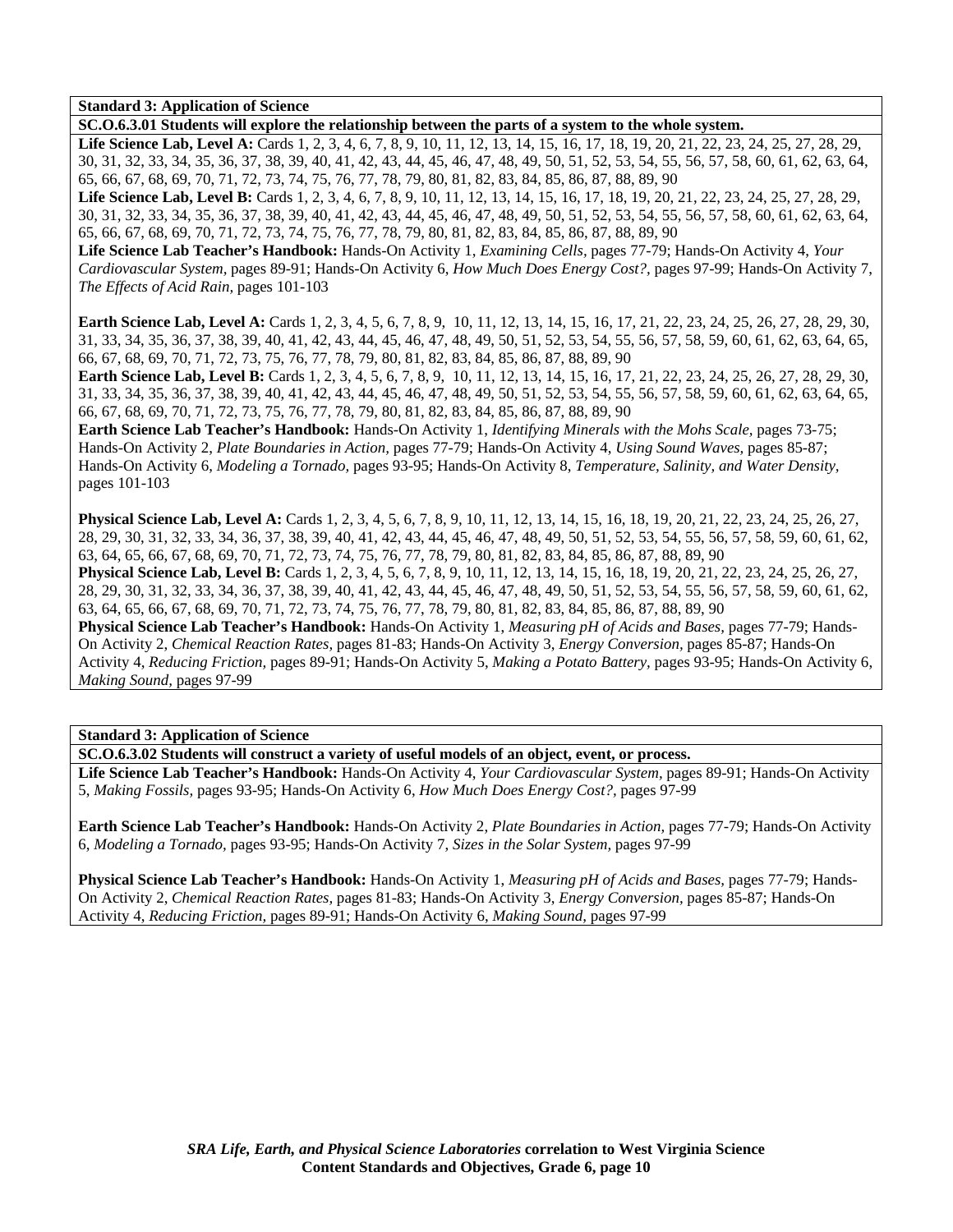**Standard 3: Application of Science** 

**SC.O.6.3.03 Students will compare and contrast changes that occur in an object or a system to its original state. Life Science Lab, Level A:** Cards 8, 9, 10, 17, 42, 48, 50, 51, 52, 76, 77, 80, 86, 87, 88, 89, 90 Life Science Lab, Level B: Cards 8, 9, 10, 17, 42, 48, 50, 51, 52, 76, 77, 80, 86, 87, 88, 89, 90 **Life Science Lab Teacher's Handbook:** Hands-On Activity 2, *Culturing Bacteria,* pages 81-83; Hands-On Activity 3, *Investigating Arthropods,* pages 85-87; Hands-On Activity 4, *Your Cardiovascular System,* pages 89-91; Hands-On Activity 6, *How Much Does Energy Cost?,* pages 97-99; Hands-On Activity 7, *The Effects of Acid Rain,* pages 101-103

**Earth Science Lab, Level A:** Cards 9, 10, 11, 12, 13, 14, 15, 16, 17, 22, 24, 25, 26, 27, 28, 29, 40, 41, 42, 47, 48, 59, 60, 61, 65, 66, 76, 86, 88

**Earth Science Lab, Level B:** Cards 9, 10, 11, 12, 13, 14, 15, 16, 17, 22, 24, 25, 26, 27, 28, 29, 40, 41, 42, 47, 48, 59, 60, 61, 65, 66, 76, 86, 88

**Earth Science Lab Teacher's Handbook:** Hands-On Activity 2, *Plate Boundaries in Action,* pages 77-79; Hands-On Activity 4, *Using Sound Waves,* pages 85-87; Hands-On Activity 5, *What is in the Air?,* pages 89-91; Hands-On Activity 6, *Modeling a Tornado,* pages 93-95

**Physical Science Lab, Level A:** Cards 5, 6, 7, 8, 11, 12, 13, 27, 28, 29, 30, 37, 42, 43, 44 **Physical Science Lab, Level B:** Cards 5, 6, 7, 8, 11, 12, 13, 27, 28, 29, 30, 37, 42, 43, 44 **Physical Science Lab Teacher's Handbook:** Hands-On Activity 2, *Chemical Reaction Rates,* pages 81-83; Hands-On Activity 3, *Energy Conversion,* pages 85-87; Hands-On Activity 4, *Reducing Friction,* pages 89-91; Hands-On Activity 5, *Making a Potato Battery,* pages 93-95; Hands-On Activity 6, *Making Sound,* pages 97-99

**Standard 3: Application of Science** 

**SC.O.6.3.04 Students will compare and contrast the influence that a variation in scale will have on the way an object or system works (e.g., cooling rates of different-sized containers of water, strengthen of different-sized constructions from the same material, or flight characteristics of different-sized model airplanes).** 

**Life Science Lab, Level A:** Cards 5, 6, 7, 8, 9, 10, 11, 12, 13, 14, 15, 44, 48, 60, 61, 62, 63, 64 Life Science Lab, Level B: Cards 5, 6, 7, 8, 9, 10, 11, 12, 13, 14, 15, 44, 48, 60, 61, 62, 63, 64 **Life Science Lab Teacher's Handbook:** Hands-On Activity 1, *Examining Cells,* pages 77-79

**Earth Science Lab, Level A:** Cards 10, 11, 12, 13, 14, 15, 16, 17, 18, 19, 45, 46, 52, 53, 54, 59, 60, 61, 68, 74, 77, 89 **Earth Science Lab, Level B:** Cards 10, 11, 12, 13, 14, 15, 16, 17, 18, 19, 45, 46, 52, 53, 54, 59, 60, 61, 68, 74, 77, 89 **Earth Science Lab Teacher's Handbook:** Hands-On Activity 3, *Interpreting a Topographic Map,* pages 81-83; Hands-On Activity 7, *Sizes in the Solar System,* pages 97-99

**Physical Science Lab, Level A:** Cards 3, 4, 6, 7, 10, 11, 21, 34, 42, 54, 55, 57, 4, 76, 78, 80, 83 **Physical Science Lab, Level B:** Cards 3, 4, 6, 7, 10, 11, 21, 34, 42, 54, 55, 57, 4, 76, 78, 80, 83

**Standard 3: Application of Science** 

**SC.O.6.3.05 Students will research everyday applications and interactions of science and technology.**  Life Science Lab, Level A: Cards 5, 49, 59, 64, 69, 83, 87, 88, 89, 90 **Life Science Lab, Level B:** Cards 5, 49, 59, 64, 69, 83, 87, 88, 89, 90

**Earth Science Lab, Level A:** Cards 16, 20, 31, 37, 42, 51, 54, 59, 60, 61, 70, 79, 80, 81, 85, 86, 88 **Earth Science Lab, Level B:** Cards 16, 20, 31, 37, 42, 51, 54, 59, 60, 61, 70, 79, 80, 81, 85, 86, 88

**Physical Science Lab, Level A:** Cards 33, 35, 46, 47, 48, 49, 68, 69, 70, 71, 72, 73, 76, 81, 84, 90 **Physical Science Lab, Level B:** Cards 33, 35, 46, 47, 48, 49,68, 69, 70, 71, 72, 73, 76, 81, 84, 90

**Standard 3: Application of Science** 

**SC.O.6.3.06 Students will evaluate and critically analyze mass media reports of scientific developments and events.**  This concept is not covered at this level.

> *SRA Life, Earth, and Physical Science Laboratories* **correlation to West Virginia Science Content Standards and Objectives, Grade 6, page 11**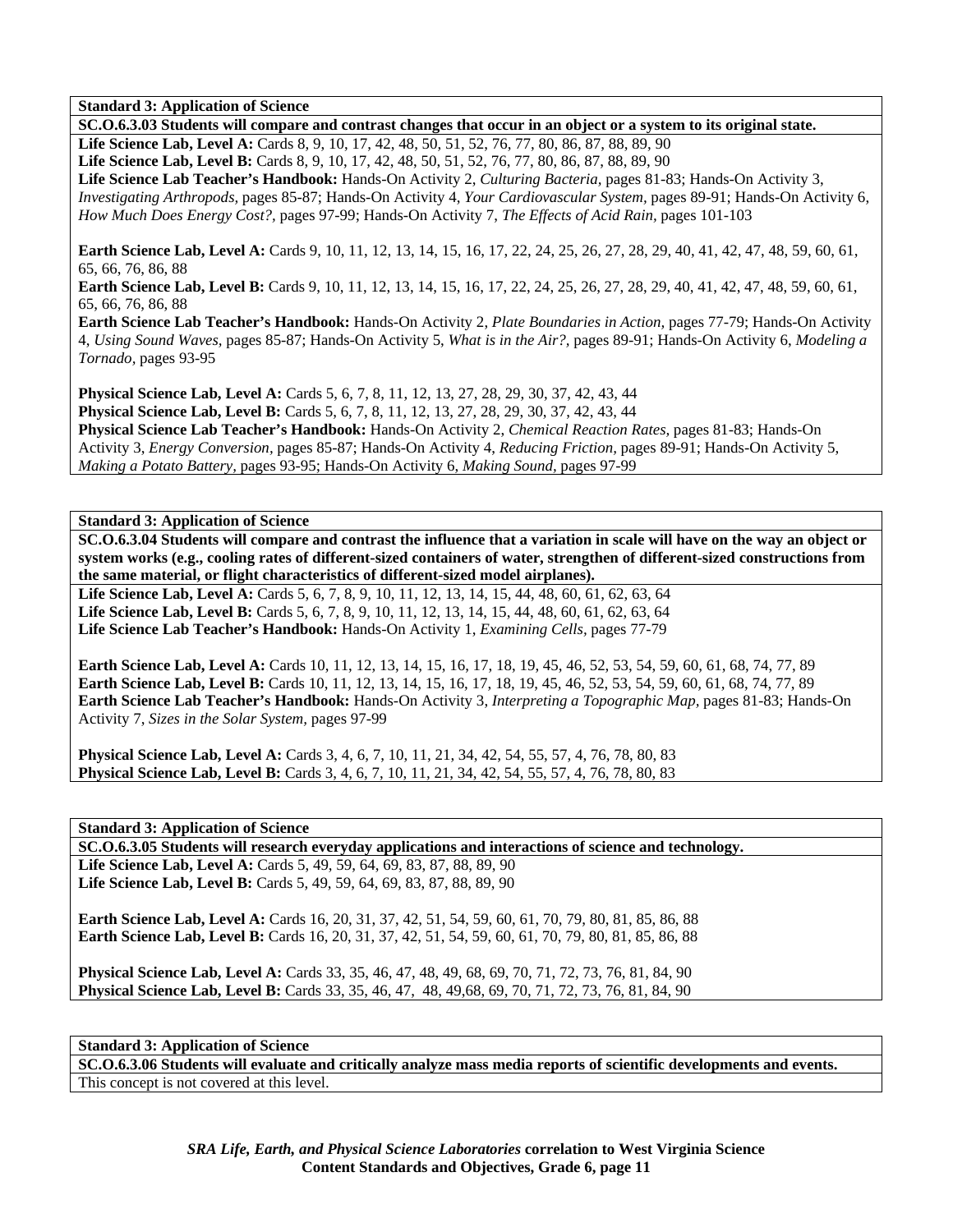# *SRA Life, Earth, and Physical Science Laboratories*  **correlation to West Virginia Science Content Standards and Objectives Grade 7**

*SRA Life, Earth, and Physical Science Laboratories* provide core science content in an alternate reading format. Each *SRA Science Lab* contains 180 Science Cards covering key science concepts and vocabulary. Each lab covers 90 different science topics presented at two different reading levels to meet varied student abilities. The *Teacher's Handbook* includes hands-on inquiry activities as well as vocabulary building exercises. The *Classroom Resource CD-ROM* includes Writing Strategies in Science along with tests and vocabulary games.

## **Standard 1: Nature of Science**

**SC.O.7.1.01 Students will realize that scientists formulate and test their explanations of nature using observation and experiments.** 

**Life Science Lab Teacher's Handbook:** Hands-On Activity 1, *Examining Cells,* pages 77-79; Hands-On Activity 2, *Culturing Bacteria,* pages 81-83; Hands-On Activity 3, *Investigating Arthropods,* pages 85-87; Hands-On Activity 4, *Your Cardiovascular System,* pages 89-91; Hands-On Activity 5, *Making Fossils,* pages 93-95; Hands-On Activity 6, *How Much Does Energy Cost?,* pages 97-99; Hands-On Activity 7, *The Effects of Acid Rain,* pages 101-103

**Earth Science Lab Teacher's Handbook:** Hands-On Activity 1, *Identifying Minerals with the Mohs Scale,* pages 73-75; Hands-On Activity 2, *Plate Boundaries in Action,* pages 77-79; Hands-On Activity 3, *Interpreting a Topographic Map,* pages 81-83; Hands-On Activity 4, *Using Sound Waves,* pages 85-87; Hands-On Activity 5, *What is in the Air?,* pages 89-91; Hands-On Activity 6, *Modeling a Tornado,* pages 93-95; Hands-On Activity 7, *Sizes in the Solar System,* pages 97-99; Hands-On Activity 8, *Temperature, Salinity, and Water Density,* pages 101-103

**Physical Science Lab Teacher's Handbook:** Hands-On Activity 1, *Measuring pH of Acids and Bases,* pages 77-79; Hands-On Activity 2, *Chemical Reaction Rates,* pages 81-83; Hands-On Activity 3, *Energy Conversion,* pages 85-87; Hands-On Activity 4, *Reducing Friction,* pages 89-91; Hands-On Activity 5, *Making a Potato Battery,* pages 93-95; Hands-On Activity 6, *Making Sound,* pages 97-99

**Standard 1: Nature of Science** 

**SC.O.7.1.02 Students will recognize scientific knowledge is subject to modification as new scientific information challenges current explanations.** 

Life Science Lab, Level A: Cards 2, 5, 49, 64, 69 **Life Science Lab, Level B:** Cards 2, 5, 49, 64, 69

**Earth Science Lab, Level A:** Cards 10, 20, 31, 51, 54, 68, 72, 78 **Earth Science Lab, Level B:** Cards 10, 20, 31, 51, 54, 68, 72, 78

**Physical Science Lab, Level A: Cards 3, 53, 59, 76** Physical Science Lab, Level B: Cards 3, 53, 59, 76

## **Standard 1: Nature of Science**

**SC.O.7.1.03 Students will examine the careers and contributions of men and women of diverse cultures to the development of science.** 

Life Science Lab, Level A: Cards 2, 5, 46, 59 **Life Science Lab, Level B:** Cards 2, 5, 46, 59

**Earth Science Lab, Level A: Cards 10, 68, 72, 78 Earth Science Lab, Level B: Cards 10, 68, 72, 78** 

Physical Science Lab, Level A: Cards 3, 7, 17, 55 Physical Science Lab, Level B: Cards 3, 7, 17, 55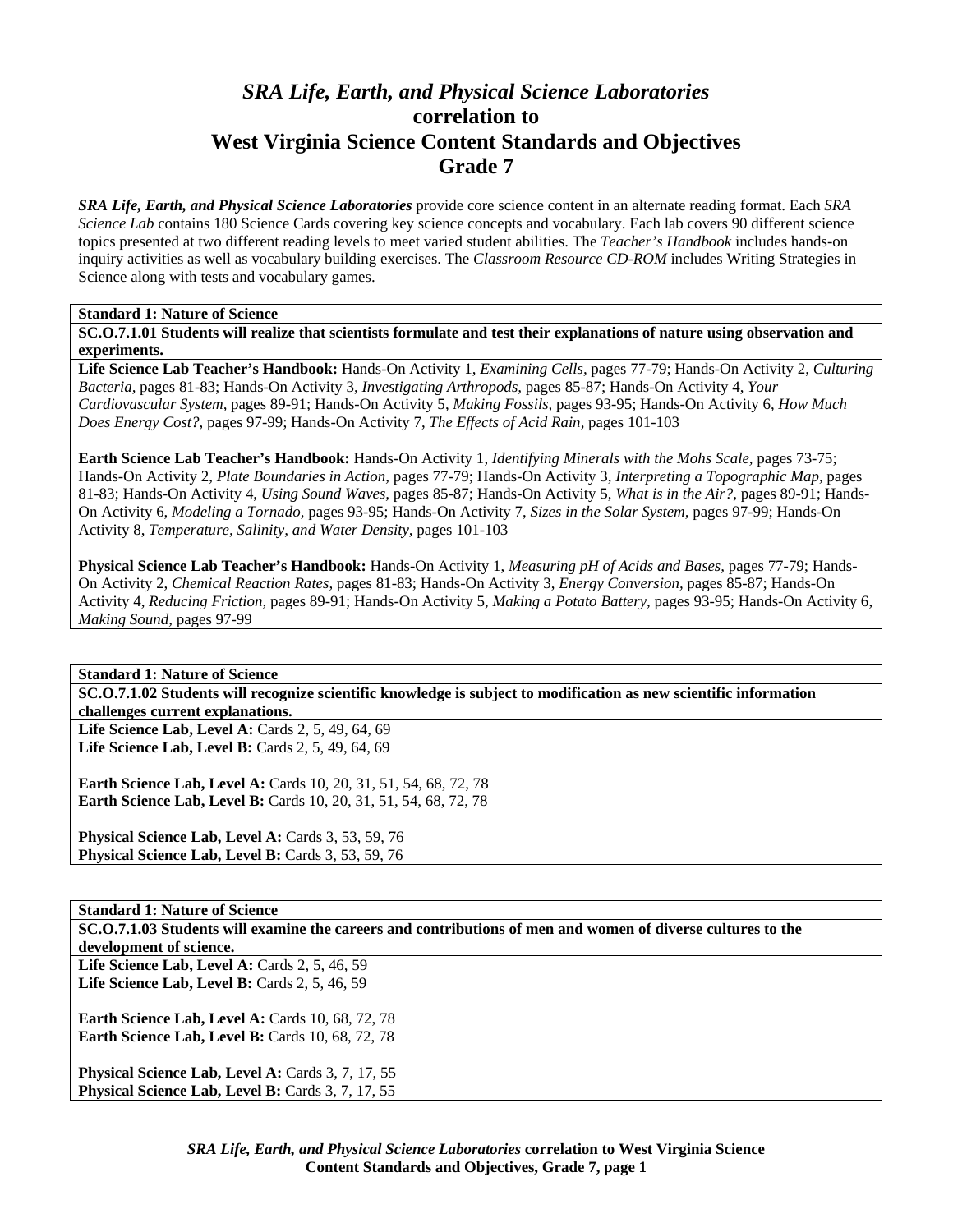**SC.O.7.1.04 Students will articulate the historical significance of scientific discoveries.** 

Life Science Lab, Level A: Cards 5, 49, 59, 64, 69, 83 **Life Science Lab, Level B:** Cards 5, 49, 59, 64, 69, 83

**Earth Science Lab, Level A: Cards 16, 20, 31, 70, 72, 79, 80, 81, 88 Earth Science Lab, Level B:** Cards 16, 20, 31, 70, 72, 79, 80, 81, 88

**Physical Science Lab, Level A:** Cards 33, 34, 35, 76, 81, 82, 90 **Physical Science Lab, Level B:** Cards 33, 34, 35, 76, 81, 82, 90

**Standard 1: Nature of Science** 

**SC.O.7.1.05 Students will cooperate and collaborate to ask questions, design and conduct investigations to find answers and solve problems.** 

**Life Science Lab Teacher's Handbook:** Hands-On Activity 1, *Examining Cells,* pages 77-79; Hands-On Activity 2, *Culturing Bacteria,* pages 81-83; Hands-On Activity 3, *Investigating Arthropods,* pages 85-87; Hands-On Activity 4, *Your Cardiovascular System,* pages 89-91; Hands-On Activity 5, *Making Fossils,* pages 93-95; Hands-On Activity 6, *How Much Does Energy Cost?,* pages 97-99; Hands-On Activity 7, *The Effects of Acid Rain,* pages 101-103

**Earth Science Lab Teacher's Handbook:** Hands-On Activity 1, *Identifying Minerals with the Mohs Scale,* pages 73-75; Hands-On Activity 2, *Plate Boundaries in Action,* pages 77-79; Hands-On Activity 3, *Interpreting a Topographic Map,* pages 81-83; Hands-On Activity 4, *Using Sound Waves,* pages 85-87; Hands-On Activity 5, *What is in the Air?,* pages 89-91; Hands-On Activity 6, *Modeling a Tornado,* pages 93-95; Hands-On Activity 7, *Sizes in the Solar System,* pages 97-99; Hands-On Activity 8, *Temperature, Salinity, and Water Density,* pages 101-103

**Physical Science Lab Teacher's Handbook:** Hands-On Activity 1, *Measuring pH of Acids and Bases,* pages 77-79; Hands-On Activity 2, *Chemical Reaction Rates,* pages 81-83; Hands-On Activity 3, *Energy Conversion,* pages 85-87; Hands-On Activity 4, *Reducing Friction,* pages 89-91; Hands-On Activity 5, *Making a Potato Battery,* pages 93-95; Hands-On Activity 6, *Making Sound,* pages 97-99

**Classroom Resource CD-ROM:** Writing Strategy 8, 15

#### **Standard 1: Nature of Science**

**SC.O.7.1.06 Students will formulate conclusions through close observations, logical reasoning, objectivity, perseverance and integrity in data collection.** 

**Life Science Lab Teacher's Handbook:** Hands-On Activity 1, *Examining Cells,* pages 77-79; Hands-On Activity 2, *Culturing Bacteria,* pages 81-83; Hands-On Activity 3, *Investigating Arthropods,* pages 85-87; Hands-On Activity 4, *Your Cardiovascular System,* pages 89-91; Hands-On Activity 5, *Making Fossils,* pages 93-95; Hands-On Activity 6, *How Much Does Energy Cost?,* pages 97-99; Hands-On Activity 7, *The Effects of Acid Rain,* pages 101-103

**Earth Science Lab Teacher's Handbook:** Hands-On Activity 1, *Identifying Minerals with the Mohs Scale,* pages 73-75; Hands-On Activity 2, *Plate Boundaries in Action,* pages 77-79; Hands-On Activity 3, *Interpreting a Topographic Map,* pages 81-83; Hands-On Activity 4, *Using Sound Waves,* pages 85-87; Hands-On Activity 5, *What is in the Air?,* pages 89-91; Hands-On Activity 6, *Modeling a Tornado,* pages 93-95; Hands-On Activity 7, *Sizes in the Solar System,* pages 97-99; Hands-On Activity 8, *Temperature, Salinity, and Water Density,* pages 101-103

**Physical Science Lab Teacher's Handbook:** Hands-On Activity 1, *Measuring pH of Acids and Bases,* pages 77-79; Hands-On Activity 2, *Chemical Reaction Rates,* pages 81-83; Hands-On Activity 3, *Energy Conversion,* pages 85-87; Hands-On Activity 4, *Reducing Friction,* pages 89-91; Hands-On Activity 5, *Making a Potato Battery,* pages 93-95; Hands-On Activity 6, *Making Sound,* pages 97-99

**Classroom Resource CD-ROM:** Writing Strategy 17, 18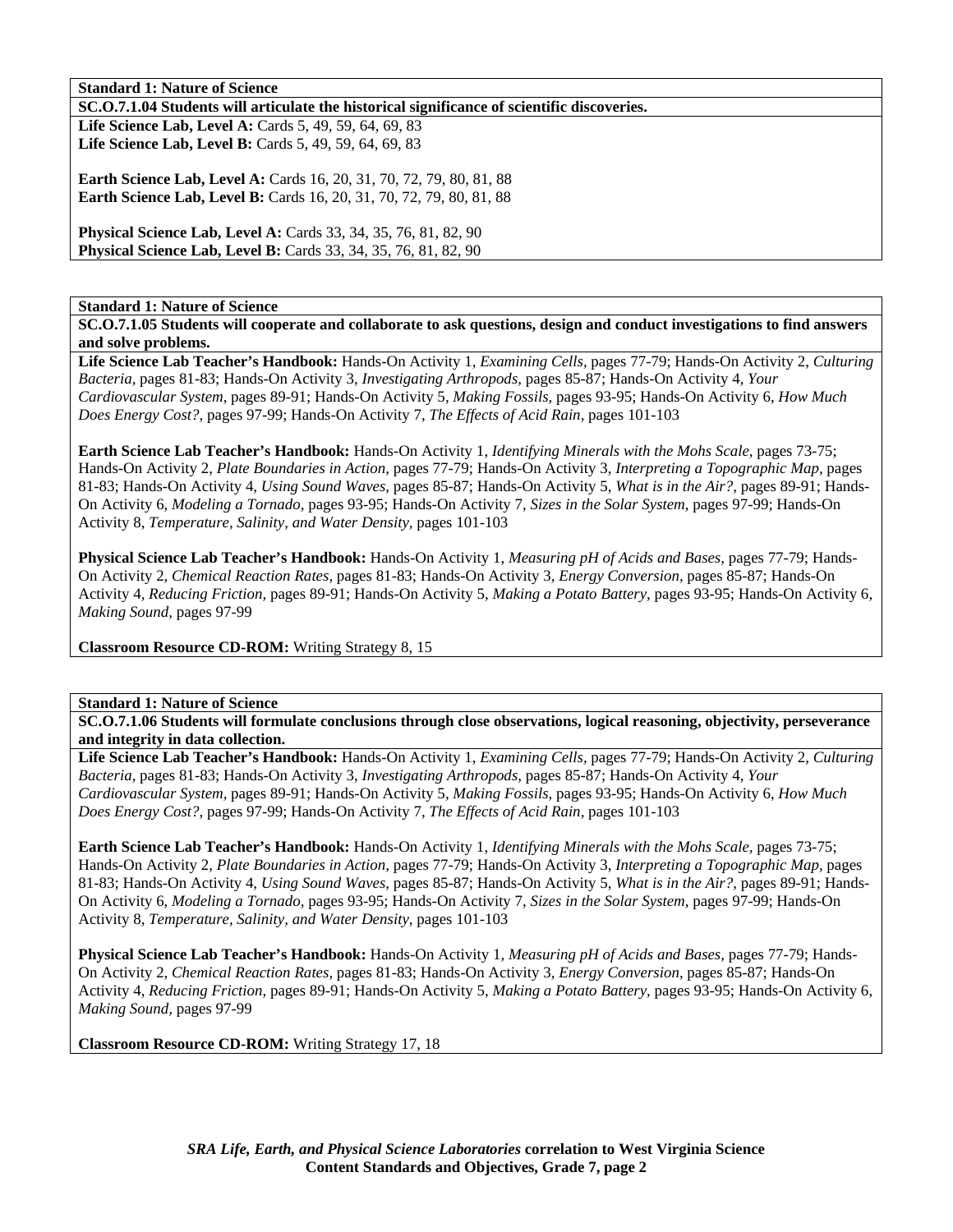**SC.O.7.1.07 Students will apply skepticism, careful methods, logical reasoning and creativity in investigating the observable universe.** 

**Life Science Lab Teacher's Handbook:** Hands-On Activity 1, *Examining Cells,* pages 77-79; Hands-On Activity 2, *Culturing Bacteria,* pages 81-83; Hands-On Activity 3, *Investigating Arthropods,* pages 85-87; Hands-On Activity 4, *Your Cardiovascular System,* pages 89-91; Hands-On Activity 5, *Making Fossils,* pages 93-95; Hands-On Activity 6, *How Much Does Energy Cost?,* pages 97-99; Hands-On Activity 7, *The Effects of Acid Rain,* pages 101-103

**Earth Science Lab Teacher's Handbook:** Hands-On Activity 1, *Identifying Minerals with the Mohs Scale,* pages 73-75; Hands-On Activity 2, *Plate Boundaries in Action,* pages 77-79; Hands-On Activity 3, *Interpreting a Topographic Map,* pages 81-83; Hands-On Activity 4, *Using Sound Waves,* pages 85-87; Hands-On Activity 5, *What is in the Air?,* pages 89-91; Hands-On Activity 6, *Modeling a Tornado,* pages 93-95; Hands-On Activity 7, *Sizes in the Solar System,* pages 97-99; Hands-On Activity 8, *Temperature, Salinity, and Water Density,* pages 101-103

**Physical Science Lab Teacher's Handbook:** Hands-On Activity 1, *Measuring pH of Acids and Bases,* pages 77-79; Hands-On Activity 2, *Chemical Reaction Rates,* pages 81-83; Hands-On Activity 3, *Energy Conversion,* pages 85-87; Hands-On Activity 4, *Reducing Friction,* pages 89-91; Hands-On Activity 5, *Making a Potato Battery,* pages 93-95; Hands-On Activity 6, *Making Sound,* pages 97-99

#### **Standard 1: Nature of Science**

**SC.O.7.1.08 Students will use a variety of technologies and scientific instruments to conduct explorations, investigations, and experiments of the natural world.** 

**Life Science Lab Teacher's Handbook:** Hands-On Activity 1, *Examining Cells,* pages 77-79; Hands-On Activity 2, *Culturing Bacteria,* pages 81-83; Hands-On Activity 3, *Investigating Arthropods,* pages 85-87; Hands-On Activity 4, *Your Cardiovascular System,* pages 89-91; Hands-On Activity 5, *Making Fossils,* pages 93-95; Hands-On Activity 6, *How Much Does Energy Cost?,* pages 97-99; Hands-On Activity 7, *The Effects of Acid Rain,* pages 101-103

**Earth Science Lab Teacher's Handbook:** Hands-On Activity 1, *Identifying Minerals with the Mohs Scale,* pages 73-75; Hands-On Activity 2, *Plate Boundaries in Action,* pages 77-79; Hands-On Activity 3, *Interpreting a Topographic Map,* pages 81-83; Hands-On Activity 4, *Using Sound Waves,* pages 85-87; Hands-On Activity 5, *What is in the Air?,* pages 89-91; Hands-On Activity 6, *Modeling a Tornado,* pages 93-95; Hands-On Activity 7, *Sizes in the Solar System,* pages 97-99; Hands-On Activity 8, *Temperature, Salinity, and Water Density,* pages 101-103

**Physical Science Lab Teacher's Handbook:** Hands-On Activity 1, *Measuring pH of Acids and Bases,* pages 77-79; Hands-On Activity 2, *Chemical Reaction Rates,* pages 81-83; Hands-On Activity 3, *Energy Conversion,* pages 85-87; Hands-On Activity 4, *Reducing Friction,* pages 89-91; Hands-On Activity 5, *Making a Potato Battery,* pages 93-95; Hands-On Activity 6, *Making Sound,* pages 97-99

## **Standard 1: Nature of Science**

**SC.O.7.1.09 Students will demonstrate safe techniques for handling, manipulating and caring for science materials, equipment, natural specimens and living organisms.** 

**Life Science Lab Teacher's Handbook:** Hands-On Activity 1, *Examining Cells,* pages 77-79; Hands-On Activity 2, *Culturing Bacteria,* pages 81-83; Hands-On Activity 3, *Investigating Arthropods,* pages 85-87; Hands-On Activity 4, *Your Cardiovascular System,* pages 89-91; Hands-On Activity 5, *Making Fossils,* pages 93-95; Hands-On Activity 6, *How Much Does Energy Cost?,* pages 97-99; Hands-On Activity 7, *The Effects of Acid Rain,* pages 101-103

**Earth Science Lab Teacher's Handbook:** Hands-On Activity 1, *Identifying Minerals with the Mohs Scale,* pages 73-75; Hands-On Activity 2, *Plate Boundaries in Action,* pages 77-79; Hands-On Activity 3, *Interpreting a Topographic Map,* pages 81-83; Hands-On Activity 4, *Using Sound Waves,* pages 85-87; Hands-On Activity 5, *What is in the Air?,* pages 89-91; Hands-On Activity 6, *Modeling a Tornado,* pages 93-95; Hands-On Activity 7, *Sizes in the Solar System,* pages 97-99; Hands-On Activity 8, *Temperature, Salinity, and Water Density,* pages 101-103

**Physical Science Lab Teacher's Handbook:** Hands-On Activity 1, *Measuring pH of Acids and Bases,* pages 77-79; Hands-On Activity 2, *Chemical Reaction Rates,* pages 81-83; Hands-On Activity 3, *Energy Conversion,* pages 85-87; Hands-On Activity 4, *Reducing Friction,* pages 89-91; Hands-On Activity 5, *Making a Potato Battery,* pages 93-95; Hands-On Activity 6, *Making Sound,* pages 97-99

> *SRA Life, Earth, and Physical Science Laboratories* **correlation to West Virginia Science Content Standards and Objectives, Grade 7, page 3**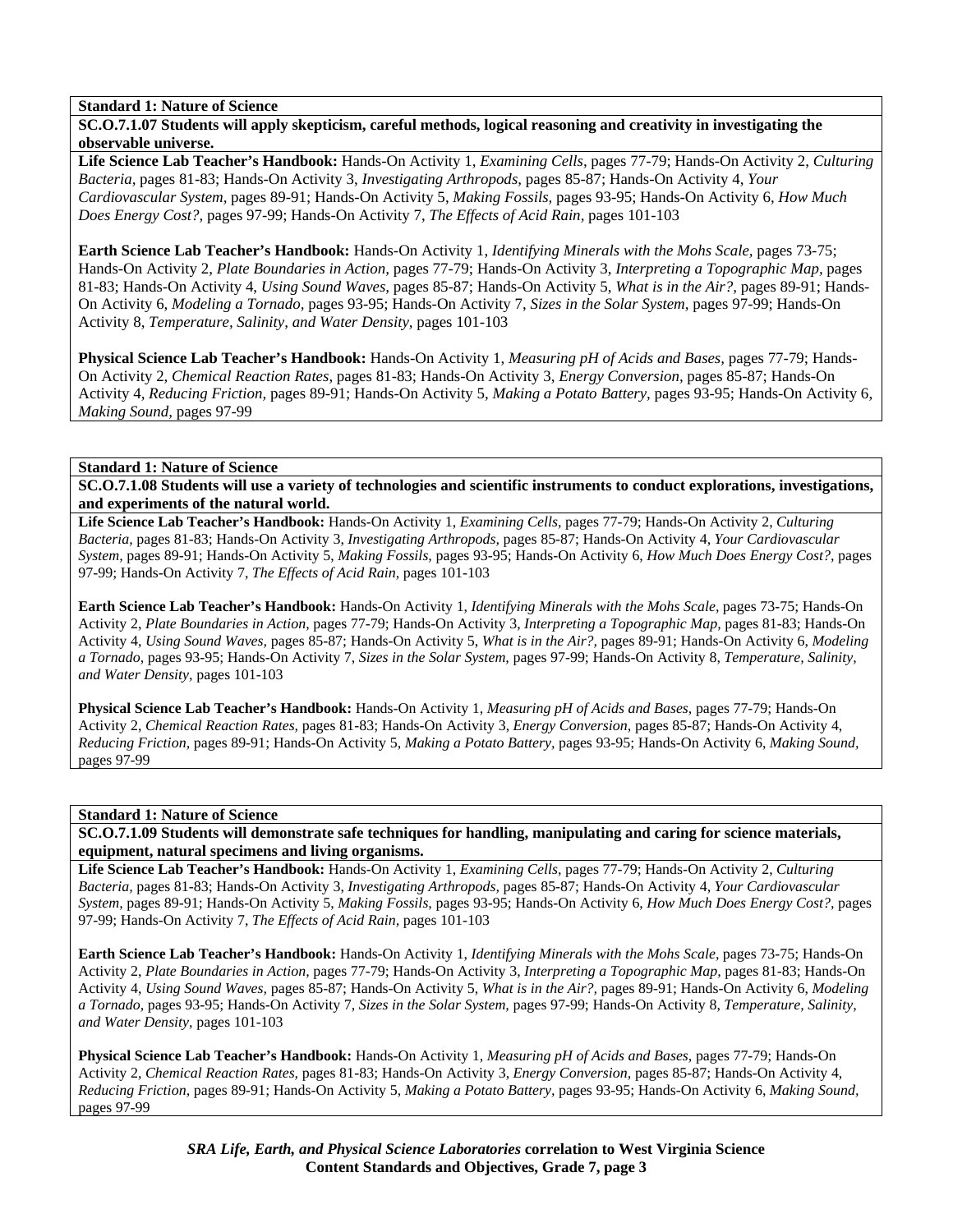**SC.O.7.1.10 Students will utilize experimentation to demonstrate scientific processes and thinking skills (e.g.,** 

**formulating questions, predicting, forming hypotheses, quantifying, identifying dependent and independent variables). Life Science Lab Teacher's Handbook:** Hands-On Activity 1, *Examining Cells,* pages 77-79; Hands-On Activity 2, *Culturing Bacteria,* pages 81-83; Hands-On Activity 3, *Investigating Arthropods,* pages 85-87; Hands-On Activity 4, *Your Cardiovascular System,* pages 89-91; Hands-On Activity 5, *Making Fossils,* pages 93-95; Hands-On Activity 6, *How Much Does Energy Cost?,* pages 97-99; Hands-On Activity 7, *The Effects of Acid Rain,* pages 101-103

**Earth Science Lab Teacher's Handbook:** Hands-On Activity 1, *Identifying Minerals with the Mohs Scale,* pages 73-75; Hands-On Activity 2, *Plate Boundaries in Action,* pages 77-79; Hands-On Activity 3, *Interpreting a Topographic Map,* pages 81-83; Hands-On Activity 4, *Using Sound Waves,* pages 85-87; Hands-On Activity 5, *What is in the Air?,* pages 89-91; Hands-On Activity 6, *Modeling a Tornado,* pages 93-95; Hands-On Activity 7, *Sizes in the Solar System,* pages 97-99; Hands-On Activity 8, *Temperature, Salinity, and Water Density,* pages 101-103

**Physical Science Lab Teacher's Handbook:** Hands-On Activity 1, *Measuring pH of Acids and Bases,* pages 77-79; Hands-On Activity 2, *Chemical Reaction Rates,* pages 81-83; Hands-On Activity 3, *Energy Conversion,* pages 85-87; Hands-On Activity 4, *Reducing Friction,* pages 89-91; Hands-On Activity 5, *Making a Potato Battery,* pages 93-95; Hands-On Activity 6, *Making Sound,* pages 97-99

**Classroom Resource CD-ROM:** Writing Strategy 1-30

## **Standard 1: Nature of Science**

**SC.O.7.1.11 Students will construct and use charts, graphs, and tables to organize, display, interpret, analyze and explain data.** 

**Life Science Lab Teacher's Handbook:** Hands-On Activity 2, *Culturing Bacteria,* pages 81-83; Hands-On Activity 3, *Investigating Arthropods,* pages 85-87; Hands-On Activity 4, *Your Cardiovascular System,* pages 89-91; Hands-On Activity 6, *How Much Does Energy Cost?,* pages 97-99; Hands-On Activity 7, *The Effects of Acid Rain,* pages 101-103

**Earth Science Lab Teacher's Handbook:** Hands-On Activity 1, *Identifying Minerals with the Mohs Scale,* pages 73-75; Hands-On Activity 3, *Interpreting a Topographic Map,* pages 81-83; Hands-On Activity 5, *What is in the Air?,* pages 89-91; Hands-On Activity 7, *Sizes in the Solar System,* pages 97-99; Hands-On Activity 8, *Temperature, Salinity, and Water Density,* pages 101-103

**Physical Science Lab Teacher's Handbook:** Hands-On Activity 1, *Measuring pH of Acids and Bases,* pages 77-79; Hands-On Activity 2, *Chemical Reaction Rates,* pages 81-83; Hands-On Activity 3, *Energy Conversion,* pages 85-87; Hands-On Activity 4, *Reducing Friction,* pages 89-91; Hands-On Activity 6, *Making Sound,* pages 97-99

**Classroom Resource CD-ROM:** Writing Strategy 16, 21, 22, 24, 26, 27, 29

## **Standard 1: Nature of Science**

**SC.O.7.1.12 Students will use inferential reasoning to make logical conclusions from collected data.** 

**Life Science Lab Teacher's Handbook:** Hands-On Activity 1, *Examining Cells,* pages 77-79; Hands-On Activity 2, *Culturing Bacteria,* pages 81-83; Hands-On Activity 3, *Investigating Arthropods,* pages 85-87; Hands-On Activity 4, *Your Cardiovascular System,* pages 89-91; Hands-On Activity 5, *Making Fossils,* pages 93-95; Hands-On Activity 6, *How Much Does Energy Cost?,* pages 97-99; Hands-On Activity 7, *The Effects of Acid Rain,* pages 101-103

**Earth Science Lab Teacher's Handbook:** Hands-On Activity 1, *Identifying Minerals with the Mohs Scale,* pages 73-75; Hands-On Activity 2, *Plate Boundaries in Action,* pages 77-79; Hands-On Activity 3, *Interpreting a Topographic Map,* pages 81-83; Hands-On Activity 4, *Using Sound Waves,* pages 85-87; Hands-On Activity 5, *What is in the Air?,* pages 89-91; Hands-On Activity 6, *Modeling a Tornado,* pages 93-95; Hands-On Activity 7, *Sizes in the Solar System,* pages 97-99; Hands-On Activity 8, *Temperature, Salinity, and Water Density,* pages 101-103

**Physical Science Lab Teacher's Handbook:** Hands-On Activity 1, *Measuring pH of Acids and Bases,* pages 77-79; Hands-On Activity 2, *Chemical Reaction Rates,* pages 81-83; Hands-On Activity 3, *Energy Conversion,* pages 85-87; Hands-On Activity 4, *Reducing Friction,* pages 89-91; Hands-On Activity 5, *Making a Potato Battery,* pages 93-95; Hands-On Activity 6, *Making Sound,* pages 97-99

> *SRA Life, Earth, and Physical Science Laboratories* **correlation to West Virginia Science Content Standards and Objectives, Grade 7, page 4**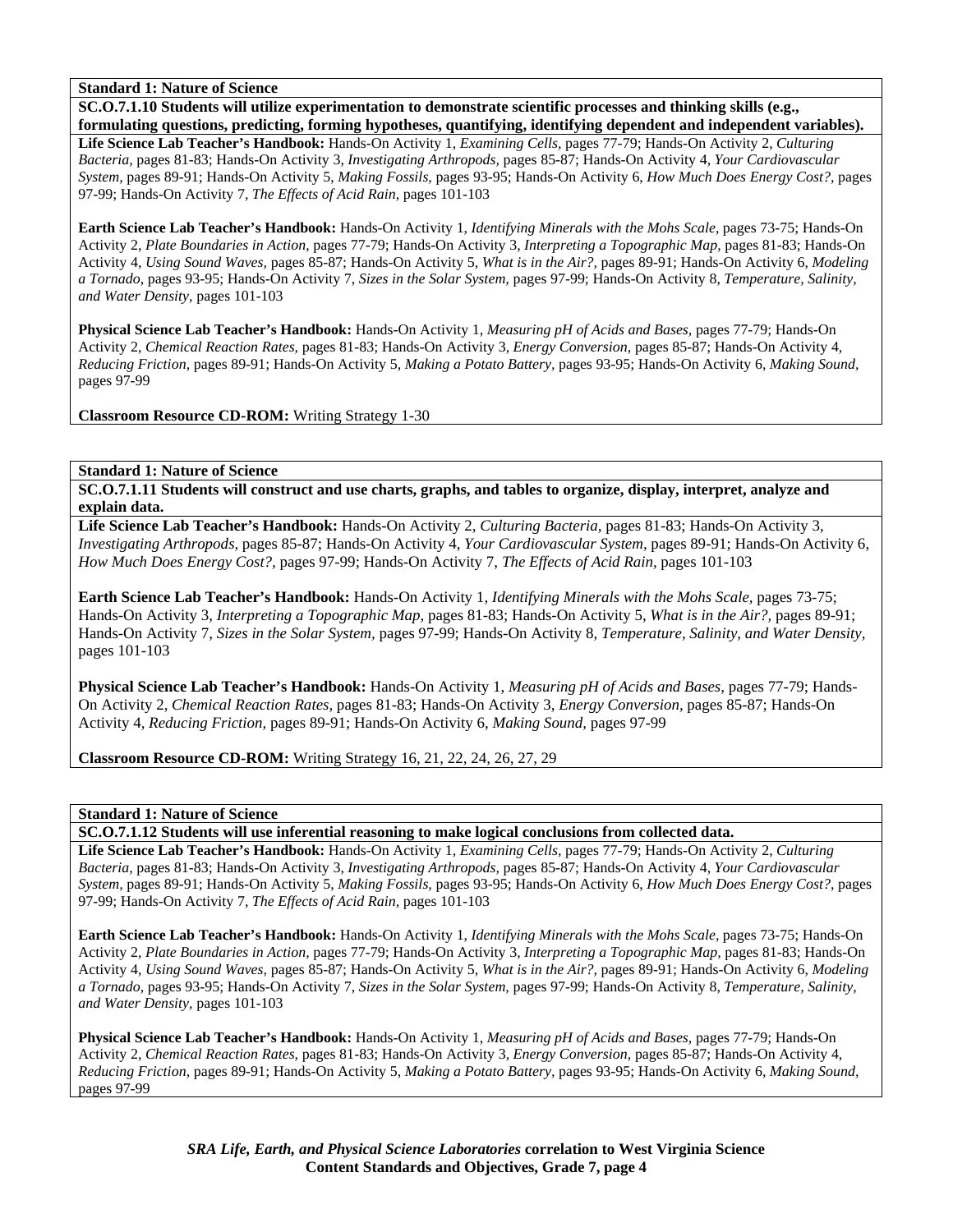**SC.O.7.2.01 Students will demonstrate an understanding of the interrelationships among physics, chemistry, biology, earth/environmental science, and astronomy.**  Life Science Lab, Level A: Cards 1, 2, 3, 4, 5, 6, 7, 8, 9, 10, 11, 12, 13, 14, 15, 16, 17, 18, 19, 20, 21, 22, 23, 24, 25, 26, 27, 28, 29, 30, 31, 32, 33, 34, 35, 36, 37, 38, 39, 40, 41, 42, 43, 44, 45, 46, 47, 48, 49, 50, 52, 52, 53, 54, 55, 56, 57, 58, 59, 60, 61, 62, 63, 64, 65, 66, 67, 68, 69, 70, 71, 72, 73, 74, 75, 76, 77, 78, 79, 80, 81, 82, 83, 84, 85, 86, 87, 88, 89, 90 Life Science Lab, Level B: Cards 1, 2, 3, 4, 5, 6, 7, 8, 9, 10, 11, 12, 13, 14, 15, 16, 17, 18, 19, 20, 21, 22, 23, 24, 25, 26, 27, 28, 29, 30, 31, 32, 33, 34, 35, 36, 37, 38, 39, 40, 41, 42, 43, 44, 45, 46, 47, 48, 49, 50, 52, 52, 53, 54, 55, 56, 57, 58, 59, 60, 61, 62, 63, 64, 65, 66, 67, 68, 69, 70, 71, 72, 73, 74, 75, 76, 77, 78, 79, 80, 81, 82, 83, 84, 85, 86, 87, 88, 89, 90 **Life Science Lab Teacher's Handbook:** Hands-On Activity 1, *Examining Cells,* pages 77-79; Hands-On Activity 2, *Culturing Bacteria,* pages 81-83; Hands-On Activity 3, *Investigating Arthropods,* pages 85-87; Hands-On Activity 4, *Your Cardiovascular System,* pages 89-91; Hands-On Activity 5, *Making Fossils,* pages 93-95; Hands-On Activity 6, *How Much Does Energy Cost?,* pages 97-99; Hands-On Activity 7, *The Effects of Acid Rain,* pages 101-103

**Earth Science Lab, Level A:** Cards 1, 2, 3, 4, 5, 6, 7, 8, 9, 10, 11, 12, 13, 14, 15, 16, 17, 18, 19, 20, 21, 22, 23, 24, 25, 26, 27, 28, 29, 30, 31, 32, 33, 34, 35, 36, 37, 38, 39, 40, 41, 42, 43, 44, 45, 46, 47, 48, 49, 50, 52, 52, 53, 54, 55, 56, 57, 58, 59, 60, 61, 62, 63, 64, 65, 66, 67, 68, 69, 70, 71, 72, 73, 74, 75, 76, 77, 78, 79, 80, 81, 82, 83, 84, 85, 86, 87, 88, 89, 90 **Earth Science Lab, Level B:** Cards 1, 2, 3, 4, 5, 6, 7, 8, 9, 10, 11, 12, 13, 14, 15, 16, 17, 18, 19, 20, 21, 22, 23, 24, 25, 26, 27, 28, 29, 30, 31, 32, 33, 34, 35, 36, 37, 38, 39, 40, 41, 42, 43, 44, 45, 46, 47, 48, 49, 50, 52, 52, 53, 54, 55, 56, 57, 58, 59, 60, 61, 62, 63, 64, 65, 66, 67, 68, 69, 70, 71, 72, 73, 74, 75, 76, 77, 78, 79, 80, 81, 82, 83, 84, 85, 86, 87, 88, 89, 90 **Earth Science Lab Teacher's Handbook:** Hands-On Activity 1, *Identifying Minerals with the Mohs Scale,* pages 73-75; Hands-On Activity 2, *Plate Boundaries in Action,* pages 77-79; Hands-On Activity 3, *Interpreting a Topographic Map,* pages 81-83; Hands-On Activity 4, *Using Sound Waves,* pages 85-87; Hands-On Activity 5, *What is in the Air?,* pages 89-91; Hands-On Activity 6, *Modeling a Tornado,* pages 93-95; Hands-On Activity 7, *Sizes in the Solar System,* pages 97-99; Hands-On Activity 8, *Temperature, Salinity, and Water Density,* pages 101-103

**Physical Science Lab, Level A:** Cards 1, 2, 3, 4, 5, 6, 7, 8, 9, 10, 11, 12, 13, 14, 15, 16, 17, 18, 19, 20, 21, 22, 23, 24, 25, 26, 27, 28, 29, 30, 31, 32, 33, 34, 35, 36, 37, 38, 39, 40, 41, 42, 43, 44, 45, 46, 47, 48, 49, 50, 52, 52, 53, 54, 55, 56, 57, 58, 59, 60, 61, 62, 63, 64, 65, 66, 67, 68, 69, 70, 71, 72, 73, 74, 75, 76, 77, 78, 79, 80, 81, 82, 83, 84, 85, 86, 87, 88, 89, 90 **Physical Science Lab, Level B:** Cards 1, 2, 3, 4, 5, 6, 7, 8, 9, 10, 11, 12, 13, 14, 15, 16, 17, 18, 19, 20, 21, 22, 23, 24, 25, 26, 27, 28, 29, 30, 31, 32, 33, 34, 35, 36, 37, 38, 39, 40, 41, 42, 43, 44, 45, 46, 47, 48, 49, 50, 52, 52, 53, 54, 55, 56, 57, 58, 59, 60, 61, 62, 63, 64, 65, 66, 67, 68, 69, 70, 71, 72, 73, 74, 75, 76, 77, 78, 79, 80, 81, 82, 83, 84, 85, 86, 87, 88, 89, 90 **Physical Science Lab Teacher's Handbook:** Hands-On Activity 1, *Measuring pH of Acids and Bases,* pages 77-79; Hands-On Activity 2, *Chemical Reaction Rates,* pages 81-83; Hands-On Activity 3, *Energy Conversion,* pages 85-87; Hands-On Activity 4, *Reducing Friction,* pages 89-91; Hands-On Activity 5, *Making a Potato Battery,* pages 93-95; Hands-On Activity 6, *Making Sound,* pages 97-99

**Standard 2: Content of Science** 

**SC.O.7.2.02 Students will identify and describe disease causing organisms (such as bacteria, viruses, protozoa, fungi) and the diseases they cause.** 

Life Science Lab, Level A: Cards 11, 12, 13, 14, 48, 49, 51

**Life Science Lab, Level B:** Cards 11, 12, 13, 14, 48, 49, 51

**Life Science Lab Teacher's Handbook:** Hands-On Activity 2, *Culturing Bacteria,* pages 81-83

**Standard 2: Content of Science** 

**SC.O.7.2.03 Students will explain how skeletal, muscular, and integumentary systems work together in the human body.** 

Life Science Lab, Level A: Cards 53, 55, 56 Life Science Lab, Level B: Cards 53, 55, 56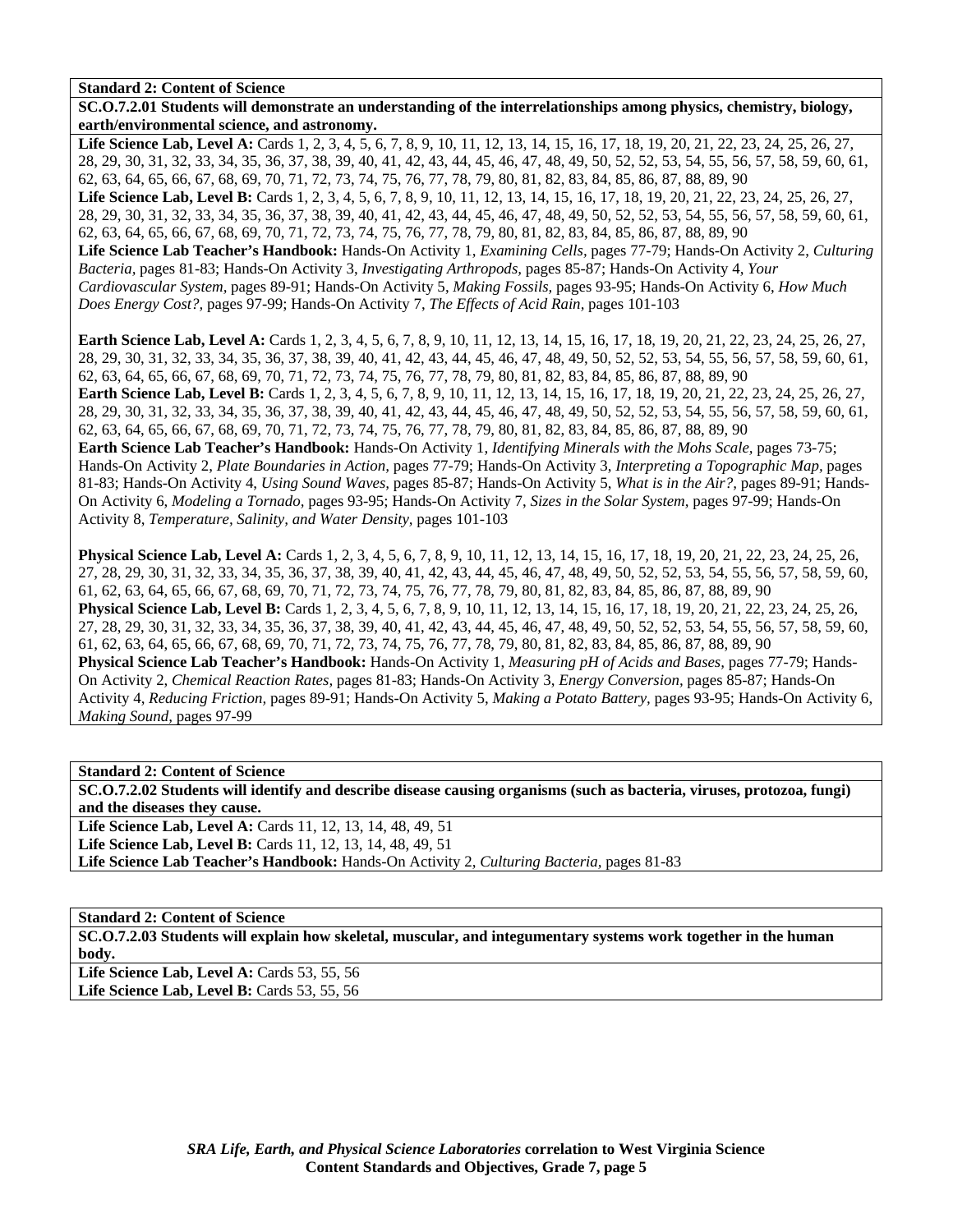**SC.O.7.2.04 Students will compare the level of organization of cells, tissues, and organs in living things. Life Science Lab, Level A:** Cards 5, 6, 7, 8, 9, 10, 44, 47, 48, 49, 50, 51, 52, 53, 54, 55, 56, 57, 58 **Life Science Lab, Level B:** Cards 5, 6, 7, 8, 9, 10, 44, 47, 48, 49, 50, 51, 52, 53, 54, 55, 56, 57, 58 **Life Science Lab Teacher's Handbook:** Hands-On Activity 1, *Examining Cells,* pages 77-79; Hands-On Activity 4, *Your Cardiovascular System,* pages 89-91

**Standard 2: Content of Science** 

**SC.O.7.2.05 Students will construct simple keys to differentiate among living things with similar characteristics.** 

Life Science Lab, Level A: Cards 2, 3, 11, 12, 13, 14, 15, 16, 17, 18, 19, 20, 21, 22, 25, 27, 28, 29, 30, 31, 32, 33, 34, 35, 36, 37, 38, 39, 40

Life Science Lab, Level B: Cards 2, 3, 11, 12, 13, 14, 15, 16, 17, 18, 19, 20, 21, 22, 25, 27, 28, 29, 30, 31, 32, 33, 34, 35, 36, 37, 38, 39, 40

**Life Science Lab Teacher's Handbook:** Hands-On Activity 2, *Culturing Bacteria,* pages 81-83; Hands-On Activity 3, *Investigating Arthropods,* pages 85-87

**Standard 2: Content of Science SC.O.7.2.06 Students will use pictures to show cyclical processes in nature (e.g., water cycle, nitrogen cycle, or carbon cycle).** 

Life Science Lab, Level A: Cards 42, 76, 78, 79 **Life Science Lab, Level B:** Cards 42, 76, 78, 79

**Earth Science Lab, Level A: Cards 9, 47, 62, 64, 65, 66 Earth Science Lab, Level B:** Cards 9, 47, 62, 64, 65, 66

**Standard 2: Content of Science** 

**SC.O.7.2.07 Students will evaluate how the different adaptations and life cycles of plants and animals help them survive in different niches and environments (e.g., inherited and acquired adaptations).** 

Life Science Lab, Level A: Cards 23, 24, 36, 41, 43, 83 **Life Science Lab, Level B:** Cards 23, 24, 36, 41, 43, 83

**Standard 2: Content of Science** 

**SC.O.7.2.08 Students will analyze how changes in the environment have led to reproductive adaptations through natural selection.** 

Life Science Lab, Level A: Cards 65, 66, 67, 68 Life Science Lab, Level B: Cards 65, 66, 67, 68

**Standard 2: Content of Science SC.O.7.2.09 Students will explain how an organism's behavior response is a combination of heredity and the environment. Life Science Lab, Level A: Cards 24, 36, 43, 83** Life Science Lab, Level B: Cards 24, 36, 43, 83

**Standard 2: Content of Science SC.O.7.2.10 Students will analyze the differences in the growth, development, and reproduction in flowering and nonflowering plants.**  Life Science Lab, Level A: Cards 18, 19, 20, 21, 22 Life Science Lab, Level B: Cards 18, 19, 20, 21, 22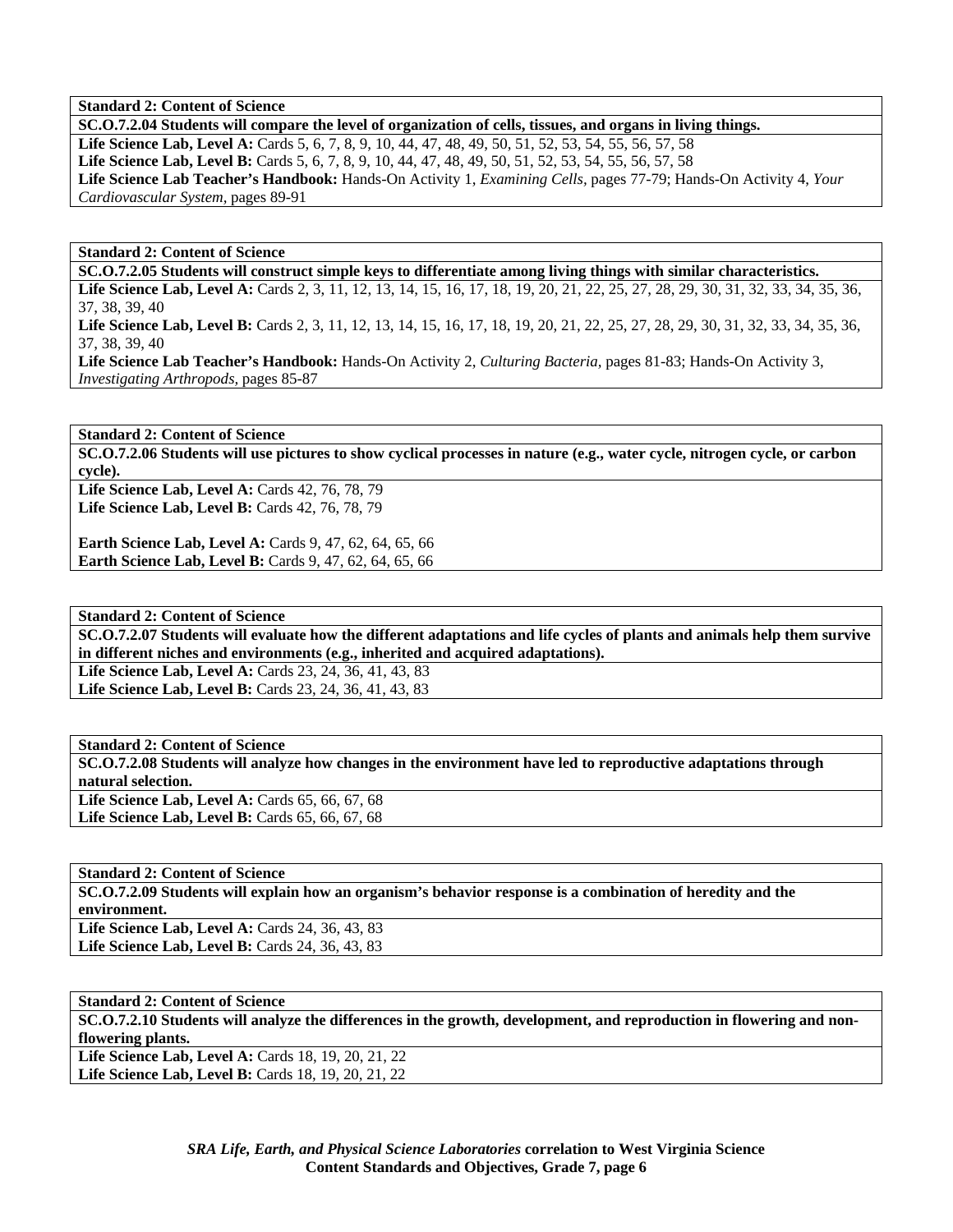**SC.O.7.2.11 Students will predict the trends of interdependent populations if one of the limiting factors is changed.** 

**Life Science Lab, Level A:** Cards 72, 73, 74, 75, 76, 77 **Life Science Lab, Level B:** Cards 72, 73, 74, 75, 76, 77

**Standard 2: Content of Science** 

**SC.O.7.2.12 Students will evaluate the consequences of the introduction of chemicals into the ecosystem (e.g., environmental consequences, human health risks, or mutations).** 

Life Science Lab, Level A: Cards 87, 88, 89, 90 **Life Science Lab, Level B: Cards 87, 88, 89, 90 Life Science Lab Teacher's Handbook:** Hands-On Activity 7, *The Effects of Acid Rain,* pages 101-103

**Earth Science Lab, Level A:** Cards 37, 42, 59, 60, 61, 86 **Earth Science Lab, Level B:** Cards 37, 42, 59, 60, 61, 86 **Earth Science Lab Teacher's Handbook:** Hands-On Activity 5, *What is in the Air?,* pages 89-91

**Standard 2: Content of Science SC.O.7.2.13 Students will compare differences among elements, compounds, homogeneous and heterogeneous mixtures.**  Physical Science Lab, Level A: Cards 10, 11, 12, 13 **Physical Science Lab, Level B:** Cards 10, 11, 12, 13

**Standard 2: Content of Science SC.O.7.2.14 Students will examine the differences in types of solutions (e.g., solutes and solvents, relative concentrations, conductivity, pH).**  Physical Science Lab, Level A: Cards 13, 14, 15, 16 **Physical Science Lab, Level B: Cards 13, 14, 15, 16** 

**Standard 2: Content of Science SC.O.7.2.15 Students will examine chemical reactions involving acids and bases by monitoring color changes of indicator(s) and identifying that salt formed in the neutralization reaction. Physical Science Lab, Level A: Cards 9, 27, 28, 29, 30 Physical Science Lab, Level B: Cards 9, 27, 28, 29, 30 Physical Science Lab Teacher's Handbook:** Hands-On Activity 2, *Chemical Reaction Rates,* pages 81-83

**Standard 2: Content of Science SC.O.7.2.16 Students will write word equations to describe chemical reactions. Physical Science Lab, Level A: Cards 9, 27, 28, 29, 30 Physical Science Lab, Level B: Cards 9, 27, 28, 29, 30 Physical Science Lab Teacher's Handbook:** Hands-On Activity 2, *Chemical Reaction Rates,* pages 81-83

**Standard 2: Content of Science SC.O.7.2.17 Students will describe the movement of individual particles and verify the conservation of matter during the phase changes (e.g., melting, boiling, or freezing). Physical Science Lab, Level A: Cards 5, 6, 7, 8, 42 Physical Science Lab, Level B: Cards 5, 6, 7, 8, 42**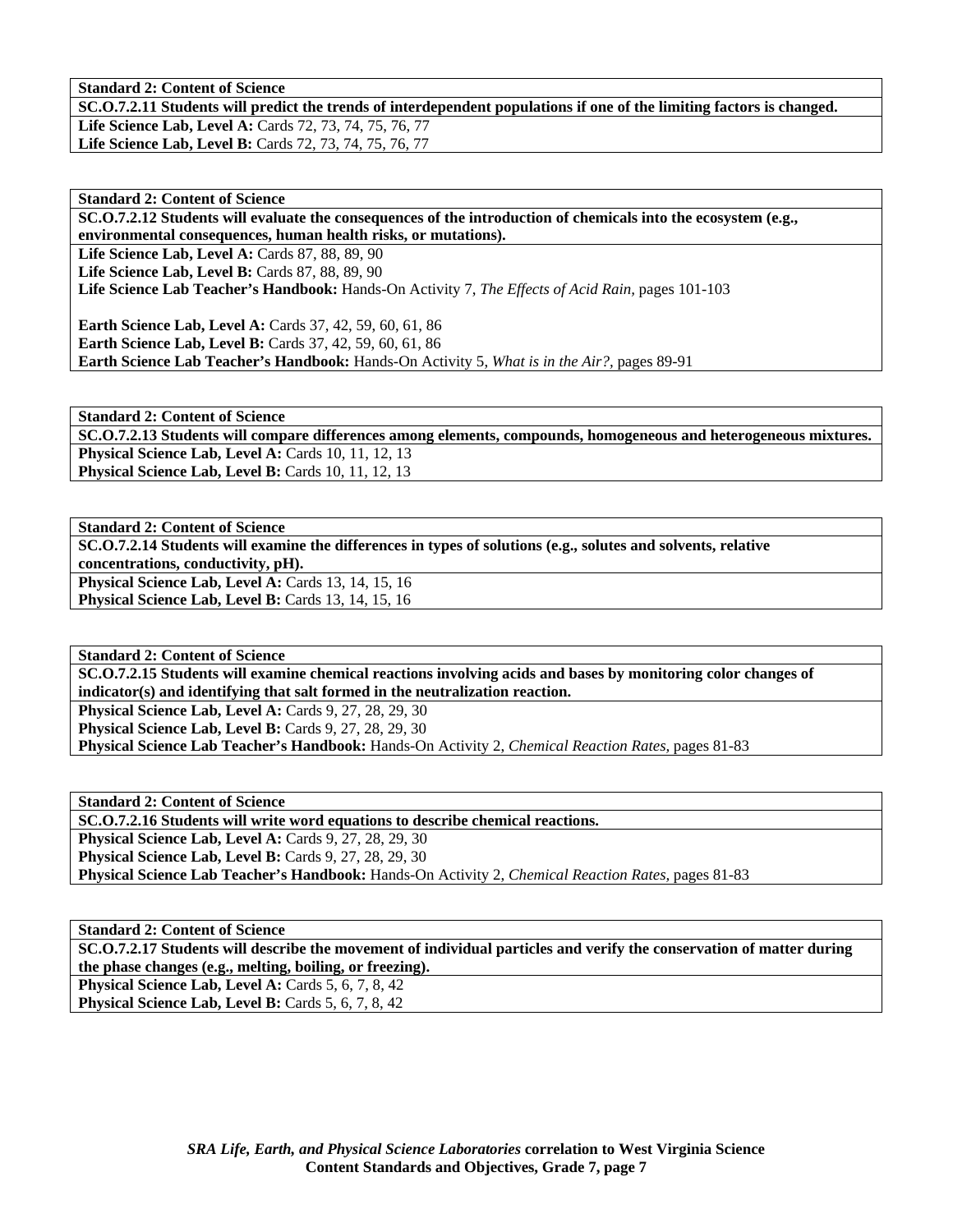**SC.O.7.2.18 Students will identify the characteristics of sound waves and describe how sound is perceived by the ear. Physical Science Lab, Level A: Cards 77, 78, 79, 80, 81 Physical Science Lab, Level B:** Cards 77, 78, 79, 80, 81 **Physical Science Lab Teacher's Handbook:** Hands-On Activity 6, *Making Sound,* pages 97-99

**Standard 2: Content of Science SC.O.7.2.19 Students will define the absorption and reflection of light as translucent, opaque, and transparent.**  Physical Science Lab, Level A: Cards 85, 86, 88 Physical Science Lab, Level B: Cards 85, 86, 88

**Standard 2: Content of Science SC.O.7.2.20 Students will interpret and illustrate changes in waves as they encounter various mediums (e.g., mirrors or lenses). Physical Science Lab, Level A: Cards 79, 86, 87, 88, 89 Physical Science Lab, Level B:** Cards 79, 86, 87, 88, 89

**Standard 2: Content of Science** 

**SC.O.7.2.21 Students will investigate absorption and reflection of light by an object.** 

Physical Science Lab, Level A: Cards 85, 86 Physical Science Lab, Level B: Cards 85, 86

**Standard 2: Content of Science SC.O.7.2.22 Students will characterize series and parallel circuits: AC and DC currents.**  Physical Science Lab, Level A: Card 68 Physical Science Lab, Level B: Card 68

**Standard 2: Content of Science SC.O.7.2.23 Students will explain conservation of matter and energy and investigate the different forms of energy (e.g., mechanical, potential, kinetic, or gravitational).** 

**Physical Science Lab, Level A:** Cards 34, 36, 37, 39, 40, 41, 42, 45, 46, 47, 48, 49, 66, 67, 76, 77, 78, 79, 82, 83 **Physical Science Lab, Level B:** Cards 34, 36, 37, 39, 40, 41, 42, 45, 46, 47, 48, 49, 66, 67, 76, 77, 78, 79, 82, 83 **Physical Science Lab Teacher's Handbook:** Hands-On Activity 3, *Energy Conversion,* pages 85-87; Hands-On Activity 5, *Making a Potato Battery,* pages 93-95; Hands-On Activity 6, *Making Sound,* pages 97-99

**Standard 2: Content of Science** 

**SC.O.7.2.24 Students will perform experiments with simple machines to demonstrate the relationship between forces and distance; use vectors to represent motion. Physical Science Lab, Level A: Cards 63, 64** 

Physical Science Lab, Level B: Cards 63, 64

**Standard 2: Content of Science** 

**SC.O.7.2.25 Students will explain the effect of gravity on falling objects (e.g., g=9.8m/s², object dropped on earth and on moon).** 

**Physical Science Lab, Level A: Cards 57, 59** Physical Science Lab, Level B: Cards 57, 59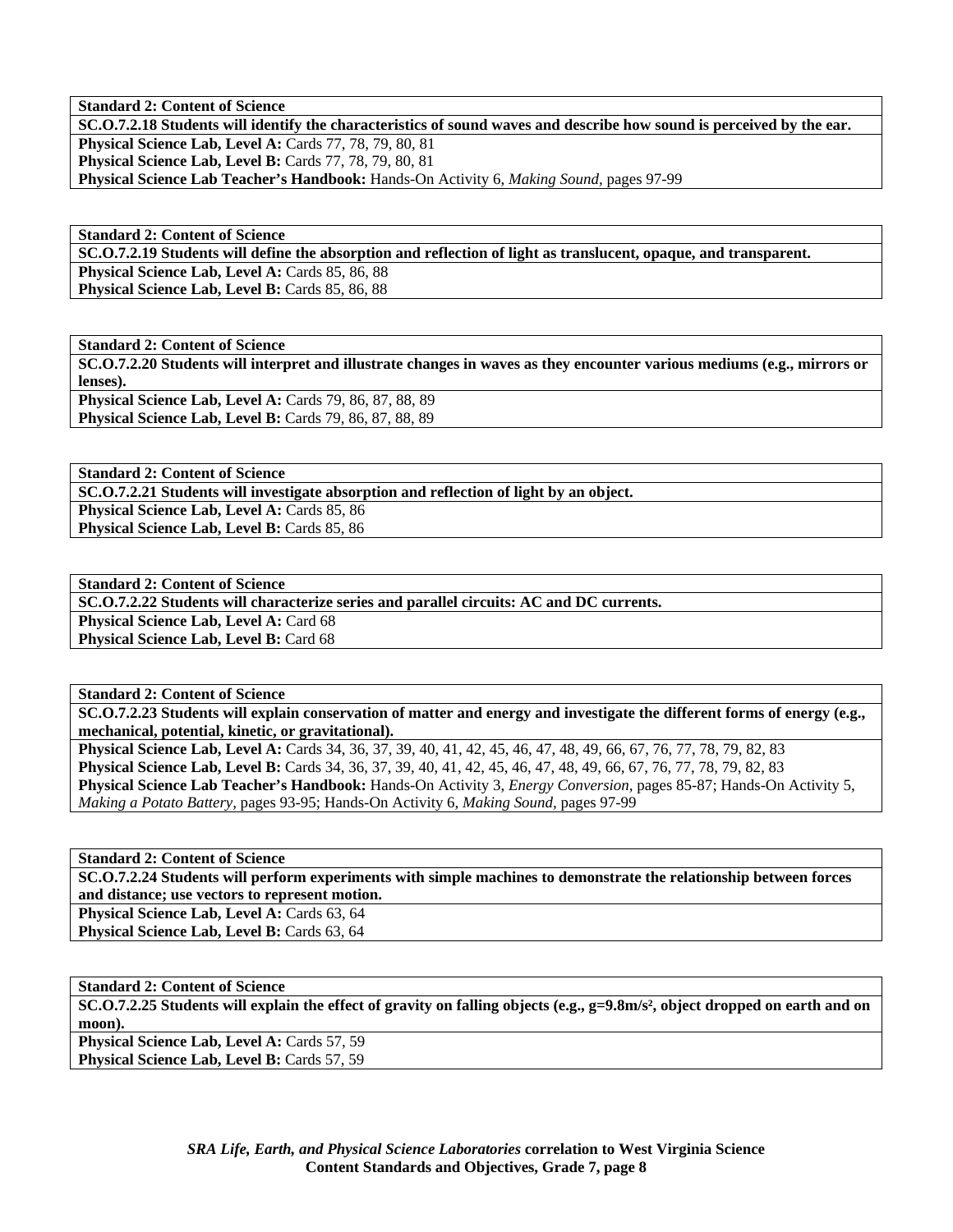**SC.O.7.2.26 Students will describe and compare the causes of tides, surfs, and currents.** 

**Earth Science Lab, Level A: Cards 66, 87, 90 Earth Science Lab, Level B:** Cards 66, 87, 90

**Physical Science Lab, Level A: Card 48 Physical Science Lab, Level B: Card 48** 

**Standard 2: Content of Science** 

**SC.O.7.2.27 Students will examine the effects of the sun's energy on oceans and weather (e.g., air masses, or convection currents).** 

**Earth Science Lab, Level A:** Cards 37, 38, 39, 40, 41, 43, 44, 45, 46, 47, 48, 49, 50, 52, 53, 54, 55, 56, 57, 58, 59, 60, 61, 87 **Earth Science Lab, Level B:** Cards 37, 38, 39, 40, 41, 43, 44, 45, 46, 47, 48, 49, 50, 52, 53, 54, 55, 56, 57, 58, 59, 60, 61, 87 **Earth Science Lab Teacher's Handbook:** Hands-On Activity 6, *Modeling a Tornado,* pages 93-95

**Standard 2: Content of Science** 

**SC.O.7.2.28 Students will interpret GIS maps and create and interpret topographical maps.** 

**Earth Science Lab, Level A: Cards 18, 19, 20** 

Earth Science Lab, Level B: Cards 18, 19, 20

**Earth Science Lab Teacher's Handbook:** Hands-On Activity 3, *Interpreting a Topographic Map,* pages 81-83

**Standard 2: Content of Science** 

**SC.O.7.2.29 Students will describe rock formations (e.g., rock cycle).** 

**Earth Science Lab, Level A: Cards 6, 7, 8, 9 Earth Science Lab, Level B:** Cards 6, 7, 8, 9

**Standard 2: Content of Science** 

**SC.O.7.2.30 Students will classify rocks (e.g., crystal/particle size, or mineral composition and uses).** 

**Earth Science Lab, Level A: Cards 3, 4, 5, 6, 7, 8, 9** 

**Earth Science Lab, Level B:** Cards 3, 4, 5, 6, 7, 8, 9

**Earth Science Lab Teacher's Handbook:** Hands-On Activity 1, *Identifying Minerals with the Mohs Scale,* pages 73-75

**Standard 2: Content of Science** 

**SC.O.7.2.31 Students will determine the relevant age of rock layers using index fossils and the law of superposition.**  Life Science Lab, Level A: Card 67 Life Science Lab, Level B: Card 67

**Life Science Lab Teacher's Handbook:** Hands-On Activity 5, *Making Fossils,* pages 93-95

**Earth Science Lab, Level A: Cards 7, 9, 30, 33, 34 Earth Science Lab, Level B: Cards 7, 9, 30, 33, 34** 

**Standard 2: Content of Science SC.O.7.2.32 Students will examine how changing latitude affects climate.**  Earth Science Lab, Level A: Cards 56, 57, 58 Earth Science Lab, Level B: Cards 56, 57, 58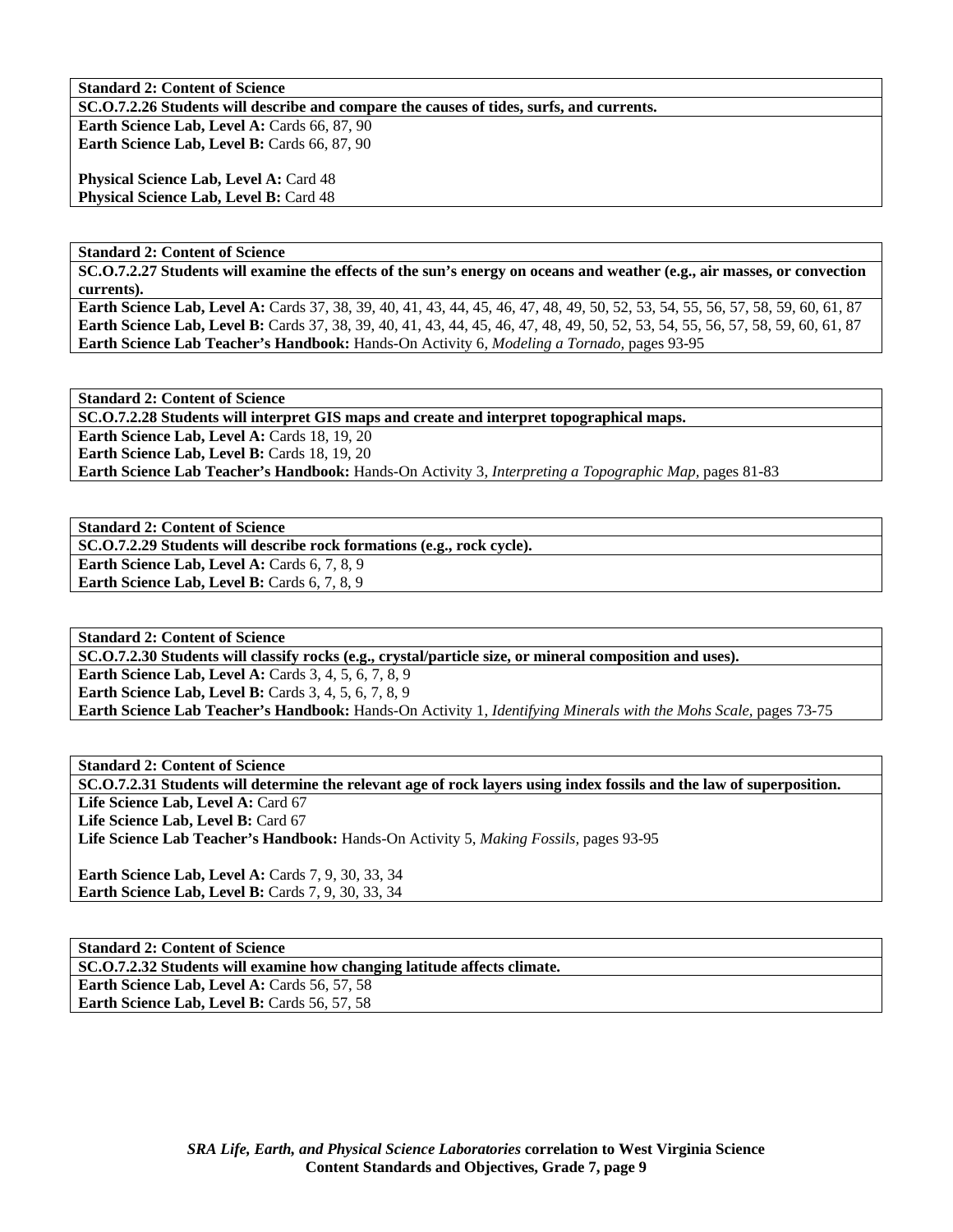**Standard 2: Content of Science SC.O.7.2.33 Students will trace the life cycle of a star. Earth Science Lab, Level A: Cards 75, 76** Earth Science Lab, Level B: Cards 75, 76

#### **Standard 3: Application of Science**

**SC.O.7.3.01 Students will explore the relationship between the parts of a system to the whole system.** 

Life Science Lab, Level A: Cards 1, 2, 3, 4, 6, 7, 8, 9, 10, 11, 12, 13, 14, 15, 16, 17, 18, 19, 20, 21, 22, 23, 24, 25, 27, 28, 29, 30, 31, 32, 33, 34, 35, 36, 37, 38, 39, 40, 41, 42, 43, 44, 45, 46, 47, 48, 49, 50, 51, 52, 53, 54, 55, 56, 57, 58, 60, 61, 62, 63, 64, 65, 66, 67, 68, 69, 70, 71, 72, 73, 74, 75, 76, 77, 78, 79, 80, 81, 82, 83, 84, 85, 86, 87, 88, 89, 90 Life Science Lab, Level B: Cards 1, 2, 3, 4, 6, 7, 8, 9, 10, 11, 12, 13, 14, 15, 16, 17, 18, 19, 20, 21, 22, 23, 24, 25, 27, 28, 29, 30, 31, 32, 33, 34, 35, 36, 37, 38, 39, 40, 41, 42, 43, 44, 45, 46, 47, 48, 49, 50, 51, 52, 53, 54, 55, 56, 57, 58, 60, 61, 62, 63, 64, 65, 66, 67, 68, 69, 70, 71, 72, 73, 74, 75, 76, 77, 78, 79, 80, 81, 82, 83, 84, 85, 86, 87, 88, 89, 90

**Life Science Lab Teacher's Handbook:** Hands-On Activity 1, *Examining Cells,* pages 77-79; Hands-On Activity 4, *Your Cardiovascular System,* pages 89-91; Hands-On Activity 6, *How Much Does Energy Cost?,* pages 97-99; Hands-On Activity 7, *The Effects of Acid Rain,* pages 101-103

**Earth Science Lab, Level A:** Cards 1, 2, 3, 4, 5, 6, 7, 8, 9, 10, 11, 12, 13, 14, 15, 16, 17, 21, 22, 23, 24, 25, 26, 27, 28, 29, 30, 31, 33, 34, 35, 36, 37, 38, 39, 40, 41, 42, 43, 44, 45, 46, 47, 48, 49, 50, 51, 52, 53, 54, 55, 56, 57, 58, 59, 60, 61, 62, 63, 64, 65, 66, 67, 68, 69, 70, 71, 72, 73, 75, 76, 77, 78, 79, 80, 81, 82, 83, 84, 85, 86, 87, 88, 89, 90

**Earth Science Lab, Level B:** Cards 1, 2, 3, 4, 5, 6, 7, 8, 9, 10, 11, 12, 13, 14, 15, 16, 17, 21, 22, 23, 24, 25, 26, 27, 28, 29, 30, 31, 33, 34, 35, 36, 37, 38, 39, 40, 41, 42, 43, 44, 45, 46, 47, 48, 49, 50, 51, 52, 53, 54, 55, 56, 57, 58, 59, 60, 61, 62, 63, 64, 65, 66, 67, 68, 69, 70, 71, 72, 73, 75, 76, 77, 78, 79, 80, 81, 82, 83, 84, 85, 86, 87, 88, 89, 90

**Earth Science Lab Teacher's Handbook:** Hands-On Activity 1, *Identifying Minerals with the Mohs Scale,* pages 73-75; Hands-On Activity 2, *Plate Boundaries in Action,* pages 77-79; Hands-On Activity 4, *Using Sound Waves,* pages 85-87; Hands-On Activity 6, *Modeling a Tornado,* pages 93-95; Hands-On Activity 8, *Temperature, Salinity, and Water Density,* pages 101-103

**Physical Science Lab, Level A:** Cards 1, 2, 3, 4, 5, 6, 7, 8, 9, 10, 11, 12, 13, 14, 15, 16, 18, 19, 20, 21, 22, 23, 24, 25, 26, 27, 28, 29, 30, 31, 32, 33, 34, 36, 37, 38, 39, 40, 41, 42, 43, 44, 45, 46, 47, 48, 49, 50, 51, 52, 53, 54, 55, 56, 57, 58, 59, 60, 61, 62, 63, 64, 65, 66, 67, 68, 69, 70, 71, 72, 73, 74, 75, 76, 77, 78, 79, 80, 81, 82, 83, 84, 85, 86, 87, 88, 89, 90 **Physical Science Lab, Level B:** Cards 1, 2, 3, 4, 5, 6, 7, 8, 9, 10, 11, 12, 13, 14, 15, 16, 18, 19, 20, 21, 22, 23, 24, 25, 26, 27, 28, 29, 30, 31, 32, 33, 34, 36, 37, 38, 39, 40, 41, 42, 43, 44, 45, 46, 47, 48, 49, 50, 51, 52, 53, 54, 55, 56, 57, 58, 59, 60, 61, 62, 63, 64, 65, 66, 67, 68, 69, 70, 71, 72, 73, 74, 75, 76, 77, 78, 79, 80, 81, 82, 83, 84, 85, 86, 87, 88, 89, 90 **Physical Science Lab Teacher's Handbook:** Hands-On Activity 1, *Measuring pH of Acids and Bases,* pages 77-79; Hands-On Activity 2, *Chemical Reaction Rates,* pages 81-83; Hands-On Activity 3, *Energy Conversion,* pages 85-87; Hands-On Activity 4, *Reducing Friction,* pages 89-91; Hands-On Activity 5, *Making a Potato Battery,* pages 93-95; Hands-On Activity 6, *Making Sound,* pages 97-99

#### **Standard 3: Application of Science**

**SC.O.7.3.02 Students will construct a variety of useful models of an object, event, or process.** 

**Life Science Lab Teacher's Handbook:** Hands-On Activity 4, *Your Cardiovascular System,* pages 89-91; Hands-On Activity 5, *Making Fossils,* pages 93-95; Hands-On Activity 6, *How Much Does Energy Cost?,* pages 97-99

**Earth Science Lab Teacher's Handbook:** Hands-On Activity 2, *Plate Boundaries in Action,* pages 77-79; Hands-On Activity 6, *Modeling a Tornado,* pages 93-95; Hands-On Activity 7, *Sizes in the Solar System,* pages 97-99

**Physical Science Lab Teacher's Handbook:** Hands-On Activity 1, *Measuring pH of Acids and Bases,* pages 77-79; Hands-On Activity 2, *Chemical Reaction Rates,* pages 81-83; Hands-On Activity 3, *Energy Conversion,* pages 85-87; Hands-On Activity 4, *Reducing Friction,* pages 89-91; Hands-On Activity 6, *Making Sound,* pages 97-99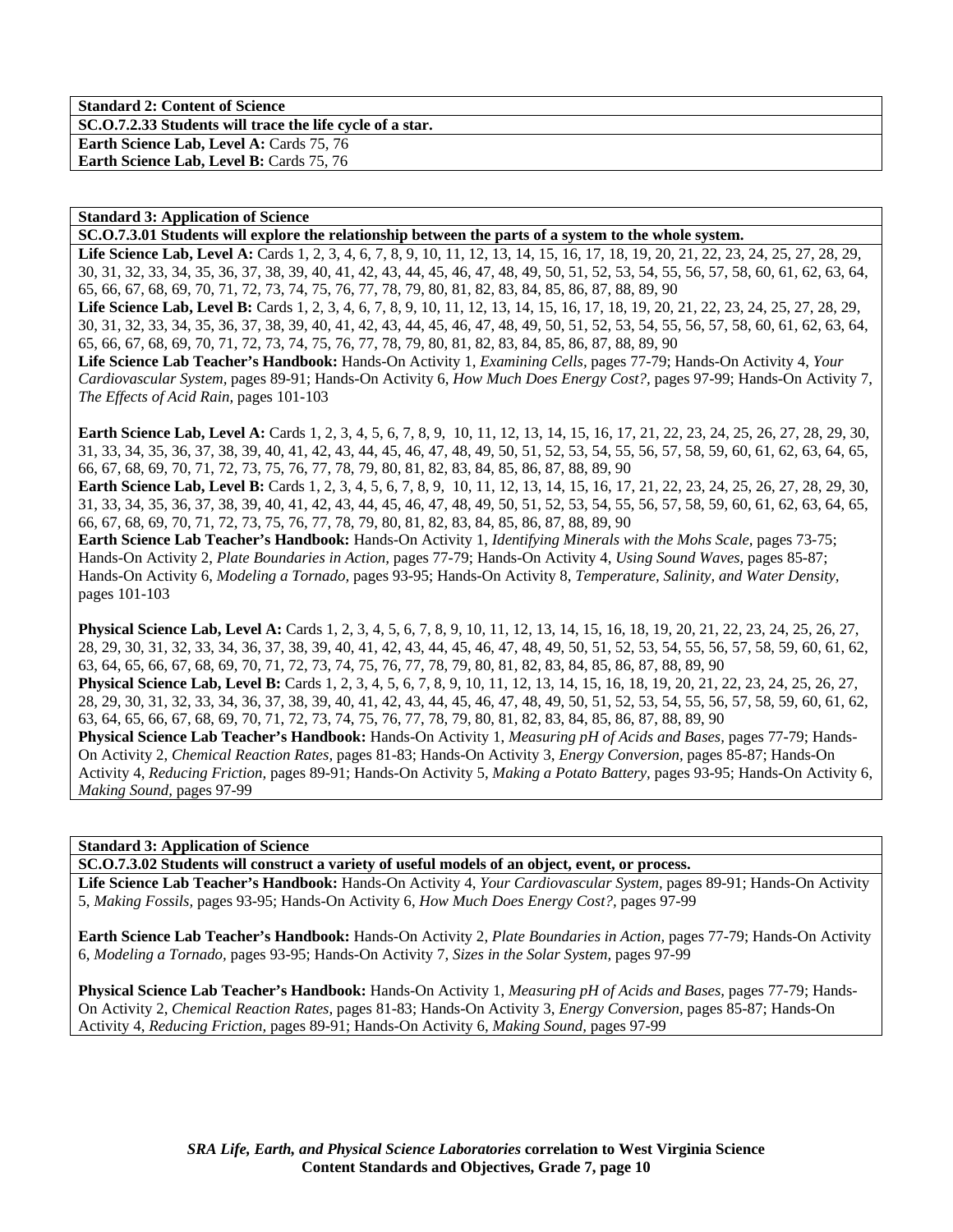**Standard 3: Application of Science** 

**SC.O.7.3.03 Students will compare and contrast changes that occur in an object or a system to its original state. Life Science Lab, Level A:** Cards 8, 9, 10, 17, 42, 48, 50, 51, 52, 76, 77, 80, 86, 87, 88, 89, 90 **Life Science Lab, Level B:** Cards 8, 9, 10, 17, 42, 48, 50, 51, 52, 76, 77, 80, 86, 87, 88, 89, 90 **Life Science Lab Teacher's Handbook:** Hands-On Activity 2, *Culturing Bacteria,* pages 81-83; Hands-On Activity 3, *Investigating Arthropods,* pages 85-87; Hands-On Activity 4, *Your Cardiovascular System,* pages 89-91; Hands-On Activity 6, *How Much Does Energy Cost?,* pages 97-99; Hands-On Activity 7, *The Effects of Acid Rain,* pages 101-103

**Earth Science Lab, Level A:** Cards 9, 10, 11, 12, 13, 14, 15, 16, 17, 22, 24, 25, 26, 27, 28, 29, 40, 41, 42, 47, 48, 59, 60, 61, 65, 66, 76, 86, 88

**Earth Science Lab, Level B:** Cards 9, 10, 11, 12, 13, 14, 15, 16, 17, 22, 24, 25, 26, 27, 28, 29, 40, 41, 42, 47, 48, 59, 60, 61, 65, 66, 76, 86, 88

**Earth Science Lab Teacher's Handbook:** Hands-On Activity 2, *Plate Boundaries in Action,* pages 77-79; Hands-On Activity 4, *Using Sound Waves,* pages 85-87; Hands-On Activity 5, *What is in the Air?,* pages 89-91; Hands-On Activity 6, *Modeling a Tornado,* pages 93-95

**Physical Science Lab, Level A:** Cards 5, 6, 7, 8, 11, 12, 13, 27, 28, 29, 30, 37, 42, 43, 44 **Physical Science Lab, Level B:** Cards 5, 6, 7, 8, 11, 12, 13, 27, 28, 29, 30, 37, 42, 43, 44 **Physical Science Lab Teacher's Handbook:** Hands-On Activity 2, *Chemical Reaction Rates,* pages 81-83; Hands-On

Activity 3, *Energy Conversion,* pages 85-87; Hands-On Activity 4, *Reducing Friction,* pages 89-91; Hands-On Activity 5, *Making a Potato Battery,* pages 93-95; Hands-On Activity 6, *Making Sound,* pages 97-99

**Standard 3: Application of Science** 

**SC.O.7.3.04 Students will compare and contrast the influence that a variation in scale will have on the way an object or system works (e.g., cooling rates of different-sized containers of water, strengthen of different-sized constructions from the same material, or flight characteristics of different-sized model airplanes).** 

Life Science Lab, Level A: Cards 5, 6, 7, 8, 9, 10, 11, 12, 13, 14, 15, 44, 48, 60, 61, 62, 63, 64 **Life Science Lab, Level B:** Cards 5, 6, 7, 8, 9, 10, 11, 12, 13, 14, 15, 44, 48, 60, 61, 62, 63, 64 **Life Science Lab Teacher's Handbook:** Hands-On Activity 1, *Examining Cells,* pages 77-79

**Earth Science Lab, Level A:** Cards 10, 11, 12, 13, 14, 15, 16, 17, 18, 19, 45, 46, 52, 53, 54, 59, 60, 61, 68, 74, 77, 89 **Earth Science Lab, Level B:** Cards 10, 11, 12, 13, 14, 15, 16, 17, 18, 19, 45, 46, 52, 53, 54, 59, 60, 61, 68, 74, 77, 89 **Earth Science Lab Teacher's Handbook:** Hands-On Activity 3, *Interpreting a Topographic Map,* pages 81-83; Hands-On Activity 7, *Sizes in the Solar System,* pages 97-99

**Physical Science Lab, Level A:** Cards 3, 4, 6, 7, 10, 11, 21, 34, 42, 54, 55, 57, 4, 76, 78, 80, 83 **Physical Science Lab, Level B:** Cards 3, 4, 6, 7, 10, 11, 21, 34, 42, 54, 55, 57, 4, 76, 78, 80, 83

**Standard 3: Application of Science** 

**SC.O.7.3.05 Students will research everyday applications and interactions of science and technology. Life Science Lab, Level A:** Cards 5, 49, 59, 64, 69, 83, 87, 88, 89, 90 Life Science Lab, Level B: Cards 5, 49, 59, 64, 69, 83, 87, 88, 89, 90

**Earth Science Lab, Level A:** Cards 16, 20, 31, 37, 42, 51, 54, 59, 60, 61, 70, 79, 80, 81, 85, 86, 88 **Earth Science Lab, Level B:** Cards 16, 20, 31, 37, 42, 51, 54, 59, 60, 61, 70, 79, 80, 81, 85, 86, 88

**Physical Science Lab, Level A:** Cards 33, 35, 46, 47, 48, 49, 68, 69, 70, 71, 72, 73, 76, 81, 84, 90 **Physical Science Lab, Level B:** Cards 33, 35, 46, 47, 48, 49,68, 69, 70, 71, 72, 73, 76, 81, 84, 90

**Standard 3: Application of Science** 

**SC.O.7.3.06 Students will evaluate and critically analyze mass media reports of scientific developments and events. SC.O.7.3.07 Students will explore the connections between science, technology, society, and career opportunities.**  This concept is not covered at this level.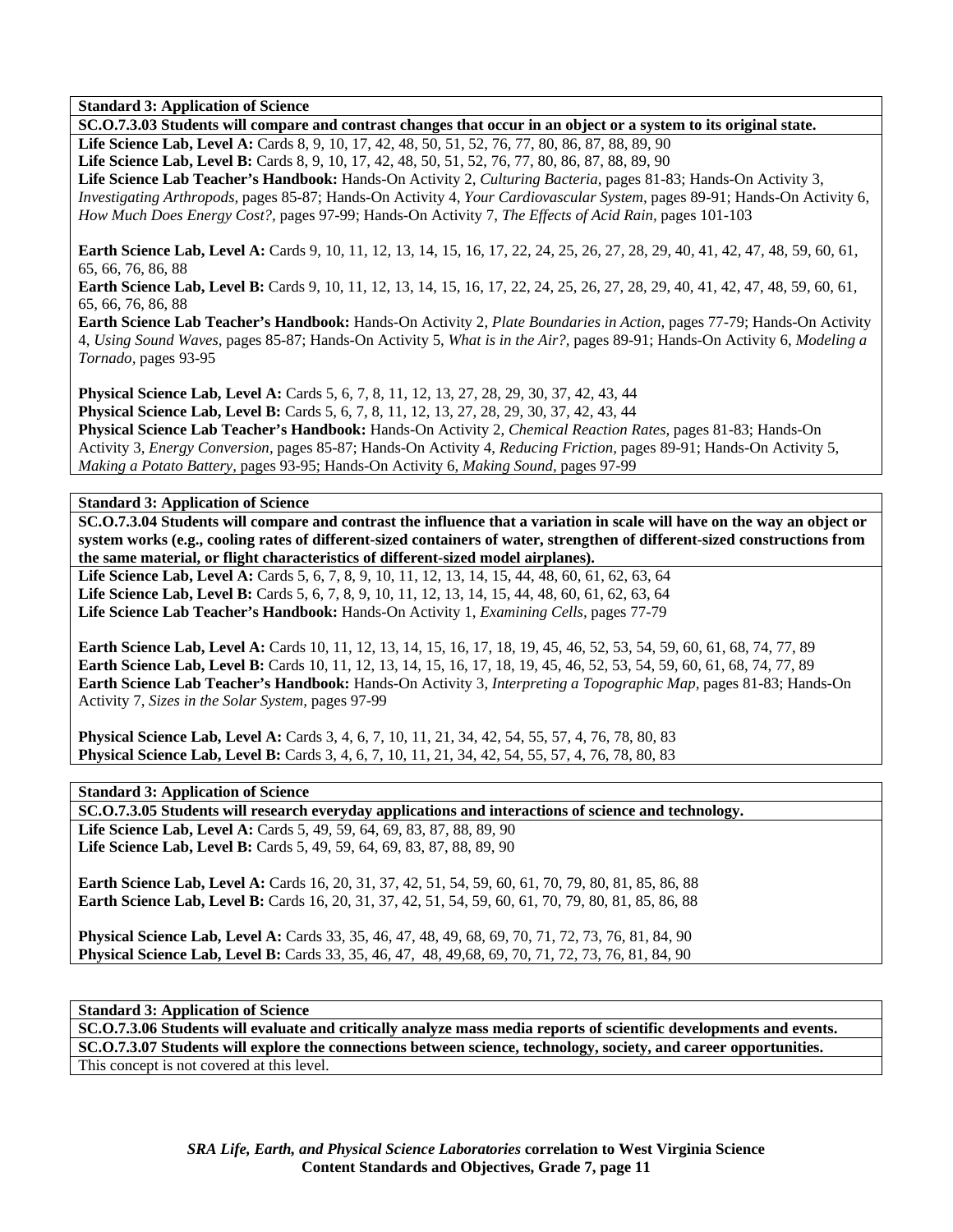# *SRA Life, Earth, and Physical Science Laboratories*  **correlation to West Virginia Science Content Standards and Objectives Grade 8**

*SRA Life, Earth, and Physical Science Laboratories* provide core science content in an alternate reading format. Each *SRA Science Lab* contains 180 Science Cards covering key science concepts and vocabulary. Each lab covers 90 different science topics presented at two different reading levels to meet varied student abilities. The *Teacher's Handbook* includes hands-on inquiry activities as well as vocabulary building exercises. The *Classroom Resource CD-ROM* includes Writing Strategies in Science along with tests and vocabulary games.

#### **Standard 1: Nature of Science**

**SC.O.8.1.01 Students will formulate scientific explanations based on historical observations and experimental evidence, accounting for variability in experimental results.** 

**Life Science Lab Teacher's Handbook:** Hands-On Activity 1, *Examining Cells,* pages 77-79; Hands-On Activity 2, *Culturing Bacteria,* pages 81-83; Hands-On Activity 3, *Investigating Arthropods,* pages 85-87; Hands-On Activity 4, *Your Cardiovascular System,* pages 89-91; Hands-On Activity 5, *Making Fossils,* pages 93-95; Hands-On Activity 6, *How Much Does Energy Cost?,* pages 97-99; Hands-On Activity 7, *The Effects of Acid Rain,* pages 101-103

**Earth Science Lab Teacher's Handbook:** Hands-On Activity 1, *Identifying Minerals with the Mohs Scale,* pages 73-75; Hands-On Activity 2, *Plate Boundaries in Action,* pages 77-79; Hands-On Activity 3, *Interpreting a Topographic Map,* pages 81-83; Hands-On Activity 4, *Using Sound Waves,* pages 85-87; Hands-On Activity 5, *What is in the Air?,* pages 89-91; Hands-On Activity 6, *Modeling a Tornado,* pages 93-95; Hands-On Activity 7, *Sizes in the Solar System,* pages 97-99; Hands-On Activity 8, *Temperature, Salinity, and Water Density,* pages 101-103

**Physical Science Lab Teacher's Handbook:** Hands-On Activity 1, *Measuring pH of Acids and Bases,* pages 77-79; Hands-On Activity 2, *Chemical Reaction Rates,* pages 81-83; Hands-On Activity 3, *Energy Conversion,* pages 85-87; Hands-On Activity 4, *Reducing Friction,* pages 89-91; Hands-On Activity 5, *Making a Potato Battery,* pages 93-95; Hands-On Activity 6, *Making Sound,* pages 97-99

## **Standard 1: Nature of Science**

**SC.O.8.1.02 Students will demonstrate how a testable methodology is employed to seek solutions for personal and societal issues (e.g., "scientific method").** 

**Life Science Lab Teacher's Handbook:** Hands-On Activity 1, *Examining Cells,* pages 77-79; Hands-On Activity 2, *Culturing Bacteria,* pages 81-83; Hands-On Activity 3, *Investigating Arthropods,* pages 85-87; Hands-On Activity 4, *Your Cardiovascular System,* pages 89-91; Hands-On Activity 5, *Making Fossils,* pages 93-95; Hands-On Activity 6, *How Much Does Energy Cost?,* pages 97-99; Hands-On Activity 7, *The Effects of Acid Rain,* pages 101-103

**Earth Science Lab Teacher's Handbook:** Hands-On Activity 1, *Identifying Minerals with the Mohs Scale,* pages 73-75; Hands-On Activity 2, *Plate Boundaries in Action,* pages 77-79; Hands-On Activity 3, *Interpreting a Topographic Map,* pages 81-83; Hands-On Activity 4, *Using Sound Waves,* pages 85-87; Hands-On Activity 5, *What is in the Air?,* pages 89-91; Hands-On Activity 6, *Modeling a Tornado,* pages 93-95; Hands-On Activity 7, *Sizes in the Solar System,* pages 97-99; Hands-On Activity 8, *Temperature, Salinity, and Water Density,* pages 101-103

**Physical Science Lab Teacher's Handbook:** Hands-On Activity 1, *Measuring pH of Acids and Bases,* pages 77-79; Hands-On Activity 2, *Chemical Reaction Rates,* pages 81-83; Hands-On Activity 3, *Energy Conversion,* pages 85-87; Hands-On Activity 4, *Reducing Friction,* pages 89-91; Hands-On Activity 5, *Making a Potato Battery,* pages 93-95; Hands-On Activity 6, *Making Sound,* pages 97-99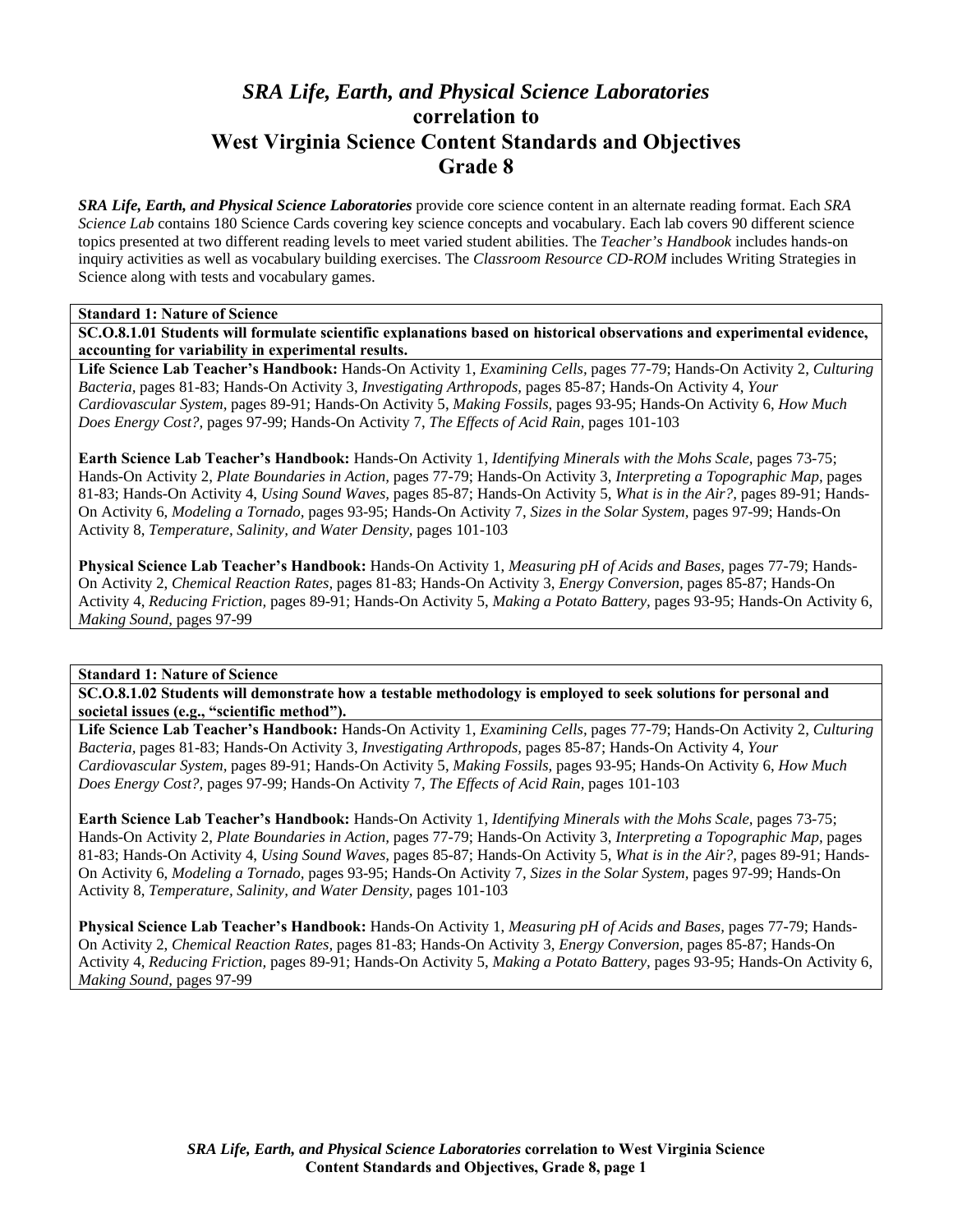**SC.O.8.1.03 Students will relate societal, cultural and economic issues to key scientific innovations.**  This concept is not covered at this level.

#### **Standard 1: Nature of Science**

**SC.O.8.1.04 Students will conduct and/or design investigations that incorporate the skills and attitudes and/or values of scientific inquiry (e.g., established research protocol, accurate record keeping, replication of results and peer review, objectivity, openness, skepticism, fairness, or creativity and logic).** 

**Life Science Lab Teacher's Handbook:** Hands-On Activity 1, *Examining Cells,* pages 77-79; Hands-On Activity 2, *Culturing Bacteria,* pages 81-83; Hands-On Activity 3, *Investigating Arthropods,* pages 85-87; Hands-On Activity 4, *Your Cardiovascular System,* pages 89-91; Hands-On Activity 5, *Making Fossils,* pages 93-95; Hands-On Activity 6, *How Much Does Energy Cost?,* pages 97-99; Hands-On Activity 7, *The Effects of Acid Rain,* pages 101-103

**Earth Science Lab Teacher's Handbook:** Hands-On Activity 1, *Identifying Minerals with the Mohs Scale,* pages 73-75; Hands-On Activity 2, *Plate Boundaries in Action,* pages 77-79; Hands-On Activity 3, *Interpreting a Topographic Map,* pages 81-83; Hands-On Activity 4, *Using Sound Waves,* pages 85-87; Hands-On Activity 5, *What is in the Air?,* pages 89-91; Hands-On Activity 6, *Modeling a Tornado,* pages 93-95; Hands-On Activity 7, *Sizes in the Solar System,* pages 97-99; Hands-On Activity 8, *Temperature, Salinity, and Water Density,* pages 101-103

**Physical Science Lab Teacher's Handbook:** Hands-On Activity 1, *Measuring pH of Acids and Bases,* pages 77-79; Hands-On Activity 2, *Chemical Reaction Rates,* pages 81-83; Hands-On Activity 3, *Energy Conversion,* pages 85-87; Hands-On Activity 4, *Reducing Friction,* pages 89-91; Hands-On Activity 5, *Making a Potato Battery,* pages 93-95; Hands-On Activity 6, *Making Sound,* pages 97-99

**Classroom Resource CD-ROM:** Writing Strategy 15

**Standard 1: Nature of Science** 

**SC.O.8.1.05 Students will implement safe procedures and practices when manipulating equipment, materials, organisms, and models.** 

**Life Science Lab Teacher's Handbook:** Hands-On Activity 1, *Examining Cells,* pages 77-79; Hands-On Activity 2, *Culturing Bacteria,* pages 81-83; Hands-On Activity 3, *Investigating Arthropods,* pages 85-87; Hands-On Activity 4, *Your Cardiovascular System,* pages 89-91; Hands-On Activity 5, *Making Fossils,* pages 93-95; Hands-On Activity 6, *How Much Does Energy Cost?,* pages 97-99; Hands-On Activity 7, *The Effects of Acid Rain,* pages 101-103

**Earth Science Lab Teacher's Handbook:** Hands-On Activity 1, *Identifying Minerals with the Mohs Scale,* pages 73-75; Hands-On Activity 2, *Plate Boundaries in Action,* pages 77-79; Hands-On Activity 3, *Interpreting a Topographic Map,* pages 81-83; Hands-On Activity 4, *Using Sound Waves,* pages 85-87; Hands-On Activity 5, *What is in the Air?,* pages 89-91; Hands-On Activity 6, *Modeling a Tornado,* pages 93-95; Hands-On Activity 7, *Sizes in the Solar System,* pages 97-99; Hands-On Activity 8, *Temperature, Salinity, and Water Density,* pages 101-103

**Physical Science Lab Teacher's Handbook:** Hands-On Activity 1, *Measuring pH of Acids and Bases,* pages 77-79; Hands-On Activity 2, *Chemical Reaction Rates,* pages 81-83; Hands-On Activity 3, *Energy Conversion,* pages 85-87; Hands-On Activity 4, *Reducing Friction,* pages 89-91; Hands-On Activity 5, *Making a Potato Battery,* pages 93-95; Hands-On Activity 6, *Making Sound,* pages 97-99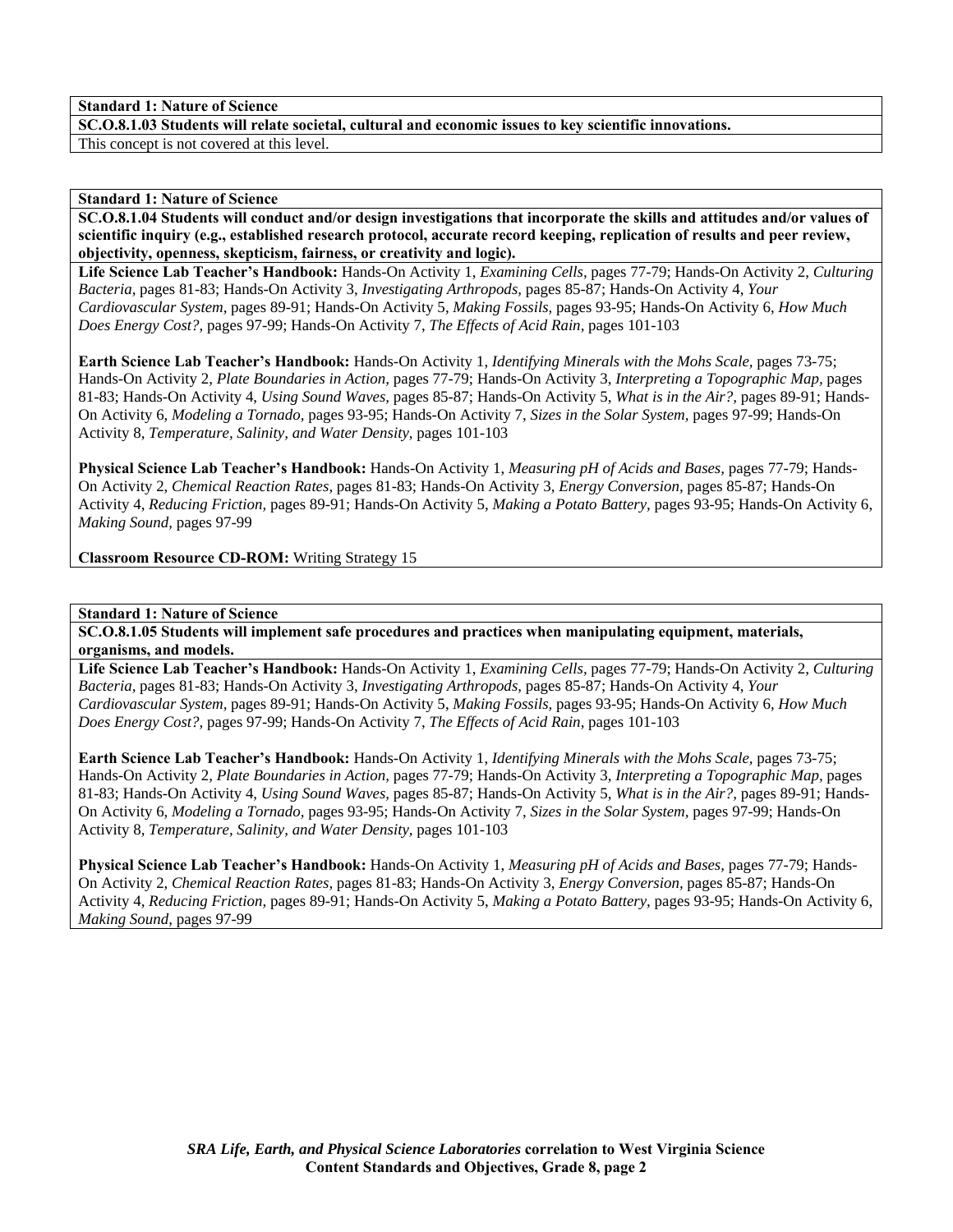**SC.O.8.1.06 Students will use appropriate technology solutions within a problem solving setting to measure and collect data; interpret data; analyze and/or report data; interact with simulations; conduct research; and present and communicate conclusions.** 

**Life Science Lab Teacher's Handbook:** Hands-On Activity 1, *Examining Cells,* pages 77-79; Hands-On Activity 2, *Culturing Bacteria,* pages 81-83; Hands-On Activity 3, *Investigating Arthropods,* pages 85-87; Hands-On Activity 4, *Your Cardiovascular System,* pages 89-91; Hands-On Activity 5, *Making Fossils,* pages 93-95; Hands-On Activity 6, *How Much Does Energy Cost?,* pages 97-99; Hands-On Activity 7, *The Effects of Acid Rain,* pages 101-103

**Earth Science Lab Teacher's Handbook:** Hands-On Activity 1, *Identifying Minerals with the Mohs Scale,* pages 73-75; Hands-On Activity 2, *Plate Boundaries in Action,* pages 77-79; Hands-On Activity 3, *Interpreting a Topographic Map,* pages 81-83; Hands-On Activity 4, *Using Sound Waves,* pages 85-87; Hands-On Activity 5, *What is in the Air?,* pages 89-91; Hands-On Activity 6, *Modeling a Tornado,* pages 93-95; Hands-On Activity 7, *Sizes in the Solar System,* pages 97-99; Hands-On Activity 8, *Temperature, Salinity, and Water Density,* pages 101-103

**Physical Science Lab Teacher's Handbook:** Hands-On Activity 1, *Measuring pH of Acids and Bases,* pages 77-79; Hands-On Activity 2, *Chemical Reaction Rates,* pages 81-83; Hands-On Activity 3, *Energy Conversion,* pages 85-87; Hands-On Activity 4, *Reducing Friction,* pages 89-91; Hands-On Activity 5, *Making a Potato Battery,* pages 93-95; Hands-On Activity 6, *Making Sound,* pages 97-99

**Standard 1: Nature of Science** 

**SC.O.8.1.07 Students will design, conduct, evaluate and revise experiments (e.g., compose a question to be investigated, design a controlled investigation that produces numeric data, evaluate the data in the context of scientific laws and principles, construct a conclusion based on findings, purpose revisions to investigations based on manipulation of variables and/or analysis of error, or communicate and defend the results and conclusions).** 

**Life Science Lab Teacher's Handbook:** Hands-On Activity 1, *Examining Cells,* pages 77-79; Hands-On Activity 2, *Culturing Bacteria,* pages 81-83; Hands-On Activity 3, *Investigating Arthropods,* pages 85-87; Hands-On Activity 4, *Your Cardiovascular System,* pages 89-91; Hands-On Activity 5, *Making Fossils,* pages 93-95; Hands-On Activity 6, *How Much Does Energy Cost?,* pages 97-99; Hands-On Activity 7, *The Effects of Acid Rain,* pages 101-103

**Earth Science Lab Teacher's Handbook:** Hands-On Activity 1, *Identifying Minerals with the Mohs Scale,* pages 73-75; Hands-On Activity 2, *Plate Boundaries in Action,* pages 77-79; Hands-On Activity 3, *Interpreting a Topographic Map,* pages 81-83; Hands-On Activity 4, *Using Sound Waves,* pages 85-87; Hands-On Activity 5, *What is in the Air?,* pages 89-91; Hands-On Activity 6, *Modeling a Tornado,* pages 93-95; Hands-On Activity 7, *Sizes in the Solar System,* pages 97-99; Hands-On Activity 8, *Temperature, Salinity, and Water Density,* pages 101-103

**Physical Science Lab Teacher's Handbook:** Hands-On Activity 1, *Measuring pH of Acids and Bases,* pages 77-79; Hands-On Activity 2, *Chemical Reaction Rates,* pages 81-83; Hands-On Activity 3, *Energy Conversion,* pages 85-87; Hands-On Activity 4, *Reducing Friction,* pages 89-91; Hands-On Activity 5, *Making a Potato Battery,* pages 93-95; Hands-On Activity 6, *Making Sound,* pages 97-99

**Classroom Resource CD-ROM:** Writing Strategy 15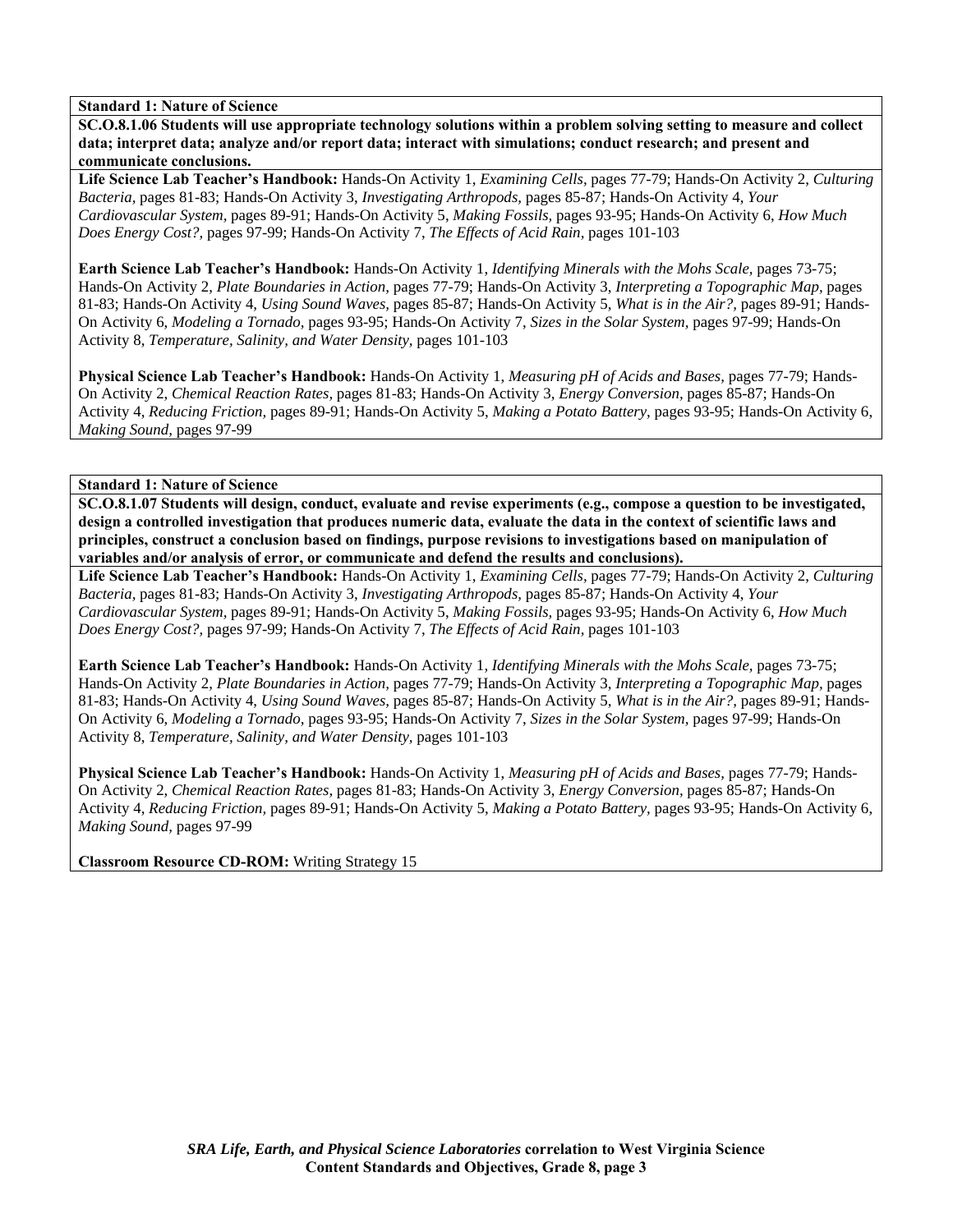**SC.O.8.1.08 Students will draw conclusions from a variety of data sources to analyze and interpret systems and models (e.g., use graphs and equations to measure and apply variables such as rate and scale, evaluate changes in trends and cycles, predict the influence of external variances such as potential sources of error, or interpret maps).** 

**Life Science Lab Teacher's Handbook:** Hands-On Activity 3, *Investigating Arthropods,* pages 85-87; Hands-On Activity 4, *Your Cardiovascular System,* pages 89-91; Hands-On Activity 5, *Making Fossils,* pages 93-95; Hands-On Activity 6, *How Much Does Energy Cost?,* pages 97-99; Hands-On Activity 7, *The Effects of Acid Rain,* pages 101-103

**Earth Science Lab Teacher's Handbook:** Hands-On Activity 1, *Identifying Minerals with the Mohs Scale,* pages 73-75; Hands-On Activity 3, *Interpreting a Topographic Map,* pages 81-83; Hands-On Activity 5, *What is in the Air?,* pages 89-91; Hands-On Activity 7, *Sizes in the Solar System,* pages 97-99; Hands-On Activity 8, *Temperature, Salinity, and Water Density,* pages 101-103

**Physical Science Lab Teacher's Handbook:** Hands-On Activity 1, *Measuring pH of Acids and Bases,* pages 77-79; Hands-On Activity 2, *Chemical Reaction Rates,* pages 81-83; Hands-On Activity 3, *Energy Conversion,* pages 85-87; Hands-On Activity 4, *Reducing Friction,* pages 89-91; Hands-On Activity 6, *Making Sound,* pages 97-99

**Classroom Resource CD-ROM:** Writing Strategy 22, 24

**Standard 2: Content of Science** 

**SC.O.8.2.01 Students will demonstrate an understanding of the interrelationships among physics, chemistry, biology, earth/environmental science, and astronomy.** 

**Life Science Lab Teacher's Handbook:** Hands-On Activity 1, *Examining Cells,* pages 77-79; Hands-On Activity 2, *Culturing Bacteria,* pages 81-83; Hands-On Activity 3, *Investigating Arthropods,* pages 85-87; Hands-On Activity 4, *Your Cardiovascular System,* pages 89-91; Hands-On Activity 5, *Making Fossils,* pages 93-95; Hands-On Activity 6, *How Much Does Energy Cost?,* pages 97-99; Hands-On Activity 7, *The Effects of Acid Rain,* pages 101-103

**Earth Science Lab Teacher's Handbook:** Hands-On Activity 1, *Identifying Minerals with the Mohs Scale,* pages 73-75; Hands-On Activity 2, *Plate Boundaries in Action,* pages 77-79; Hands-On Activity 3, *Interpreting a Topographic Map,* pages 81-83; Hands-On Activity 4, *Using Sound Waves,* pages 85-87; Hands-On Activity 5, *What is in the Air?,* pages 89-91; Hands-On Activity 6, *Modeling a Tornado,* pages 93-95; Hands-On Activity 7, *Sizes in the Solar System,* pages 97-99; Hands-On Activity 8, *Temperature, Salinity, and Water Density,* pages 101-103

**Physical Science Lab Teacher's Handbook:** Hands-On Activity 1, *Measuring pH of Acids and Bases,* pages 77-79; Hands-On Activity 2, *Chemical Reaction Rates,* pages 81-83; Hands-On Activity 3, *Energy Conversion,* pages 85-87; Hands-On Activity 4, *Reducing Friction,* pages 89-91; Hands-On Activity 5, *Making a Potato Battery,* pages 93-95; Hands-On Activity 6, *Making Sound,* pages 97-99

**Standard 2: Content of Science SC.O.8.2.02 Students will examine and describe the structures and functions of cell organelles.**  Life Science Lab, Level A: Card 9 Life Science Lab, Level B: Card 9

**Standard 2: Content of Science SC.O.8.2.03 Students will explain how the circulatory, respiratory and reproductive systems work together in the human body. Life Science Lab, Level A:** Cards 47, 51, 58 **Life Science Lab, Level B:** Cards 47, 51, 58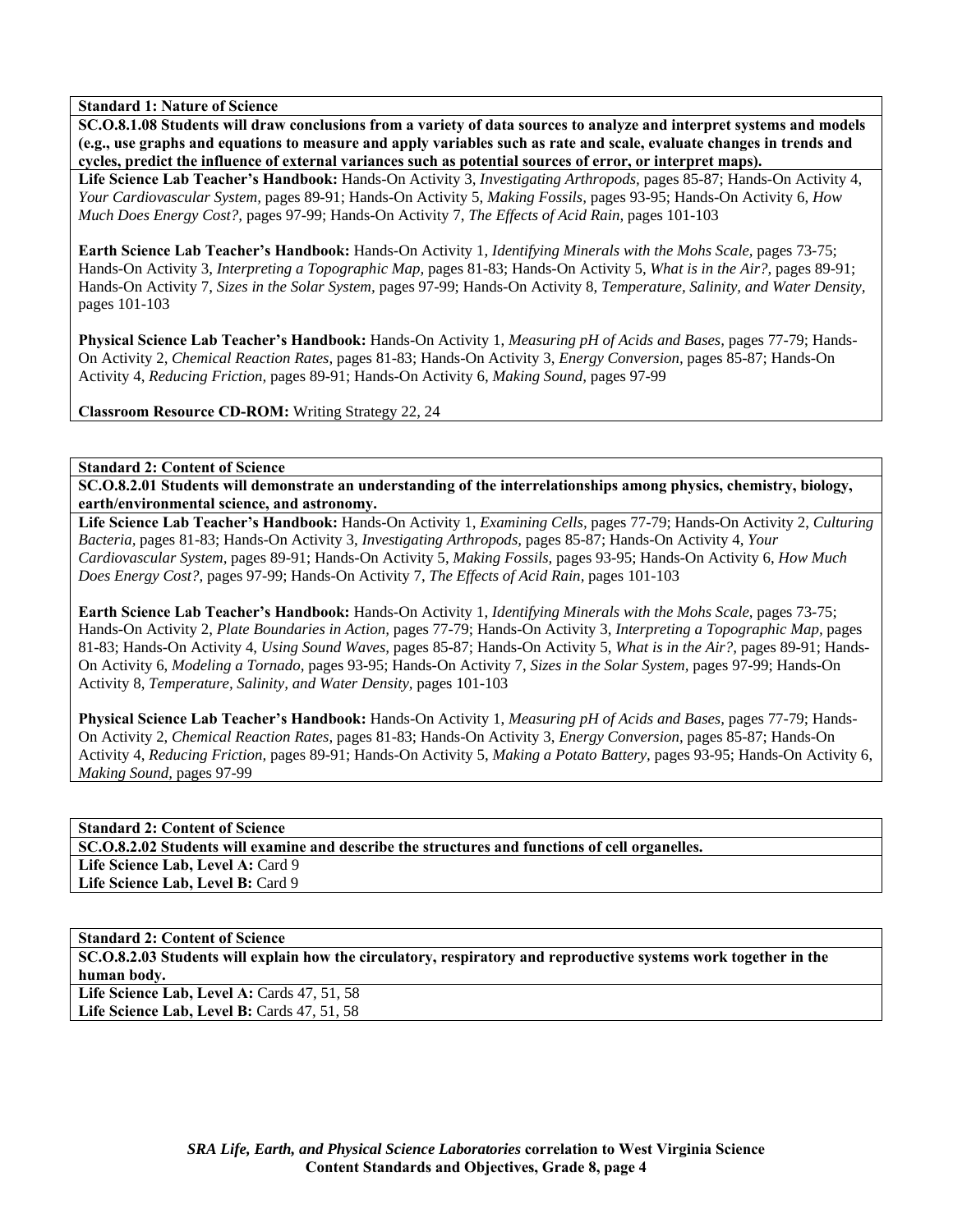**SC.O.8.2.04 Students will compare the variations in cells, tissues and organs of the circulatory, respiratory and reproductive systems of different organisms.**  Life Science Lab, Level A: Cards 47, 48, 51, 58

**Life Science Lab, Level B:** Cards 47, 48, 51, 58

**Standard 2: Content of Science SC.O.8.2.05 Students will discuss how living cells obtain the essentials of life through chemical reactions of fermentation, respiration and photosynthesis.**  Life Science Lab, Level A: Cards 7, 9, 16, 17

Life Science Lab, Level B: Cards 7, 9, 16, 17

**Standard 2: Content of Science SC.O.8.2.06 Students will analyze how behaviors of organisms lead to species continuity (e.g., reproductive/mating behaviors, or seed dispersal). Life Science Lab, Level A:** Cards 20, 23, 24, 36, 41, 43, 73, 83 **Life Science Lab, Level B:** Cards 20, 23, 24, 36, 41, 43, 73, 83

**Standard 2: Content of Science SC.O.8.2.07 Students will demonstrate the basic principles of genetics: introduce Mendel's law, monohybrid crosses, production of body and sex cells (mitosis/meiosis), genes, chromosomes, and inherited traits.**  Life Science Lab, Level A: Cards 10, 58, 60, 61, 62, 63 Life Science Lab, Level B: Cards 10, 58, 60, 61, 62, 63

**Standard 2: Content of Science SC.O.8.2.08 Students will compare patterns of human development to other vertebrates.**  Life Science Lab, Level A: Card 68 Life Science Lab, Level B: Card 68

**Standard 2: Content of Science** 

**SC.O.8.2.09 Students will organize groups of unknown organisms based on observable characteristics (e.g., create dichotomous keys).** 

Life Science Lab, Level A: Cards 2, 3, 11, 12, 13, 14, 15, 16, 17, 18, 19, 20, 21, 22, 25, 27, 28, 29, 30, 31, 32, 33, 34, 35, 36, 37, 38, 39, 40

Life Science Lab, Level B: Cards 2, 3, 11, 12, 13, 14, 15, 16, 17, 18, 19, 20, 21, 22, 25, 27, 28, 29, 30, 31, 32, 33, 34, 35, 36, 37, 38, 39, 40

**Life Science Lab Teacher's Handbook:** Hands-On Activity 2, *Culturing Bacteria,* pages 81-83; Hands-On Activity 3, *Investigating Arthropods,* pages 85-87

**Standard 2: Content of Science** 

**SC.O.8.2.10 Students will trace matter and energy flow in a food web as it flows from sunlight to producers and consumers, design an environment in which the chemical and energy needs for the growth, reproduction, and development of plants are met (e.g., food pyramids, decomposition).** 

**Life Science Lab, Level A:** Cards 7, 9, 13, 16, 17, 76, 77 **Life Science Lab, Level B:** Cards 7, 9, 13, 16, 17, 76, 77 **Life Science Lab Teacher's Handbook:** Hands-On Activity 6, *How Much Does Energy Cost?,* pages 97-99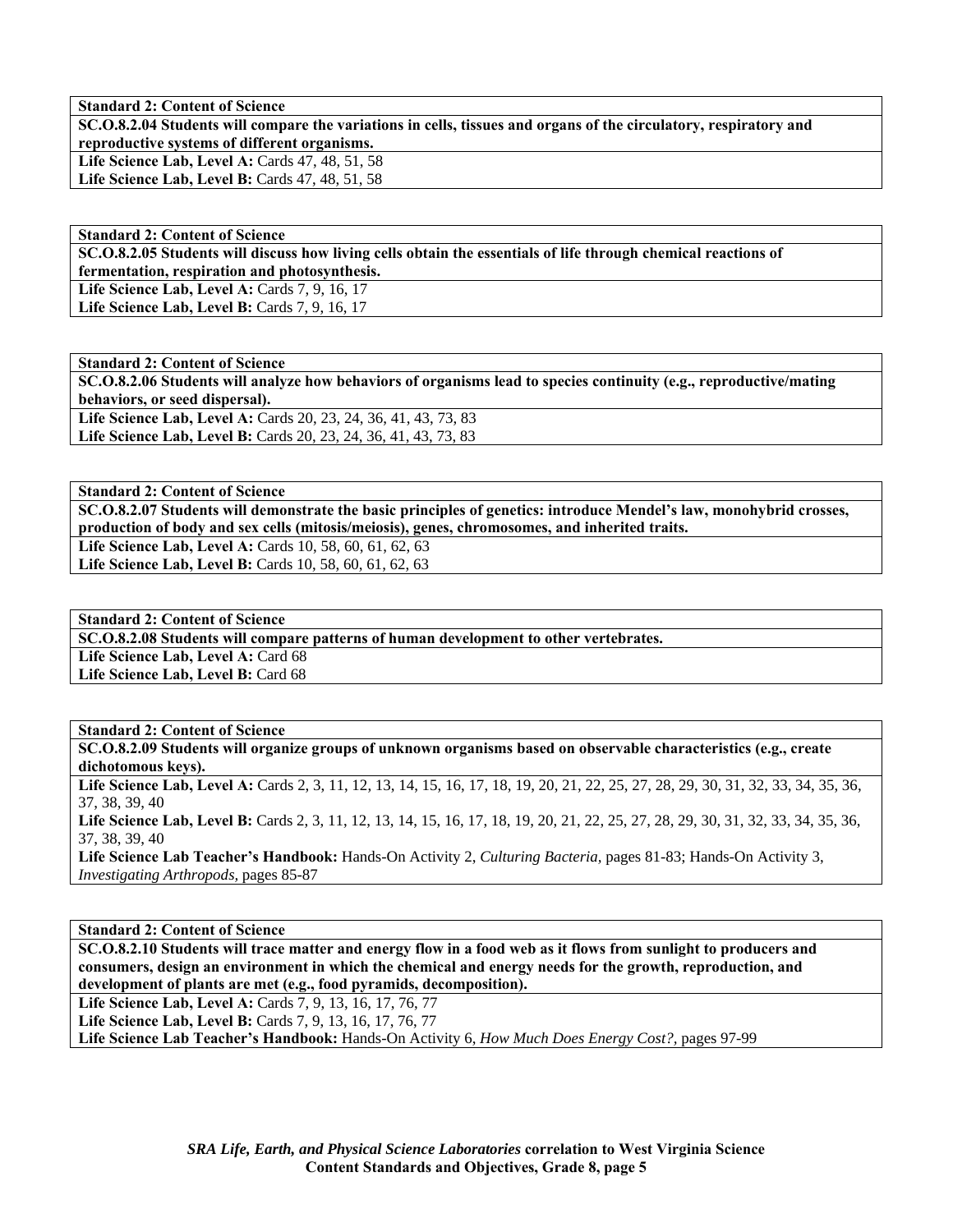**SC.O.8.2.11 Students will use the periodic table to locate and classify elements as metallic, non-metallic or metalloid. Physical Science Lab, Level A: Cards 17, 18, 19, 20** Physical Science Lab, Level B: Cards 17, 18, 19, 20

**Standard 2: Content of Science SC.O.8.2.12 Students will reconstruct development models of the atom (e.g., Crookes, Thompson, Becquerel, Rutherford, or Bohr).**  Physical Science Lab, Level A: Cards 3, 4, 21 Physical Science Lab, Level B: Cards 3, 4, 21

**Standard 2: Content of Science SC.O.8.2.13 Students will calculate the number of protons, neutrons, and electrons and use the information to construct a Bohr model of the atom.**  Physical Science Lab, Level A: Card 21 Physical Science Lab, Level B: Card 21

**Standard 2: Content of Science** 

**SC.O.8.2.14 Students will classify elements into their families based upon their valence electrons. Physical Science Lab, Level A: Card 22 Physical Science Lab, Level B: Card 22** 

**Standard 2: Content of Science** 

**SC.O.8.2.15 Students will evaluate the variations in diffusion rates and examine the effect of changing temperature.**  This concept is not covered at this level.

**Standard 2: Content of Science** 

**SC.O.8.2.16 Students will conduct and classify chemical reactions by reaction type (e.g., synthesis, decomposition, single replacement or double replacement); energy type (e.g., endothermic and exothermic); and write word equations for the chemical reactions.** 

**Physical Science Lab, Level A: Cards 9, 27, 28, 29, 30 Physical Science Lab, Level B: Cards 9, 27, 28, 29, 30** 

**Physical Science Lab Teacher's Handbook:** Hands-On Activity

**Standard 2: Content of Science** 

**SC.O.8.2.17 Students will identify and describe factors that affect chemical reaction rates, including catalysts, temperature changes, light energies and particle size.** 

**Physical Science Lab, Level A: Cards 9, 27, 28, 29, 30 Physical Science Lab, Level B: Cards 9, 27, 28, 29, 30 Physical Science Lab Teacher's Handbook:** Hands-On Activity 2, *Chemical Reaction Rates,* pages 81-83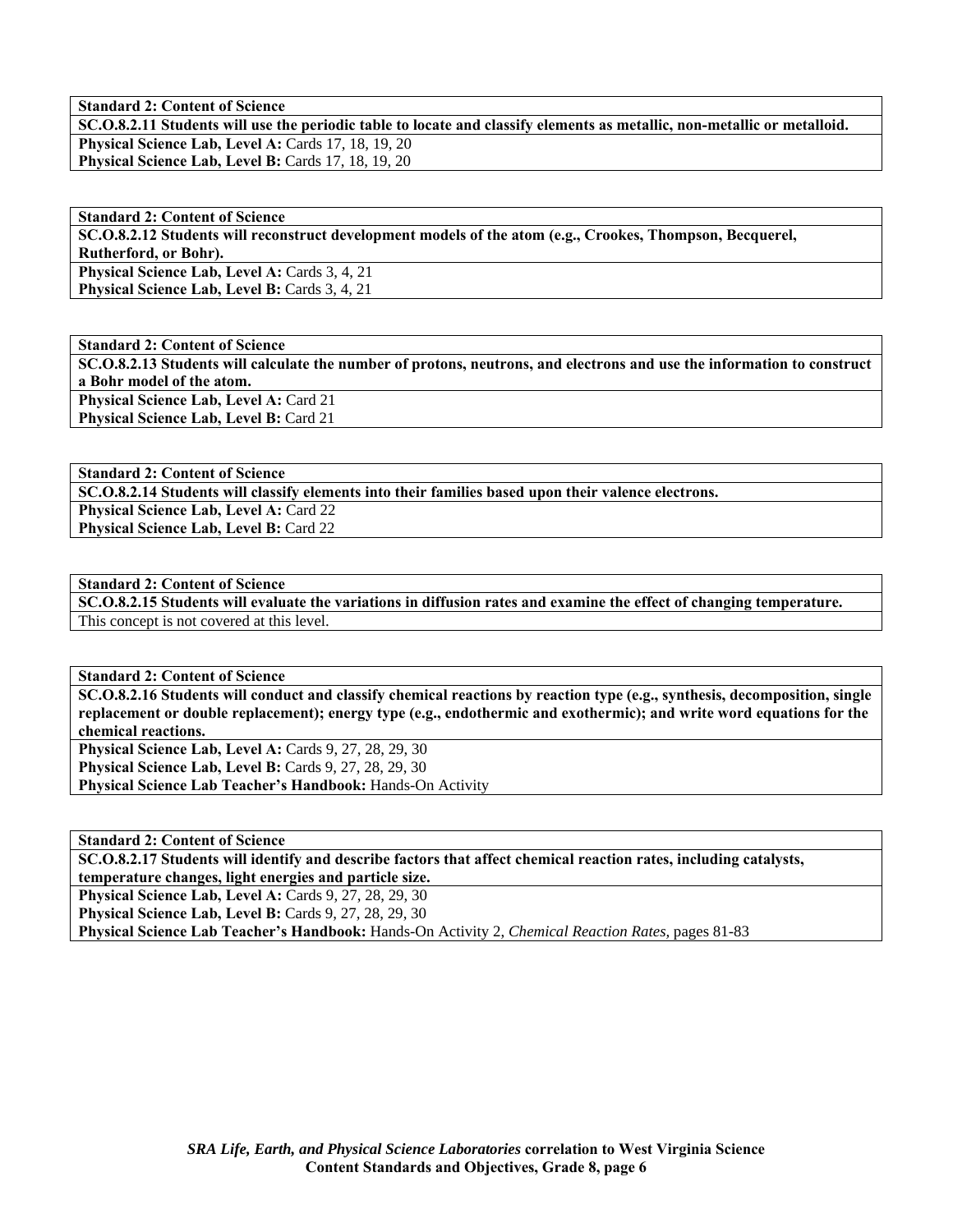**Standard 2: Content of Science SC.O.8.2.18 Students will examine the various sources of energy (e.g., fossil fuels, wind, solar, geothermal, nuclear, biomass). Earth Science Lab, Level A: Cards 35, 90 Earth Science Lab, Level B: Cards 35, 90** 

**Physical Science Lab, Level A:** Cards 34, 38, 41, 42, 45, 46, 47, 48, 76 **Physical Science Lab, Level B:** Cards 34, 38, 41, 42, 45, 46, 47, 48, 76

**Standard 2: Content of Science SC.O.8.2.19 Students will explain the Doppler effect (e.g., sound). Earth Science Lab, Level A: Card 51 Earth Science Lab, Level B: Card 51** 

**Physical Science Lab, Level A: Card 79** Physical Science Lab, Level B: Card 79

**Standard 2: Content of Science SC.O.8.2.20 Students will quantitatively represent wavelength, frequency and velocity (e.g., v=λf).**  Physical Science Lab, Level A: Cards 77, 78, 79 Physical Science Lab, Level B: Cards 77, 78, 79

**Standard 2: Content of Science** 

**SC.O.8.2.21 Students will relate the conservation of energy theory to energy transformations (e.g., electrical/heat, or mechanical/heat).** 

**Physical Science Lab, Level A:** Cards 37, 38, 39, 40, 41, 42, 45, 46, 47, 48, 49, 66, 67, 70, 76, 77, 78, 79, 80, 82, 83 **Physical Science Lab, Level B:** Cards 37, 38, 39, 40, 41, 42, 45, 46, 47, 48, 49, 66, 67, 70, 76, 77, 78, 79, 80, 82, 83 **Physical Science Lab Teacher's Handbook:** Hands-On Activity 3, *Interpreting a Topographic Map,* pages 81-83; Hands-On Activity 5, *What is in the Air?,* pages 89-91; Hands-On Activity 6, *Modeling a Tornado,* pages 93-95

**Standard 2: Content of Science SC.O.8.2.22 Students will quantitatively represent work, power, pressure (e.g., Work = Force x distance, Power = Work/time, or pressure = force/area) from collected data.**  Physical Science Lab, Level A: Cards 60, 62, 65 Physical Science Lab, Level B: Cards 60, 62, 65

**Standard 2: Content of Science SC.O.8.2.23 Students will graph and interpret the relationships of distance versus time, speed versus time, and acceleration versus time.**  Physical Science Lab, Level A: Cards 50, 51, 52 **Physical Science Lab, Level B: Cards 50, 51, 52** 

**Standard 2: Content of Science** 

**SC.O.8.2.24 Students will describe Newton's Laws of Motion; identify examples, illustrate qualitatively and quantitatively drawing vector examples. Physical Science Lab, Level A:** Cards 55, 56, 57, 58, 59

**Physical Science Lab, Level B:** Cards 55, 56, 57, 58, 59

**Physical Science Lab Teacher's Handbook:** Hands-On Activity 4, *Reducing Friction,* pages 89-91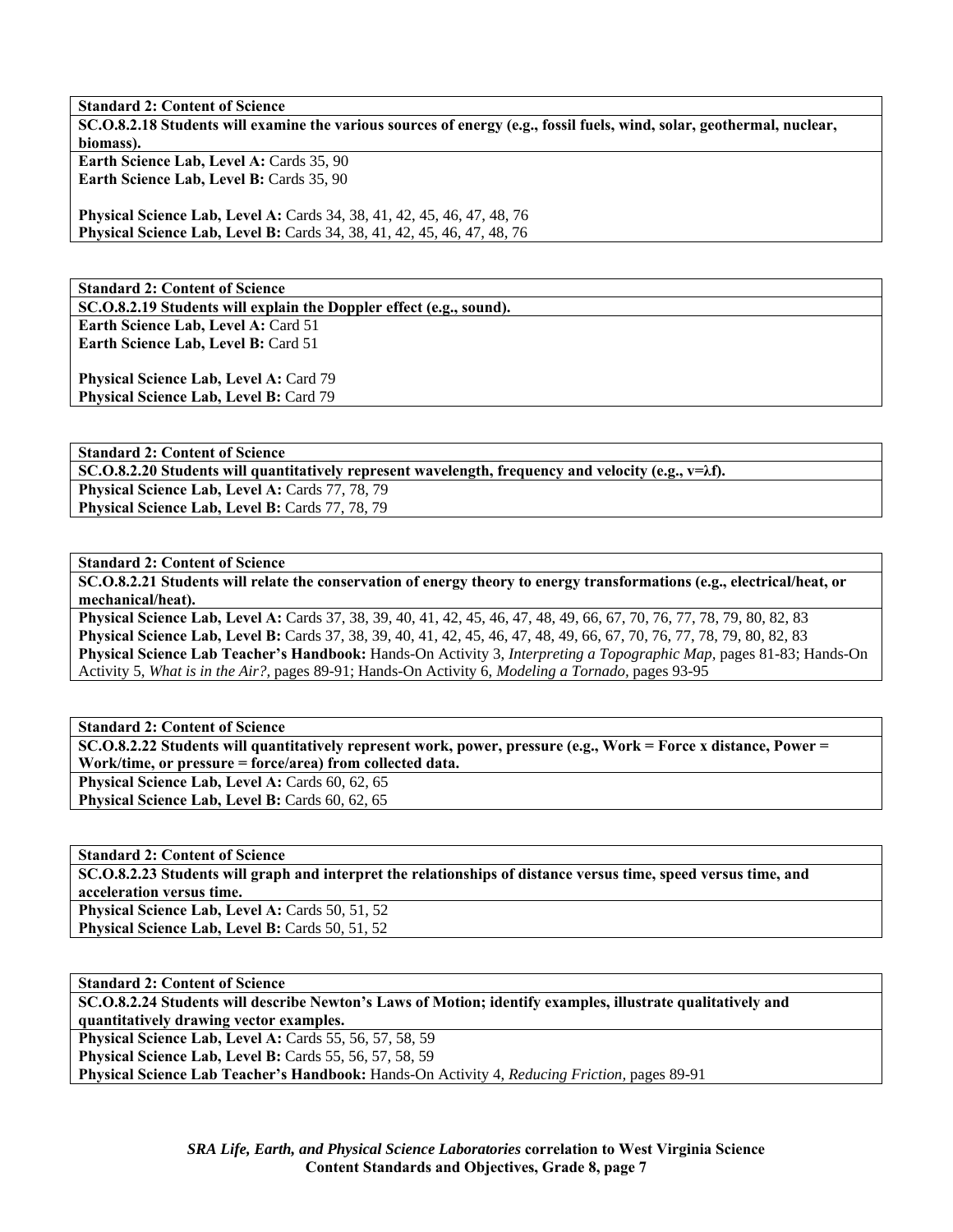**SC.O.8.2.25 Students will illustrate and calculate the mechanical advantage of simple machines.** 

Physical Science Lab, Level A: Cards 63, 64 **Physical Science Lab, Level B: Cards 63, 64** 

**Standard 2: Content of Science SC.O.8.2.26 Students will research and draw conclusions related to the quality and quantity of surface and ground water. Earth Science Lab, Level A: Cards 82, 83, 84, 85, 86** 

**Earth Science Lab, Level B: Cards 82, 83, 84, 85, 86** 

**Standard 2: Content of Science** 

**SC.O.8.2.27 Students will identify and explain the principle forces of plate tectonics and related geological events (e.g., earthquakes, volcanoes, or landforms).** 

**Earth Science Lab, Level A: Cards 2, 10, 11, 12, 13, 14, 15, 16, 17, 21 Earth Science Lab, Level B:** Cards 2, 10, 11, 12, 13, 14, 15, 16, 17, 21 **Earth Science Lab Teacher's Handbook:** Hands-On Activity 2, *Plate Boundaries in Action,* pages 77-79

**Standard 2: Content of Science** 

**SC.O.8.2.28 Students will determine the impact of oceans on weather and climate; relate global patterns of atmospheric movement on local weather.** 

**Earth Science Lab, Level A:** Cards 38, 39, 40, 41, 45, 46, 54, 55, 56, 57, 58, 59, 60, 61, 87 **Earth Science Lab, Level B:** Cards 38, 39, 40, 41, 45, 46, 54, 55, 56, 57, 58, 59, 60, 61, 87

**Standard 2: Content of Science** 

**SC.O.8.2.29 Students will analyze the forces of tectonics, weathering and erosion that have shaped the earth's surface. Earth Science Lab, Level A:** Cards 2, 10, 11, 12, 13, 14, 15, 16, 17, 21, 22, 24, 25, 26, 27, 28 **Earth Science Lab, Level B:** Cards 2, 10, 11, 12, 13, 14, 15, 16, 17, 21, 22, 24, 25, 26, 27, 28 **Earth Science Lab Teacher's Handbook:** Hands-On Activity 2, *Plate Boundaries in Action,* pages 77-79

**Standard 2: Content of Science** 

**SC.O.8.2.30 Students will model processes of soil formation and suggest methods of soil preservation and conservation.**  Life Science Lab, Level A: Card 13 Life Science Lab, Level B: Card 13

Earth Science Lab, Level A: Cards 23, 29 Earth Science Lab, Level B: Cards 23, 29

#### **Standard 2: Content of Science**

**SC.O.8.2.31 Students will research and recognize the societal concerns of exploration and colonization of space. Earth Science Lab, Level A:** Cards 70, 79, 80, 81 **Earth Science Lab, Level B: Cards 70, 79, 80, 81** 

#### **Standard 2: Content of Science**

**SC.O.8.2.32 Students will explain phenomena associated with motions in sun-earth-moon system (e.g., eclipses, tides, or seasons).** 

**Earth Science Lab, Level A:** Cards 62, 64, 65, 66 **Earth Science Lab, Level B: Cards 62, 64, 65, 66**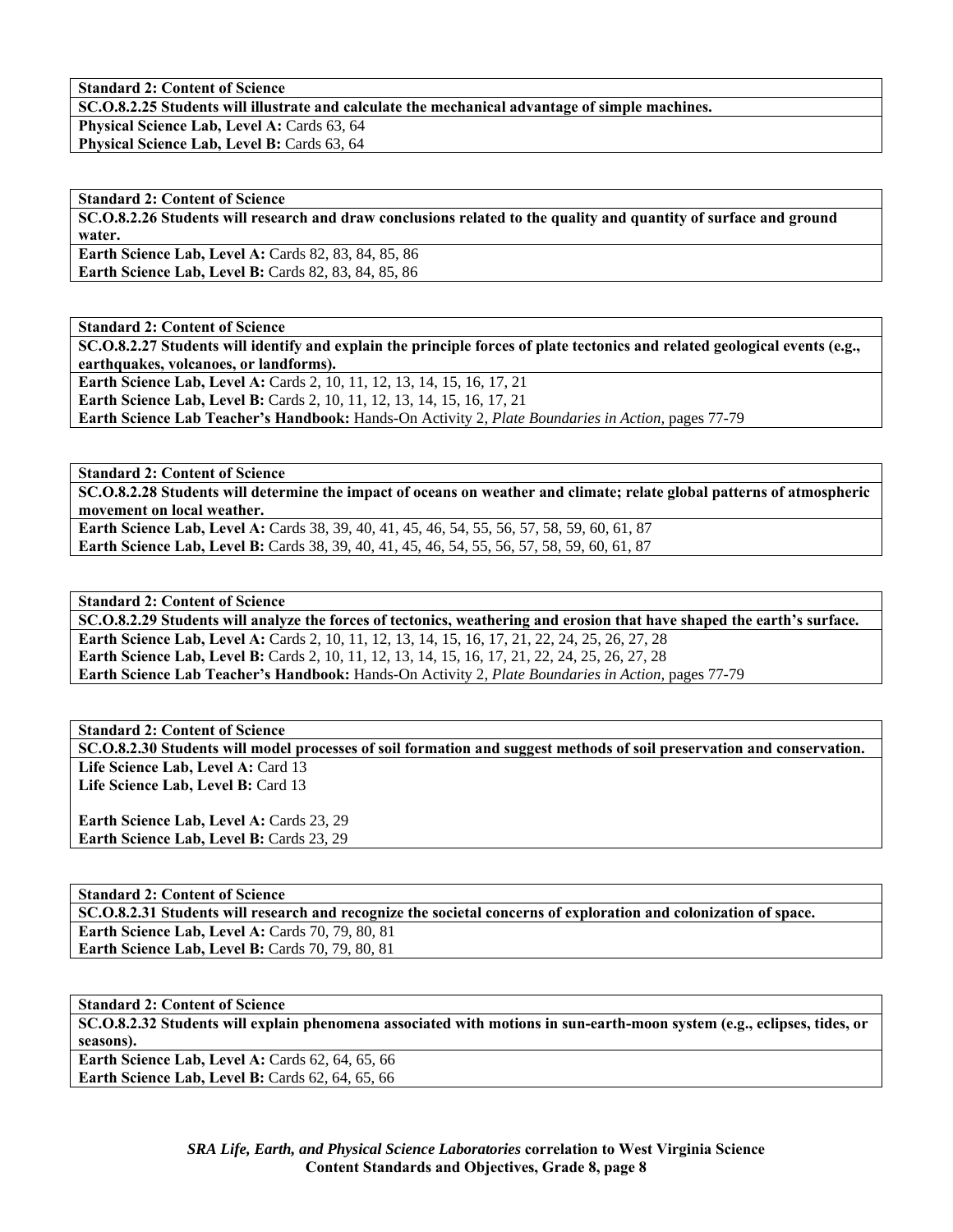**SC.O.8.2.33 Students will describe the origin and orbits of comets, asteroids, and meteoroids.** 

Earth Science Lab, Level A: Cards 73, 78 **Earth Science Lab, Level B: Cards 73, 78** 

#### **Standard 3: Application of Science**

**SC.O.8.3.01 Students will synthesize concepts across various science disciplines to better understand the natural world (e.g., form and function, systems, or change over time).** 

Life Science Lab, Level A: Cards 1, 2, 3, 4, 5, 6, 7, 8, 9, 10, 11, 12, 13, 14, 15, 16, 17, 18, 19, 20, 21, 22, 23, 24, 25, 26, 27, 28, 29, 30, 31, 32, 33, 34, 35, 36, 37, 38, 39, 40, 41, 42, 43, 44, 45, 46, 47, 48, 49, 50, 52, 52, 53, 54, 55, 56, 57, 58, 59, 60, 61, 62, 63, 64, 65, 66, 67, 68, 69, 70, 71, 72, 73, 74, 75, 76, 77, 78, 79, 80, 81, 82, 83, 84, 85, 86, 87, 88, 89, 90 Life Science Lab, Level B: Cards 1, 2, 3, 4, 5, 6, 7, 8, 9, 10, 11, 12, 13, 14, 15, 16, 17, 18, 19, 20, 21, 22, 23, 24, 25, 26, 27, 28, 29, 30, 31, 32, 33, 34, 35, 36, 37, 38, 39, 40, 41, 42, 43, 44, 45, 46, 47, 48, 49, 50, 52, 52, 53, 54, 55, 56, 57, 58, 59, 60, 61, 62, 63, 64, 65, 66, 67, 68, 69, 70, 71, 72, 73, 74, 75, 76, 77, 78, 79, 80, 81, 82, 83, 84, 85, 86, 87, 88, 89, 90 **Life Science Lab Teacher's Handbook:** Hands-On Activity 1, *Examining Cells,* pages 77-79; Hands-On Activity 2, *Culturing Bacteria,* pages 81-83; Hands-On Activity 3, *Investigating Arthropods,* pages 85-87; Hands-On Activity 4, *Your Cardiovascular System,* pages 89-91; Hands-On Activity 5, *Making Fossils,* pages 93-95; Hands-On Activity 6, *How Much Does Energy Cost?,* pages 97-99; Hands-On Activity 7, *The Effects of Acid Rain,* pages 101-103

**Earth Science Lab, Level A:** Cards 1, 2, 3, 4, 5, 6, 7, 8, 9, 10, 11, 12, 13, 14, 15, 16, 17, 18, 19, 20, 21, 22, 23, 24, 25, 26, 27, 28, 29, 30, 31, 32, 33, 34, 35, 36, 37, 38, 39, 40, 41, 42, 43, 44, 45, 46, 47, 48, 49, 50, 52, 52, 53, 54, 55, 56, 57, 58, 59, 60, 61, 62, 63, 64, 65, 66, 67, 68, 69, 70, 71, 72, 73, 74, 75, 76, 77, 78, 79, 80, 81, 82, 83, 84, 85, 86, 87, 88, 89, 90 **Earth Science Lab, Level B:** Cards 1, 2, 3, 4, 5, 6, 7, 8, 9, 10, 11, 12, 13, 14, 15, 16, 17, 18, 19, 20, 21, 22, 23, 24, 25, 26, 27, 28, 29, 30, 31, 32, 33, 34, 35, 36, 37, 38, 39, 40, 41, 42, 43, 44, 45, 46, 47, 48, 49, 50, 52, 52, 53, 54, 55, 56, 57, 58, 59, 60, 61, 62, 63, 64, 65, 66, 67, 68, 69, 70, 71, 72, 73, 74, 75, 76, 77, 78, 79, 80, 81, 82, 83, 84, 85, 86, 87, 88, 89, 90 **Earth Science Lab Teacher's Handbook:** Hands-On Activity 1, *Identifying Minerals with the Mohs Scale,* pages 73-75; Hands-On Activity 2, *Plate Boundaries in Action,* pages 77-79; Hands-On Activity 3, *Interpreting a Topographic Map,* pages 81-83; Hands-On Activity 4, *Using Sound Waves,* pages 85-87; Hands-On Activity 5, *What is in the Air?,* pages 89-91; Hands-

On Activity 6, *Modeling a Tornado,* pages 93-95; Hands-On Activity 7, *Sizes in the Solar System,* pages 97-99; Hands-On Activity 8, *Temperature, Salinity, and Water Density,* pages 101-103

**Physical Science Lab, Level A:** Cards 1, 2, 3, 4, 5, 6, 7, 8, 9, 10, 11, 12, 13, 14, 15, 16, 17, 18, 19, 20, 21, 22, 23, 24, 25, 26, 27, 28, 29, 30, 31, 32, 33, 34, 35, 36, 37, 38, 39, 40, 41, 42, 43, 44, 45, 46, 47, 48, 49, 50, 52, 52, 53, 54, 55, 56, 57, 58, 59, 60, 61, 62, 63, 64, 65, 66, 67, 68, 69, 70, 71, 72, 73, 74, 75, 76, 77, 78, 79, 80, 81, 82, 83, 84, 85, 86, 87, 88, 89, 90 **Physical Science Lab, Level B:** Cards 1, 2, 3, 4, 5, 6, 7, 8, 9, 10, 11, 12, 13, 14, 15, 16, 17, 18, 19, 20, 21, 22, 23, 24, 25, 26, 27, 28, 29, 30, 31, 32, 33, 34, 35, 36, 37, 38, 39, 40, 41, 42, 43, 44, 45, 46, 47, 48, 49, 50, 52, 52, 53, 54, 55, 56, 57, 58, 59, 60, 61, 62, 63, 64, 65, 66, 67, 68, 69, 70, 71, 72, 73, 74, 75, 76, 77, 78, 79, 80, 81, 82, 83, 84, 85, 86, 87, 88, 89, 90 **Physical Science Lab Teacher's Handbook:** Hands-On Activity 1, *Measuring pH of Acids and Bases,* pages 77-79; Hands-On Activity 2, *Chemical Reaction Rates,* pages 81-83; Hands-On Activity 3, *Energy Conversion,* pages 85-87; Hands-On Activity 4, *Reducing Friction,* pages 89-91; Hands-On Activity 5, *Making a Potato Battery,* pages 93-95; Hands-On Activity 6, *Making Sound,* pages 97-99

**Classroom Resource CD-ROM:** Writing Strategy

## **Standard 3: Application of Science**

**SC.O.8.3.02 Students will investigate, compare and design scientific and technological solutions to personal and societal problems.** 

**SC.O.8.3.03 Students will communicate experimental designs, results and conclusions using advanced technology tools.**  This concept is not covered at this level.